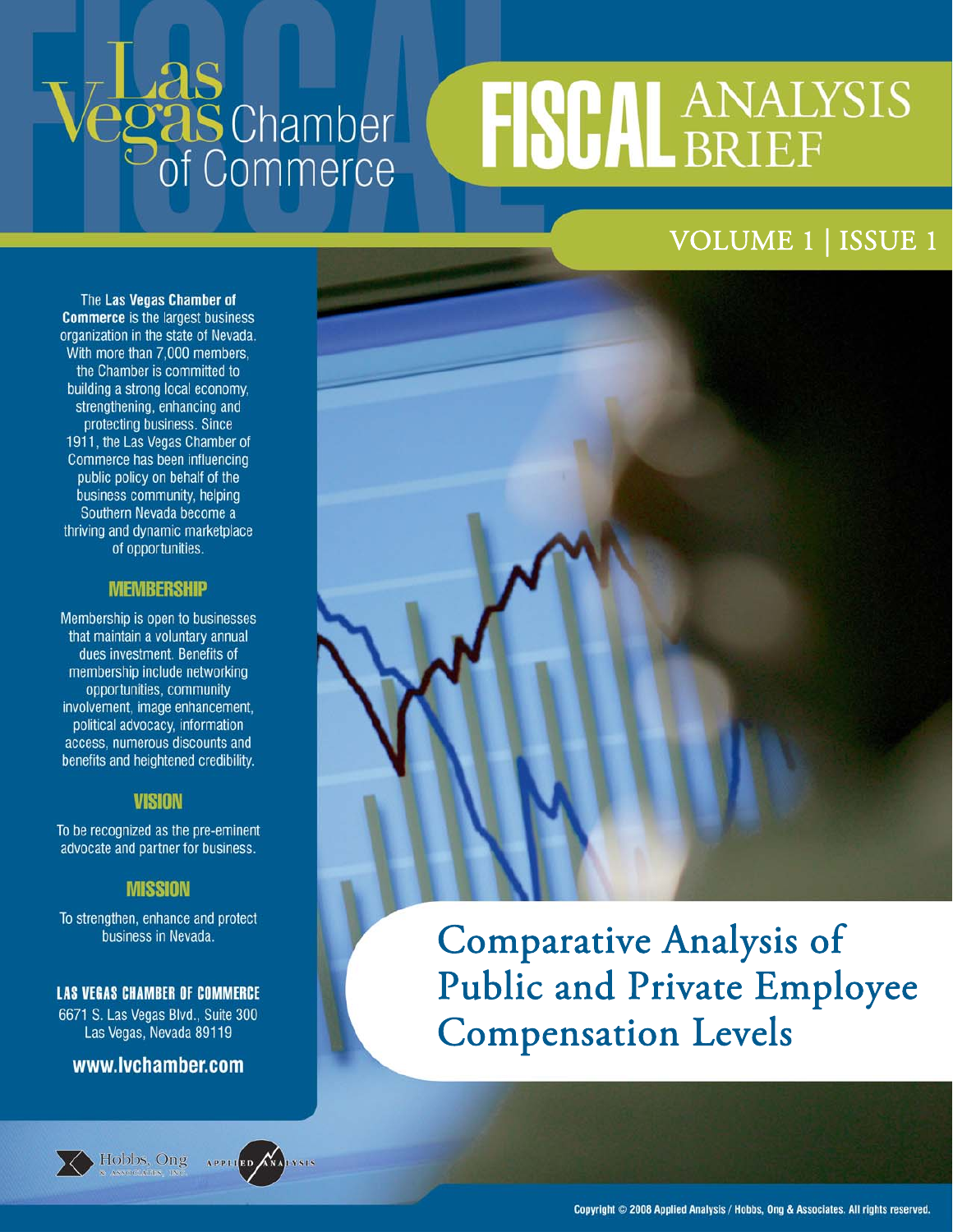



Comparative Analysis of Public and Private Employee Compensation Levels





obbs, Ong & Associates and Applied Analysis were retained by the Las Vegas Chamber of Commerce to review and analyze various state and local fiscal issues. Among these issues was public sector employee compensation levels, and more specifically, the degree of wage and salary parity between public and private employees in similar occupations. H

This fiscal analysis brief outlines our approach to this analysis and the salient findings of our research.

# FINDINGS IN SUMMARY

Of the 22 major occupational classifications, state and local government employees report higher median annual wages in every major category but one (health care practitioners and technical occupations). Further, just fewer than 96.3 percent of all state and local workers are employed in major occupational classifications in which the median pay is higher than that reported for private sector workers. Taking a weighted average of all major occupational categories suggests that the average state and local government employee is paid \$47,450 annually and the average private sector employee is paid \$37,040 annually, a difference of 28.1 percent.

For the 324 occupational classifications and sub-classifications for which data are available for both public and private sector employees, state and local government workers report lower median wage and salary payments in 18.5 percent. By contrast, state and local government employees' median wages are at least 10 percent higher than those in the private sector in 63.2 percent of occupational classifications, at least 25 percent higher in 35.5 percent of occupational classifications and at least 50 percent higher in 13.6 percent of occupational classifications. Taking a simple average of the differences in public and private sector employees' median annual wages for those in the same major occupational category yields a similar average of  $+28.7$  percent for state and local workers.

# **METHODOLOGY**

Data on wages and salaries paid to employees, by occupation, were obtained from the Nevada Department of Employment, Training and Rehabilitation, Research and Analysis Division. Wage data provided in this file is from the May 2007 Occupational Employment Statistics survey, published in May of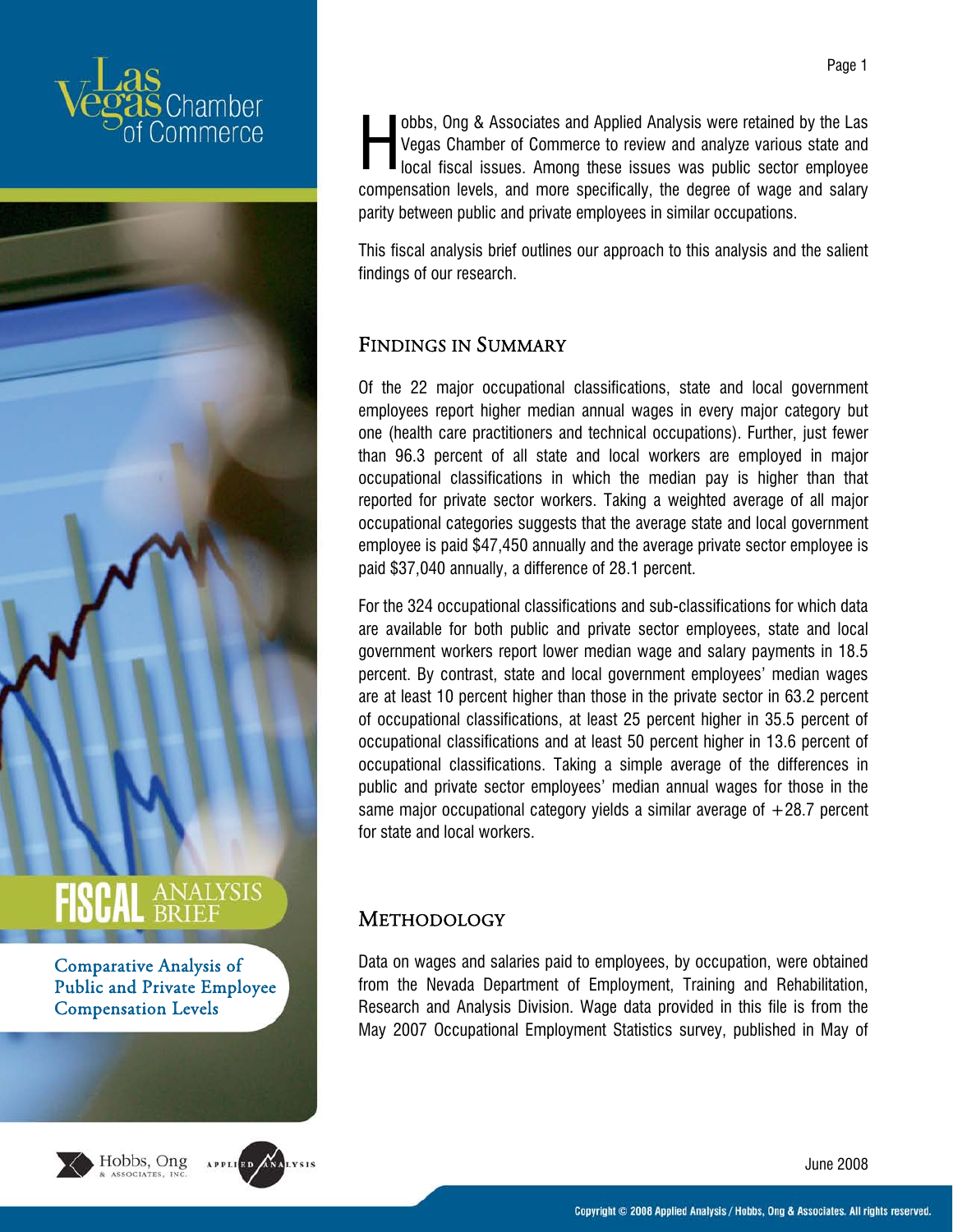



Comparative Analysis of Public and Private Employee Compensation Levels





1

2008.<sup>1</sup> The survey-based data include only wages and salaries; they do not reflect employer contributions to health care, retirement and other employee benefits.

Wage and salary data for 781 occupational classifications and subclassifications were then segmented into three major groups. Group 1 included all private sector workers, Group 2 included all federal government workers and Group 3 included all state and local government workers.<sup>2</sup> In total, data were analyzed for approximately 1.3 million Nevada workers, including 1.1 million workers employed in the private sector and 136,600 employees working for state and local governments.

Analyses are on-going which will separately analyze state and local workers. Data availability and disclosure issues cited by the Nevada Department of Employment, Training and Rehabilitation limit the ability to obtain and analyze the information at this level of specificity. Forthcoming fiscal analysis briefs will address these issues more comprehensively as these data become available.

Median and average annual wage comparisons were then made between the 324 classifications and sub-classifications for which data are available for both public and private sector workers. For example, there are 2,250 Nevadans employed as printing workers. Approximately 150 of these workers are employed by state and local governments, while the remaining 2,100 are employed by the private sector. Those printing workers employed by state and local governments reported a median annual wage of \$34,247; their private sector counterparts earned a median annual wage of \$32,969. Thus, printing workers employed by state and local governments were paid roughly 4 percent higher than their private sector counterparts.

These data were then grouped and/or segmented for further analysis and reporting.

<sup>&</sup>lt;sup>1</sup> See, Nevada Department of Employment, Training and Rehabilitation, Nevada Workforce Informer (www.nevadaworkforce.com). The Research and Analysis Bureau conducts the survey in cooperation with the U.S. Department of Labor, Bureau of Labor Statistics. The survey is semi-annual with each data release consisting of six survey panels. The current data are from the November 2004, May 2005, November 2005, May 2006, November 2006 and May 2007 Occupational Employment Statistics survey panels. The Occupational Employment Statistics program uses the Bureau of Labor Statistics' Employment Cost Index to adjust the wage data collected in prior panels before combining them with the current panel's (May 2007) data. This wage updating procedure adjusts each detailed occupation's wage rate, as measured in the earlier panel, according to the average movement of its broader occupational division. In addition, the Research and Analysis Bureau used a more recent Employment Cost Index data to further update the wage data from the May 2007 reference period to March 2008. The updated data published by Nevada will therefore differ from the official Bureau of Labor Statistics data series.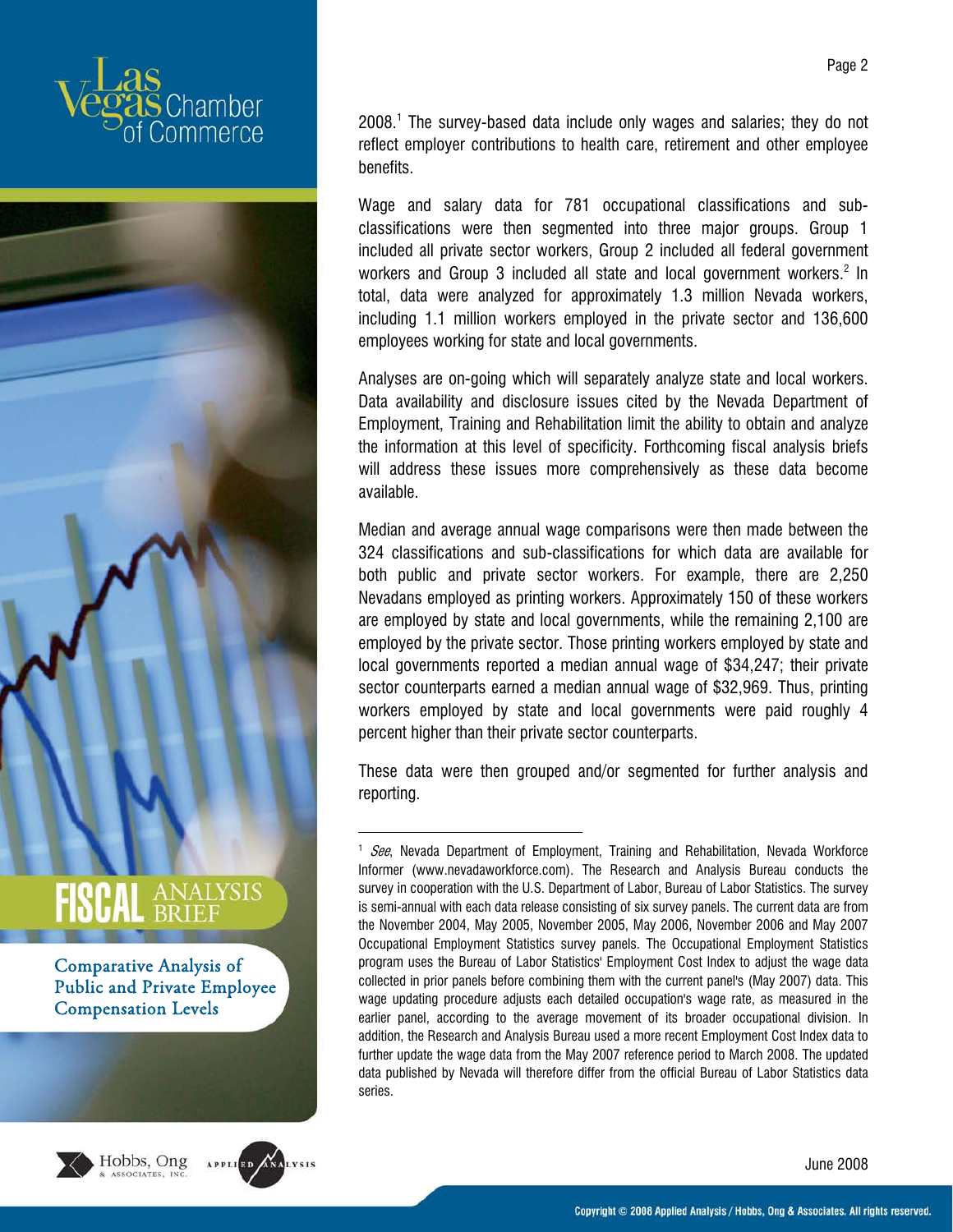



Comparative Analysis of Public and Private Employee Compensation Levels





 $\overline{a}$ 

# ANALYSIS LIMITATIONS

This analysis used the best available data to compare and contrast wages and salary payments at the occupational level between workers in the public and private sector. It is a preliminary undertaking designed to look at one element of one issue. It is not intended to be comprehensive and may not be appropriate for all purposes.

Importantly, there are many reasons why two jobholders with the same occupational classification might earn more or less than one another. Common explanations include different job duties or requirements, diverse degrees of education or employee tenure, and varying amounts of compensation in forms other than wages and salaries (e.g., greater health benefits). The fact that this analysis considered all public and private sector employees should mitigate the extent to which these considerations bias the outcome one way or another. That said, this is the first in a series of analyses designed to explore the issue and additional research is expected to offer additional insight.

There are also structural issues that warrant consideration, including the relative size of Nevada's government sector. At 41.4 state and local government employees per 1,000 population, Nevada ranks 51 $^{\rm st}$  nationally. $^3$  At the state level, Nevada reported 10.4 employees per 1,000 population and at the local level 31.1 employees per 1,000 population. State and local rankings were  $50<sup>th</sup>$  and  $45<sup>th</sup>$ , respectively. Higher relative workloads, should they exist, may lead to higher compensation levels.

Finally, it is also important to note that this analysis does not consider the differential impacts of employee benefit levels. This is a key factor that may also impact wage and salary levels for otherwise similarly-situated employees. Forthcoming analyses will explore this question more deeply.

<sup>&</sup>lt;sup>3</sup> See, Las Vegas Chamber of Commerce, Fiscal Analysis Brief: State-to State Comparison of Public Employee Compensation Levels, June 2008. Volume 1 | Issue 2.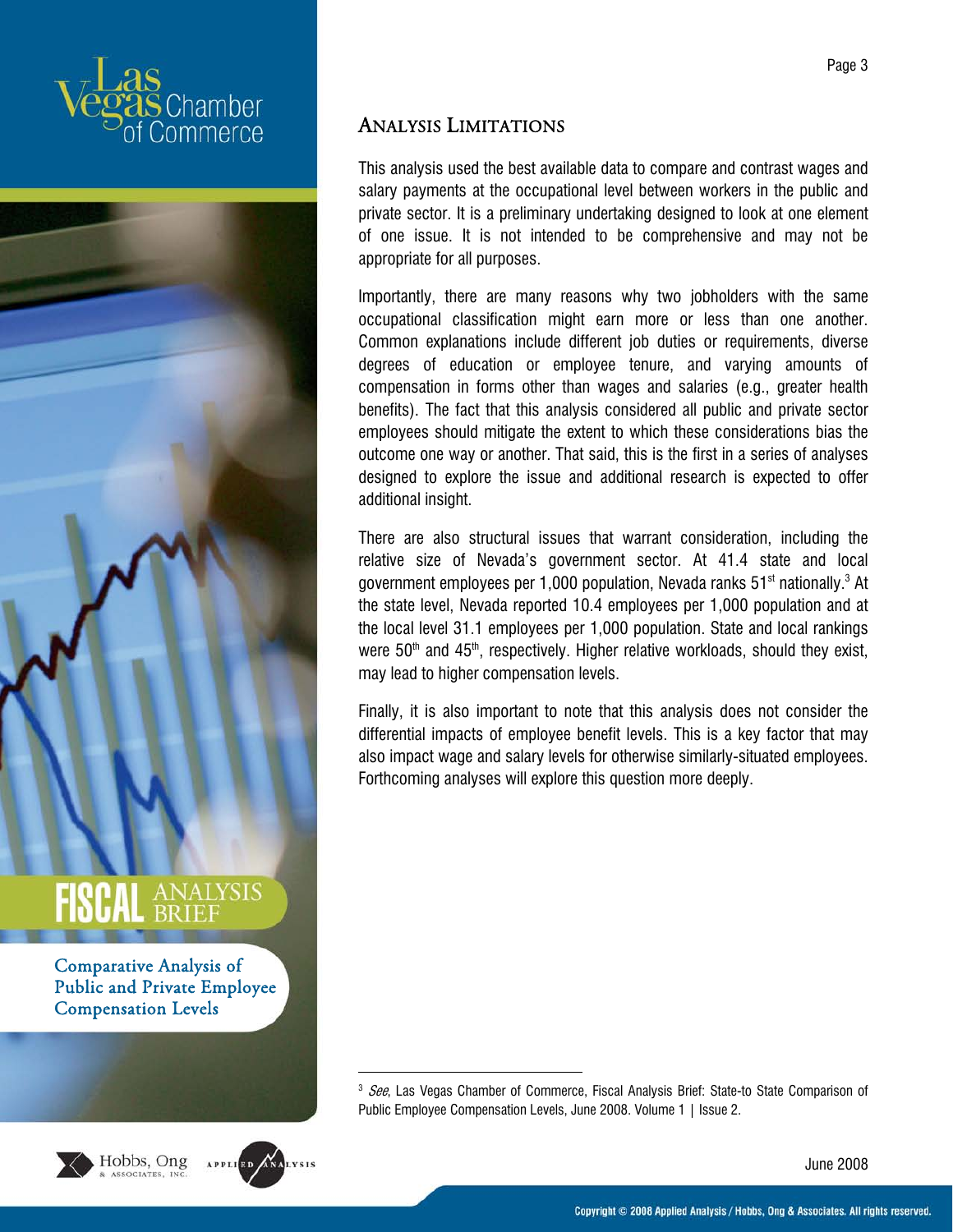Exhibit 1 Comparison of Median Wage and Salary Differentials for Major Occupational Classification

Median State and Local Government Wages and Salaries as a Percentage of Median Private Sector Wages and Salaries

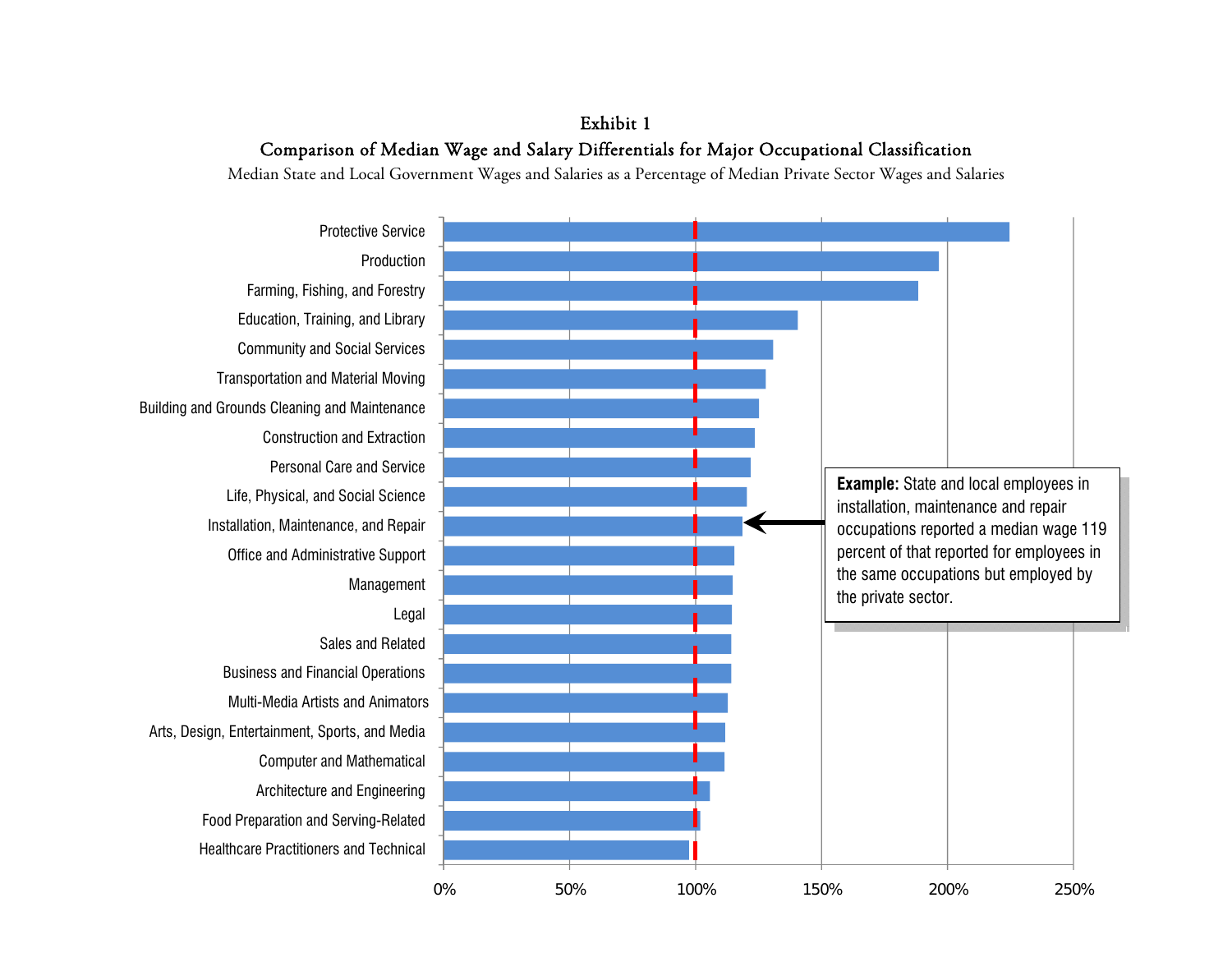|                   |                                                                          |                            |      |                          |                                   |                                | <b>State and Local</b><br><b>Government Median Wage</b> |
|-------------------|--------------------------------------------------------------------------|----------------------------|------|--------------------------|-----------------------------------|--------------------------------|---------------------------------------------------------|
| <b>Occupation</b> |                                                                          | <b>Private Sector</b>      |      |                          | <b>State and Local Government</b> | as a Percent of that Reported  |                                                         |
| Code              | <b>Title</b>                                                             | <b>Number of Employees</b> |      | <b>Median Wage</b>       | <b>Number of Employees</b>        | <b>Median Wage</b>             | in the Private Sector (1)                               |
| 11-0000           | <b>Management Occupations</b>                                            | 48,810 \$                  |      | 76,539                   | $5,680$ \$                        | 87,795                         | 114.7%                                                  |
| 11-1000           | <b>Top Executives</b>                                                    | 17.790 \$                  |      | 87.477                   | 720 \$                            | 83.626                         | 95.6%                                                   |
| 11-1011           | <b>Chief Executives</b>                                                  | 1,160                      | - \$ | 130,004                  | 180 \$                            | 99.867                         | 76.8%                                                   |
| 11-1021           | General and Operations Managers                                          | 16,630                     | -\$  | 85,528                   | 310S                              | 107,332                        | 125.5%                                                  |
| 11-1031           | Legislators                                                              |                            | \$   | $\overline{\phantom{a}}$ | 230                               | 35,520<br>-\$                  | n.a.                                                    |
| 11-2000           | Advertising, Marketing, Promotions, Public Relations, and Sales Managers | 5,070                      | -\$  | 76,139                   | 90                                | \$<br>82,846                   | 108.8%                                                  |
| 11-2011           | Advertising and Promotions Managers                                      | 500                        | -\$  | 70,513                   |                                   | \$                             | n.a.                                                    |
| 11-2021           | <b>Marketing Managers</b>                                                | 1,470                      | \$   | 81,053                   | 30                                | \$<br>82,663                   | 102.0%                                                  |
| 11-2022           | <b>Sales Managers</b>                                                    |                            | \$   | 71,729                   | $\blacksquare$                    | Ŝ.                             | n.a.                                                    |
| 11-2031           | <b>Public Relations Managers</b>                                         |                            | \$   | 92,464                   | 50                                | - \$<br>85.490                 | 92.5%                                                   |
| 11-3000           | <b>Operations Specialties Managers</b>                                   | 9.390                      | -S   | 73,384                   | 920                               | 90.359<br>-S                   | 123.1%                                                  |
| 11-3011           | <b>Administrative Services Managers</b>                                  | 1,250                      | -\$  | 56,471                   | $220$ \$                          | 76.691                         | 135.8%                                                  |
| 11-3021           | <b>Computer and Information Systems Managers</b>                         | 1,100                      | -\$  | 93,242                   | 210S                              | 96,716                         | 103.7%                                                  |
| 11-3031           | <b>Financial Managers</b>                                                | 4,300                      | - \$ | 77,433                   | 280 \$                            | 93,812                         | 121.2%                                                  |
| 11-3041           | <b>Compensation and Benefits Managers</b>                                | 250                        | - \$ | 60,389                   | 20                                | \$<br>89,600                   | 148.4%                                                  |
| 11-3042           | <b>Training and Development Managers</b>                                 | 160                        | \$   | 67,546                   | $20\,$                            | -\$<br>87,006                  | 128.8%                                                  |
| 11-3049           | Human Resources Managers, All Other                                      | 500                        | -\$  | 76,415                   | 110S                              | 94,418                         | 123.6%                                                  |
| 11-3051           | <b>Industrial Production Managers</b>                                    | 750                        | \$   | 66,302                   | $\overline{\phantom{a}}$          | \$<br>$\overline{a}$           | n.a.                                                    |
| 11-3061           | <b>Purchasing Managers</b>                                               | 450                        | -S   | 74,389                   | 30                                | \$<br>92,776                   | 124.7%                                                  |
| 11-3071           | Transportation, Storage, and Distribution Managers                       | 640                        | \$   | 65.433                   | 40                                | -S<br>98.619                   | 150.7%                                                  |
| 11-9000           | <b>Other Management Occupations</b>                                      | 16,550                     | \$   | 68,562                   | $3,940$ \$                        | 87,618                         | 127.8%                                                  |
| 11-9021           | <b>Construction Managers</b>                                             | 3,420                      | -\$  | 85,396                   | 90                                | - \$<br>102,742                | 120.3%                                                  |
| 11-9031           | Education Administrators, Preschool and Child Care Center/Program        | 250                        | \$   | 34,603                   | $\overline{\phantom{a}}$          | \$                             | n.a.                                                    |
| 11-9032           | <b>Education Administrators, Elementary and Secondary School</b>         | 150                        | \$   | 65,290                   | 1,440                             | - \$<br>81,664                 | 125.1%                                                  |
| 11-9033           | <b>Education Administrators, Postsecondary</b>                           |                            | -S   | 46,473                   | $\blacksquare$                    | \$                             | n.a.                                                    |
| 11-9039           | <b>Education Administrators, All Other</b>                               | 70                         | -S   | 48,148                   | 140                               | 82,226<br>-S                   | 170.8%                                                  |
| 11-9041           | <b>Engineering Managers</b>                                              | 820                        | -\$  | 116,658                  | 130                               | 99,712<br>-S                   | 85.5%                                                   |
| 11-9051           | <b>Food Service Managers</b>                                             | 2,640                      | \$   | 47,990                   | 30                                | \$<br>54,425                   | 113.4%                                                  |
| 11-9061           | <b>Funeral Directors</b>                                                 | $\blacksquare$             | \$   | 59,295                   |                                   | \$                             | n.a.                                                    |
| 11-9071           | <b>Gaming Managers</b>                                                   | 590                        | \$   | 76,675                   | $\overline{\phantom{a}}$          | \$                             | n.a.                                                    |
| 11-9081           | <b>Lodging Managers</b>                                                  |                            | \$   | 55.953                   | $\overline{\phantom{a}}$          | \$<br>$\overline{\phantom{a}}$ | n.a.                                                    |
| 11-9111           | <b>Medical and Health Services Managers</b>                              | 1,840                      | -\$  | 82,658                   | 240                               | \$<br>89,309                   | 108.0%                                                  |
| 11-9121           | <b>Natural Sciences Managers</b>                                         | 110                        | -\$  | 66,565                   | $\blacksquare$                    | \$                             | n.a.                                                    |
| 11-9131           | Postmasters and Mail Superintendents                                     |                            | \$   | $\overline{\phantom{a}}$ |                                   | \$                             | n.a.                                                    |
| 11-9141           | Property, Real Estate, and Community Association Managers                | 2,260                      | \$   | 38,851                   | 30                                | \$<br>61,706                   | 158.8%                                                  |
| 11-9151           | Social and Community Service Managers                                    | 270                        | \$   | 46,785                   | 140S                              | 78,457                         | 167.7%                                                  |
| 11-9199           | Managers, All Other                                                      | 3,390                      | -S   | 75,154                   | $1,240$ \$                        | 94,321                         | 125.5%                                                  |
| 13-0000           | <b>Business and Financial Operations Occupations</b>                     | 31,110                     | - \$ | 52,224                   | $4,590$ \$                        | 59,620                         | 114.2%                                                  |
| 13-1000           | <b>Business Operations Specialists</b>                                   | 17,270                     | \$   | 51,973                   | $3,250$ \$                        | 59,867                         | 115.2%                                                  |
| 13-1011           | Agents and Business Managers of Artists, Performers, and Athletes        | 110                        | - \$ | 77,228                   | $\blacksquare$                    | \$                             |                                                         |
| 13-1021           | Purchasing Agents and Buyers, Farm Products                              |                            | -S   | 49,529                   | $\blacksquare$                    | \$                             | n.a.                                                    |
| 13-1022           | Wholesale and Retail Buyers, Except Farm Products                        | 1,390                      | -S   | 50,783                   | $\overline{\phantom{a}}$          | \$                             | n.a.                                                    |
| 13-1023           | Purchasing Agents, Except Wholesale, Retail, and Farm Products           | 1,430                      | \$   | 47,369                   | 160                               | \$<br>55,348                   | n.a<br>116.8%                                           |
| 13-1031           | Claims Adjusters, Examiners, and Investigators                           | 980                        | \$   | 48,077                   | $\overline{a}$                    | \$                             |                                                         |
| 13-1032           |                                                                          | $\overline{\phantom{a}}$   | \$   | 50,805                   | $\overline{\phantom{a}}$          | \$                             | n.a.                                                    |
|                   | Insurance Appraisers, Auto Damage                                        |                            |      |                          |                                   |                                | n.a                                                     |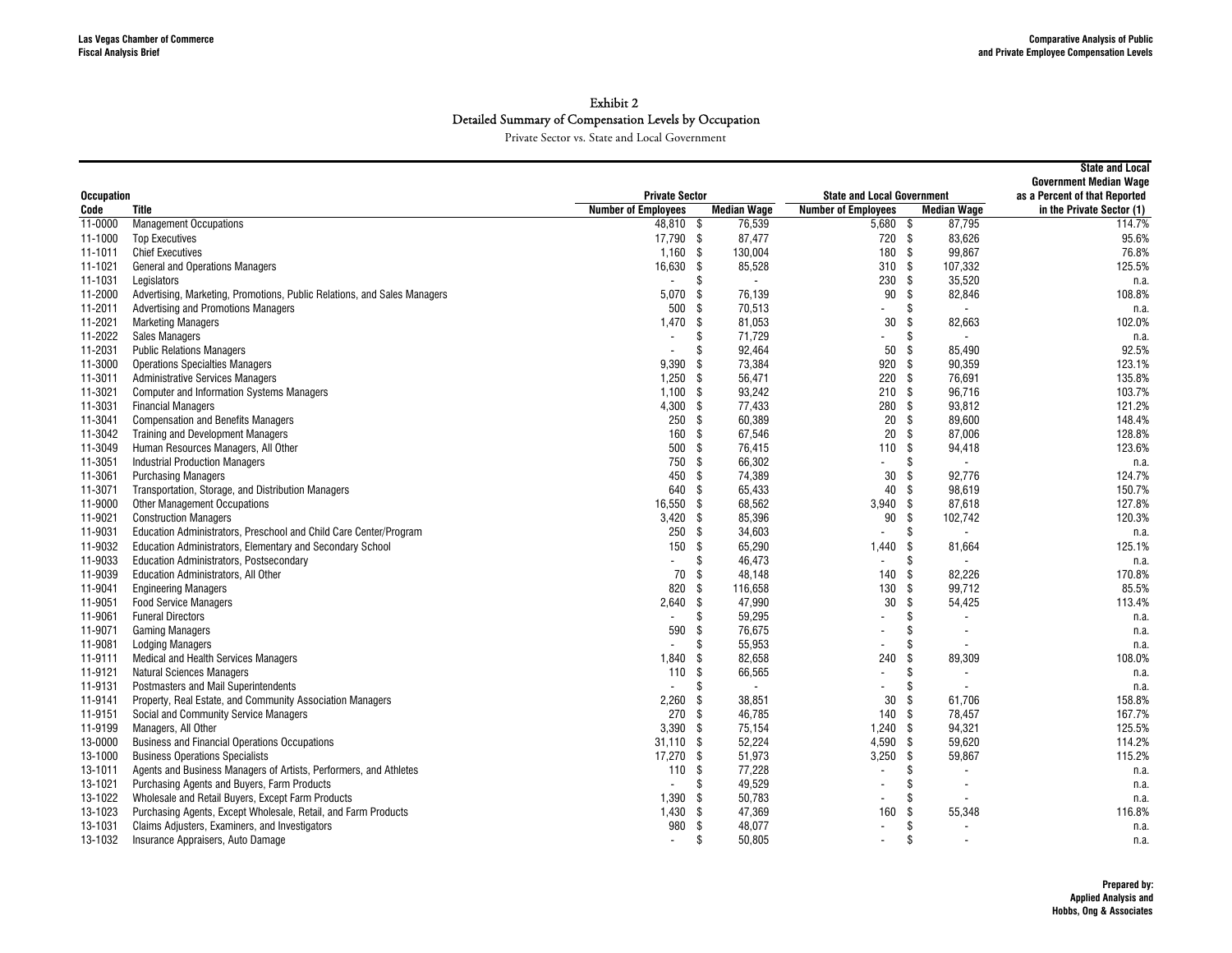|                    |                                                                                              |                            |                      |                                   |                               | <b>State and Local</b><br><b>Government Median Wage</b> |
|--------------------|----------------------------------------------------------------------------------------------|----------------------------|----------------------|-----------------------------------|-------------------------------|---------------------------------------------------------|
| <b>Occupation</b>  |                                                                                              | <b>Private Sector</b>      |                      | <b>State and Local Government</b> | as a Percent of that Reported |                                                         |
| Code               | <b>Title</b>                                                                                 | <b>Number of Employees</b> | <b>Median Wage</b>   | <b>Number of Employees</b>        | <b>Median Wage</b>            | in the Private Sector (1)                               |
| 13-1041            | Compliance Officers, Except Agriculture, Construction, Health and Safety, and Transportation | 670S                       | 49,016               | 590S                              | 59,675                        | 121.7%                                                  |
| 13-1051            | <b>Cost Estimators</b>                                                                       | 2.330                      | - \$<br>62,000       | $\sim$                            | \$                            | n.a.                                                    |
| 13-1061            | <b>Emergency Management Specialists</b>                                                      |                            | \$<br>$\sim$         | $\blacksquare$                    | \$<br>52.923                  | n.a.                                                    |
| 13-1071            | <b>Employment, Recruitment, and Placement Specialists</b>                                    | 1.550                      | -\$<br>36.146        | 200                               | \$<br>48.559                  | 134.3%                                                  |
| 13-1072            | Compensation, Benefits, and Job Analysis Specialists                                         | 330                        | - \$<br>50,701       | 170                               | \$<br>61,860                  | 122.0%                                                  |
| 13-1073            | <b>Training and Development Specialists</b>                                                  | 1,260                      | - \$<br>40,390       | 140                               | -S<br>59,039                  | 146.2%                                                  |
| 13-1079            | Human Resources, Training, and Labor Relations Specialists, All Other                        | 640                        | \$<br>50,293         | 50                                | \$<br>61,751                  | 122.8%                                                  |
| 13-1081            | Logisticians                                                                                 | $\overline{a}$             | 58,742<br>\$         | $\blacksquare$                    | \$                            | n.a.                                                    |
| 13-1111            | <b>Management Analysts</b>                                                                   | 1,820                      | 75,022<br>\$         | 950                               | \$<br>66,620                  | 88.8%                                                   |
| 13-1121            | <b>Meeting and Convention Planners</b>                                                       | 500                        | 47,667<br>- \$       | 20                                | -S<br>61,225                  | 128.4%                                                  |
| 13-1199            | Business Operations Specialists, All Other                                                   | 3,980                      | - \$<br>53,577       | 900                               | -S<br>56,291                  | 105.1%                                                  |
| 13-2000            | <b>Financial Specialists</b>                                                                 | 13,850 \$                  | 52,554               | 1,340                             | -S<br>58,977                  | 112.2%                                                  |
| 13-2011            | <b>Accountants and Auditors</b>                                                              | 6,350                      | - \$<br>51,192       | 830                               | \$<br>58,395                  | 114.1%                                                  |
| 13-2021            | Appraisers and Assessors of Real Estate                                                      | 470 \$                     | 74,349               | 150                               | \$<br>63,116                  | 84.9%                                                   |
| 13-2031            | <b>Budget Analysts</b>                                                                       | 40                         | -\$<br>59,403        | 160                               | \$<br>71,023                  | 119.6%                                                  |
| 13-2041            | <b>Credit Analysts</b>                                                                       | 470                        | -\$<br>56,559        | $\blacksquare$                    | \$                            | n.a.                                                    |
| 13-2051            | <b>Financial Analysts</b>                                                                    | 340                        | -\$<br>73,328        | 30                                | \$<br>75,848                  | 103.4%                                                  |
| 13-2052            | <b>Personal Financial Advisors</b>                                                           |                            | \$<br>58,586         | $\blacksquare$                    | \$                            | n.a.                                                    |
| 13-2053            | <b>Insurance Underwriters</b>                                                                | 170                        | \$<br>57,123         |                                   | $\mathbf{\hat{s}}$            | n.a.                                                    |
| 13-2061            | <b>Financial Examiners</b>                                                                   |                            | \$<br>78.537         |                                   | \$                            | n.a.                                                    |
| 13-2071            | <b>Loan Counselors</b>                                                                       | 270                        | \$<br>41,446         |                                   | \$                            |                                                         |
| 13-2072            | Loan Officers                                                                                | 3.700                      | \$<br>50,756         | $\overline{\phantom{a}}$          | \$                            | n.a.                                                    |
| 13-2081            | Tax Examiners, Collectors, and Revenue Agents                                                | $\overline{\phantom{a}}$   | Ŝ<br>$\sim$          | 100                               | \$<br>47,857                  | n.a.                                                    |
| 13-2082            | <b>Tax Preparers</b>                                                                         | 380                        | -\$<br>70,244        | $\blacksquare$                    | \$.                           | n.a.                                                    |
| 13-2099            | Financial Specialists, All Other                                                             | 470                        | - \$<br>42,875       | 20                                | 45,941<br>ß.                  | n.a.<br>107.2%                                          |
|                    | <b>Computer and Mathematical Occupations</b>                                                 |                            | 59,752               | 2,370                             |                               | 111.5%                                                  |
| 15-0000            |                                                                                              | 10,570                     | -\$                  |                                   | -\$<br>66,630                 |                                                         |
| 15-1000<br>15-1011 | <b>Computer Specialists</b>                                                                  | $10,410$ \$                | 59,756<br>S.         | $2,340$ \$                        | 66,704                        | 111.6%                                                  |
|                    | Computer and Information Scientists, Research                                                |                            | 109,339              | $\overline{a}$                    | \$                            | n.a.                                                    |
| 15-1021            | <b>Computer Programmers</b>                                                                  | 1,150                      | \$<br>65,109         | 280                               | \$<br>72,204                  | 110.9%                                                  |
| 15-1031            | <b>Computer Software Engineers, Applications</b>                                             | $\overline{\phantom{a}}$   | \$<br>75,319         | $\overline{\phantom{a}}$          | \$                            | n.a.                                                    |
| 15-1032            | Computer Software Engineers, Systems Software                                                | 1.160                      | - \$<br>83.772       | 20                                | \$<br>63.168                  | 75.4%                                                   |
| 15-1041            | <b>Computer Support Specialists</b>                                                          | $2,570$ \$                 | 39,154               | 670                               | \$<br>48,984                  | 125.1%                                                  |
| 15-1051            | <b>Computer Systems Analysts</b>                                                             | 1,210                      | - \$<br>71,533       | 660                               | -S<br>76.641                  | 107.1%                                                  |
| 15-1061            | <b>Database Administrators</b>                                                               | 250S                       | 60,322               | 120                               | -S<br>64,098                  | 106.3%                                                  |
| 15-1071            | Network and Computer Systems Administrators                                                  | 1,260                      | -\$<br>58,978        | 90                                | \$<br>64,937                  | 110.1%                                                  |
| 15-1081            | Network Systems and Data Communications Analysts                                             | 790                        | 67,572<br>-\$        | 320                               | \$<br>73,138                  | 108.2%                                                  |
| 15-1099            | Computer Specialists, All Other                                                              | 800                        | \$<br>52,647         | 120                               | \$<br>65,475                  | 124.4%                                                  |
| 15-2000            | <b>Mathematical Science Occupations</b>                                                      | 160                        | -\$<br>59,505        | 30                                | \$<br>55,927                  | 94.0%                                                   |
| 15-2011            | Actuaries                                                                                    | $\overline{a}$             | \$<br>$\blacksquare$ | $\blacksquare$                    | \$                            | n.a.                                                    |
| 15-2031            | <b>Operations Research Analysts</b>                                                          | 100                        | -\$<br>65,074        |                                   | \$.                           | n.a.                                                    |
| 15-2041            | Statisticians                                                                                |                            | \$<br>$\sim$         | 20                                | \$<br>48.467                  | n.a.                                                    |
| 17-0000            | Architecture and Engineering Occupations                                                     | 13,920                     | 61,983<br>-\$        | $2,010$ \$                        | 65,505                        | 105.7%                                                  |
| 17-1000            | Architects, Surveyors, and Cartographers                                                     | 1,840                      | 63,698<br>-\$        | 170S                              | 74,161                        | 116.4%                                                  |
| 17-1011            | Architects, Except Landscape and Naval                                                       | 1,190                      | -\$<br>65,880        | 30                                | \$<br>77,425                  | 117.5%                                                  |
| 17-1012            | <b>Landscape Architects</b>                                                                  | 60                         | - \$<br>56,092       | $\overline{\phantom{a}}$          | \$                            | n.a.                                                    |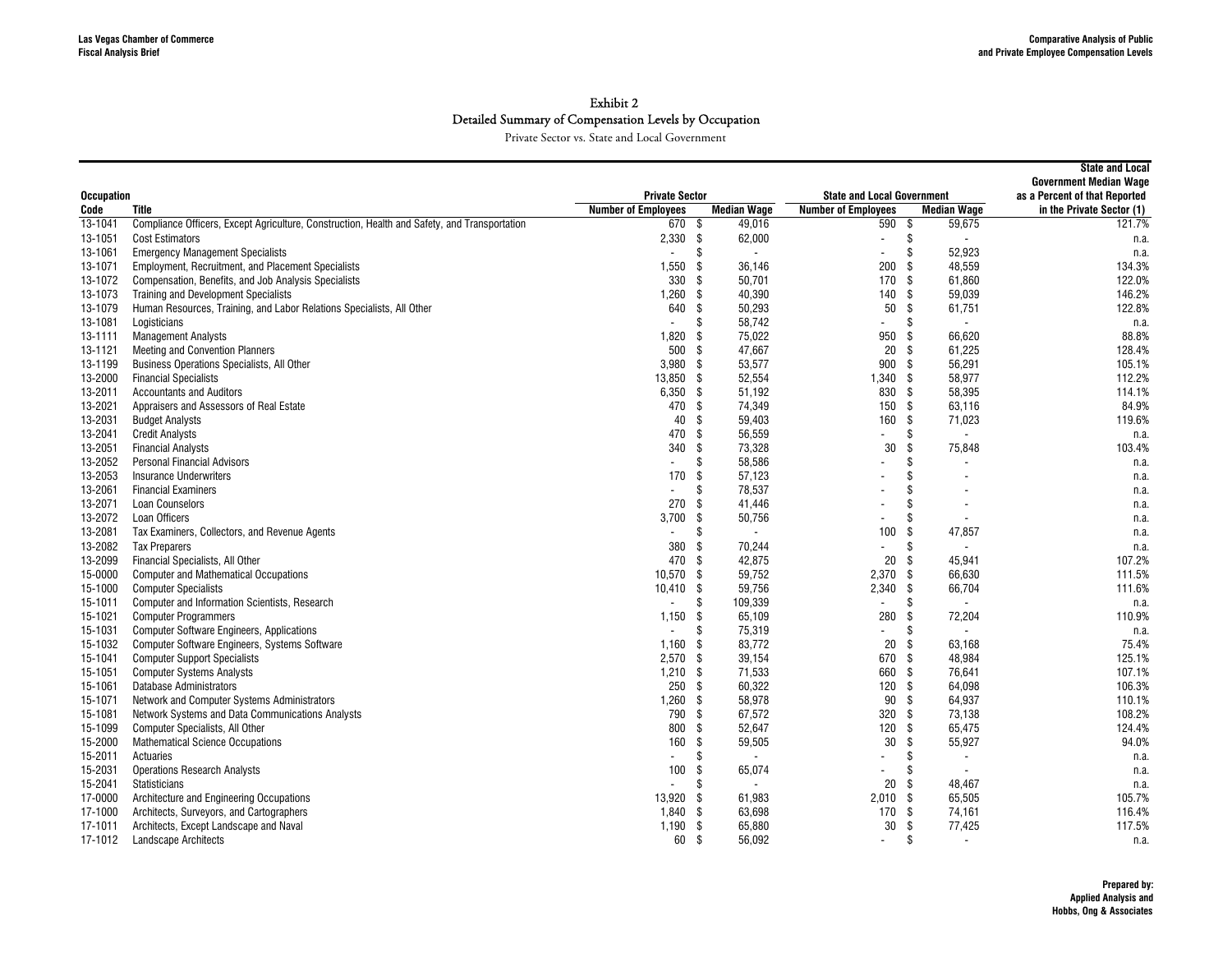|                   |                                                                            |                            | <b>State and Local</b><br><b>Government Median Wage</b> |                                   |                                |                           |
|-------------------|----------------------------------------------------------------------------|----------------------------|---------------------------------------------------------|-----------------------------------|--------------------------------|---------------------------|
| <b>Occupation</b> |                                                                            | <b>Private Sector</b>      |                                                         | <b>State and Local Government</b> | as a Percent of that Reported  |                           |
| Code              | Title                                                                      | <b>Number of Employees</b> | <b>Median Wage</b>                                      | <b>Number of Employees</b>        | <b>Median Wage</b>             | in the Private Sector (1) |
| 17-1021           | <b>Cartographers and Photogrammetrists</b>                                 | 30 <sup>2</sup>            | 59,387<br>- \$                                          | 100 \$                            | 69,561                         | 117.1%                    |
| 17-1022           | Surveyors                                                                  | 560                        | - \$<br>59.148                                          | 40 \$                             | 85.372                         | 144.3%                    |
| 17-2000           | Engineers                                                                  | 6,650                      | \$<br>75,840                                            | 890                               | -\$<br>77,434                  | 102.1%                    |
| 17-2011           | Aerospace Engineers                                                        |                            | \$<br>106,460                                           | $\overline{\phantom{0}}$          | \$                             | n.a.                      |
| 17-2031           | <b>Biomedical Engineers</b>                                                |                            | \$<br>$\overline{\phantom{a}}$                          |                                   | \$                             | n.a.                      |
| 17-2041           | <b>Chemical Engineers</b>                                                  |                            | \$<br>77,151                                            |                                   | \$.                            | n.a.                      |
| 17-2051           | <b>Civil Engineers</b>                                                     | 2,080                      | \$<br>80,124                                            | 680                               | 77,965<br>\$                   | 97.3%                     |
| 17-2061           | <b>Computer Hardware Engineers</b>                                         | 170                        | -S<br>71,974                                            | $\overline{a}$                    | \$                             | n.a.                      |
| 17-2071           | <b>Electrical Engineers</b>                                                | 520                        | \$<br>77,027                                            | 30                                | 76,897<br>- \$                 | 99.8%                     |
| 17-2072           | Electronics Engineers, Except Computer                                     | $\sim$                     | \$<br>79,184                                            | $\blacksquare$                    | \$.                            | n.a.                      |
| 17-2081           | <b>Environmental Engineers</b>                                             | 270                        | -S<br>76.609                                            | 100                               | 74,949<br>-\$                  | 97.8%                     |
| 17-2111           | Health and Safety Engineers, Except Mining Safety Engineers and Inspectors | $\sim$                     | 65,239<br>\$                                            | $\blacksquare$                    | \$.                            | n.a.                      |
| 17-2112           | <b>Industrial Engineers</b>                                                | 280                        | \$<br>59,904                                            |                                   | \$                             | n.a.                      |
| 17-2131           | <b>Materials Engineers</b>                                                 | 90                         | \$<br>65,202                                            |                                   |                                | n.a.                      |
| 17-2141           | <b>Mechanical Engineers</b>                                                |                            | \$<br>77,116                                            |                                   | \$.                            | n.a.                      |
| 17-2151           | Mining and Geological Engineers, Including Mining Safety Engineers         | 410                        | \$<br>74,475                                            |                                   | \$                             | n.a.                      |
| 17-2161           | <b>Nuclear Engineers</b>                                                   |                            | \$<br>127,925                                           |                                   | \$                             | n.a.                      |
| 17-2199           | Engineers, All Other                                                       | 760                        | \$<br>64,623                                            | 50                                | 75,751<br>\$                   | 117.2%                    |
| 17-3000           | Drafters, Engineering, and Mapping Technicians                             | 5,430                      | 48,691<br>-\$                                           | 950                               | 52,916<br>-S                   | 108.7%                    |
| 17-3011           | Architectural and Civil Drafters                                           | 910                        | -\$<br>44,594                                           | 40                                | -S<br>51,878                   | 116.3%                    |
| 17-3012           | <b>Electrical and Electronics Drafters</b>                                 | 200                        | \$<br>46,873                                            |                                   | \$                             | n.a.                      |
| 17-3013           | <b>Mechanical Drafters</b>                                                 | 620                        | \$<br>48,841                                            |                                   | \$                             | n.a.                      |
| 17-3019           | Drafters, All Other                                                        | 20                         | -S<br>46,731                                            | $\blacksquare$                    | \$                             | n.a.                      |
| 17-3022           | Civil Engineering Technicians                                              | 850                        | -\$<br>49,357                                           | 490                               | 51.402<br>.S                   | 104.1%                    |
| 17-3023           | Electrical and Electronic Engineering Technicians                          | 1,100                      | -\$<br>54,094                                           | 110                               | 66,224<br>- \$                 | 122.4%                    |
| 17-3024           | <b>Electro-Mechanical Technicians</b>                                      | 110                        | -\$<br>46,374                                           | $\blacksquare$                    | \$.                            | n.a.                      |
| 17-3025           | <b>Environmental Engineering Technicians</b>                               | 120                        | \$<br>48,825                                            | 100                               | 52,962<br>-\$                  | 108.5%                    |
| 17-3026           | <b>Industrial Engineering Technicians</b>                                  | 240                        | \$<br>41,444                                            | $\overline{a}$                    | \$<br>$\overline{\phantom{a}}$ | n.a.                      |
| 17-3027           | <b>Mechanical Engineering Technicians</b>                                  | 190                        | -\$<br>49,238                                           | $\blacksquare$                    | \$<br>$\overline{\phantom{a}}$ | n.a.                      |
| 17-3029           | Engineering Technicians, Except Drafters, All Other                        | 340                        | \$<br>51,100                                            | 50                                | 53,385<br>-\$                  | 104.5%                    |
| 17-3031           | Surveying and Mapping Technicians                                          | 710                        | -\$<br>50.677                                           | 150                               | -S<br>47.976                   | 94.7%                     |
| 19-0000           | Life, Physical, and Social Science Occupations                             | 4,380                      | \$<br>52,230                                            | 1,860                             | - \$<br>62,864                 | 120.4%                    |
| 19-1000           | <b>Life Scientists</b>                                                     | 390                        | -\$<br>78,845                                           | 230                               | -\$<br>57,459                  | 72.9%                     |
| 19-1012           | <b>Food Scientists and Technologists</b>                                   | 20                         | \$<br>48,116                                            |                                   | \$                             | n.a.                      |
| 19-1013           | Soil and Plant Scientists                                                  |                            | \$<br>$\sim$                                            |                                   | \$                             | n.a.                      |
| 19-1021           | <b>Biochemists and Biophysicists</b>                                       |                            | S<br>$\overline{\phantom{a}}$                           |                                   |                                | n.a.                      |
| 19-1022           | Microbiologists                                                            |                            | Ŝ<br>61,400                                             | 40                                | 55,962<br>\$.                  | 91.1%                     |
| 19-1023           | Zoologists and Wildlife Biologists                                         |                            | S<br>47,333                                             | 70                                | -\$<br>59,216                  | 125.1%                    |
| 19-1029           | <b>Biological Scientists, All Other</b>                                    |                            | S<br>$\blacksquare$                                     |                                   | \$.                            | n.a.                      |
| 19-1031           | <b>Conservation Scientists</b>                                             | 20                         | Ŝ<br>48,715                                             | $\overline{\phantom{0}}$          | 60,857                         | 124.9%                    |
| 19-1032           | Foresters                                                                  |                            | Ŝ<br>$\overline{\phantom{a}}$                           | 20                                | 53,329<br>\$.                  | n.a.                      |
| 19-1041           | Epidemiologists                                                            |                            | 47,287<br>S                                             |                                   | \$.                            | n.a.                      |
| 19-1042           | Medical Scientists, Except Epidemiologists                                 |                            | 53,134<br>S                                             |                                   | \$                             | n.a.                      |
| 19-1099           | Life Scientists, All Other                                                 |                            | S<br>$\blacksquare$                                     |                                   | .S<br>$\overline{\phantom{a}}$ | n.a.                      |
| 19-2000           | <b>Physical Scientists</b>                                                 | 1,090                      | 73,691<br>-\$                                           | 580                               | 65,518<br>-\$                  | 88.9%                     |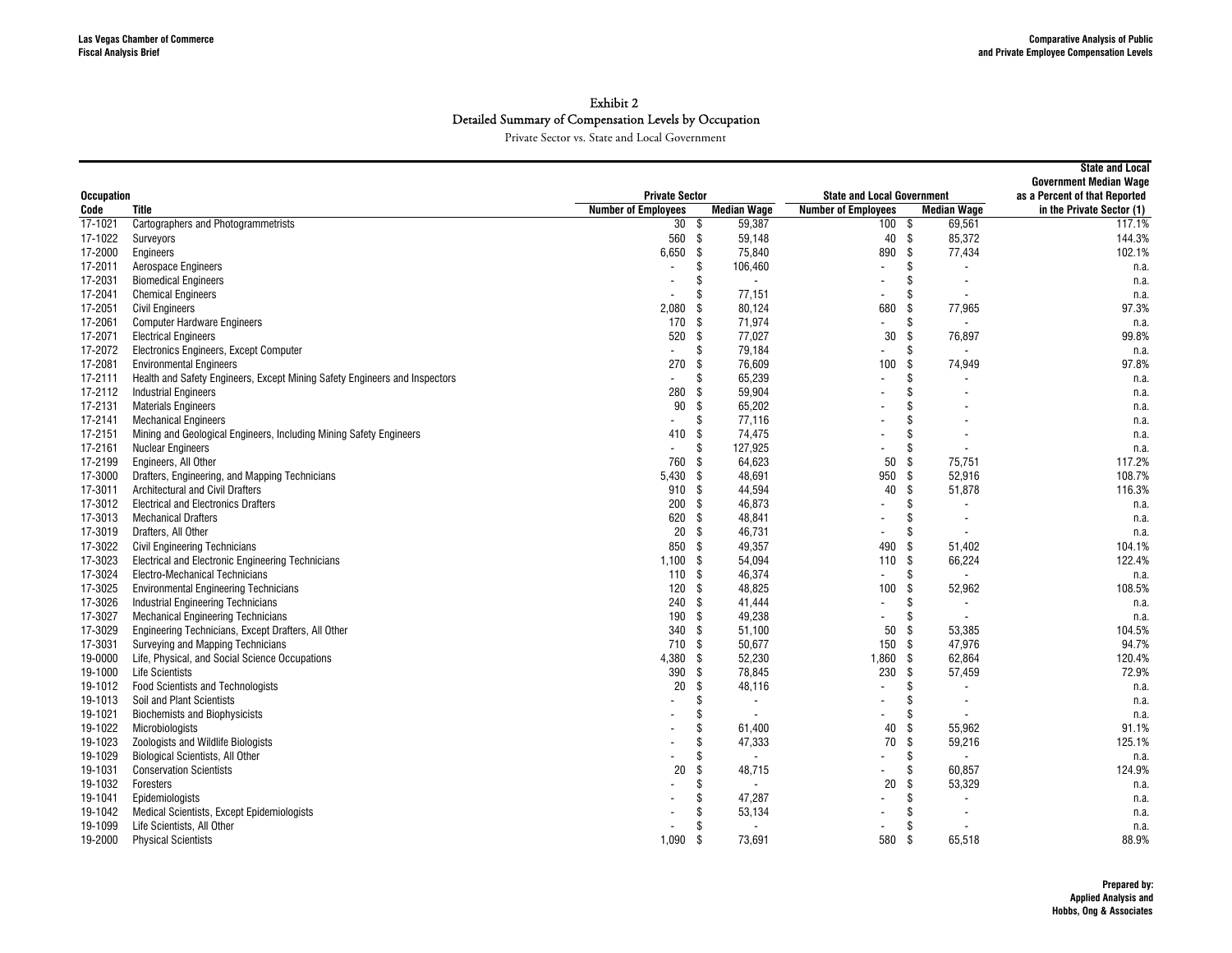|                   |                                                                                |                                                        |                                |                                              |                                | <b>State and Local</b>        |
|-------------------|--------------------------------------------------------------------------------|--------------------------------------------------------|--------------------------------|----------------------------------------------|--------------------------------|-------------------------------|
|                   |                                                                                |                                                        |                                |                                              |                                | <b>Government Median Wage</b> |
| <b>Occupation</b> |                                                                                | <b>Private Sector</b>                                  | <b>Median Wage</b>             | <b>State and Local Government</b>            |                                | as a Percent of that Reported |
| Code<br>19-2012   | Title<br>Physicists                                                            | <b>Number of Employees</b><br>$\overline{\phantom{a}}$ | \$<br>73,777                   | <b>Number of Employees</b><br>$\blacksquare$ | <b>Median Wage</b><br>\$       | in the Private Sector (1)     |
| 19-2021           | <b>Atmospheric and Space Scientists</b>                                        | $\overline{a}$                                         | \$<br>$\overline{\phantom{a}}$ | $\blacksquare$                               | \$                             | n.a.                          |
| 19-2031           | Chemists                                                                       | 120                                                    | \$<br>62,150                   | 60                                           | 71,773<br>\$                   | n.a.<br>115.5%                |
| 19-2041           | Environmental Scientists and Specialists, Including Health                     |                                                        | 77,567<br>\$                   | $\overline{a}$                               | \$                             |                               |
| 19-2042           | Geoscientists, Except Hydrologists and Geographers                             |                                                        | 79,997<br>\$                   |                                              | \$                             | n.a.                          |
| 19-2043           | Hydrologists                                                                   |                                                        | \$<br>83,213                   | $\overline{\phantom{a}}$                     | $\mathfrak{L}$                 | n.a.<br>n.a.                  |
| 19-2099           | Physical Scientists, All Other                                                 | 10                                                     | Ŝ.<br>84.101                   | 10                                           | 56.539<br>- \$                 | 67.2%                         |
| 19-3000           | Social Scientists and Related Workers                                          | 1,830                                                  | -\$<br>41,502                  | 660                                          | - \$<br>68,182                 | 164.3%                        |
| 19-3011           | Economists                                                                     | $\blacksquare$                                         | \$<br>$\blacksquare$           | 30                                           | -S<br>68,184                   | n.a.                          |
| 19-3021           | <b>Market Research Analysts</b>                                                | 830                                                    | 50,470<br>-\$                  |                                              | \$<br>$\overline{\phantom{a}}$ | n.a.                          |
| 19-3031           | Clinical, Counseling, and School Psychologists                                 | 100                                                    | \$<br>69,212                   | 370                                          | 67,205<br>\$                   | 97.1%                         |
| 19-3039           | Psychologists, All Other                                                       |                                                        | \$<br>$\overline{\phantom{a}}$ | $\overline{\phantom{a}}$                     | \$                             |                               |
| 19-3051           | Urban and Regional Planners                                                    | 70                                                     | \$<br>70,255                   | 200                                          | \$<br>72,288                   | n.a.<br>102.9%                |
| 19-3091           |                                                                                |                                                        | Ŝ                              | $\overline{a}$                               | Ŝ.                             |                               |
| 19-3093           | Anthropologists and Archeologists                                              |                                                        | 57,051<br>$\sim$               | 10 <sup>°</sup>                              | -S<br>55.107                   | n.a.                          |
|                   | Historians                                                                     |                                                        | \$<br>\$                       |                                              |                                | n.a.                          |
| 19-3099           | Social Scientists and Related Workers, All Other                               |                                                        | 64,322                         | 20                                           | -S<br>60.116                   | 93.5%                         |
| 19-4000           | Life, Physical, and Social Science Technicians                                 | 1,060                                                  | 43,961<br>\$                   | 380                                          | -\$<br>53,028                  | 120.6%                        |
| 19-4021           | <b>Biological Technicians</b>                                                  | $\blacksquare$                                         | \$<br>35,971                   | $\mathbf{r}$                                 | \$                             | n.a.                          |
| 19-4031           | <b>Chemical Technicians</b>                                                    | 540                                                    | 44,246<br>\$                   | 20                                           | \$<br>66,174                   | 149.6%                        |
| 19-4041           | Geological and Petroleum Technicians                                           | $\overline{a}$                                         | \$<br>52,902                   | $\overline{a}$                               | \$                             | n.a.                          |
| 19-4091           | Environmental Science and Protection Technicians, Including Health             | 90                                                     | \$<br>46.102                   | 130                                          | -\$<br>54,114                  | 117.4%                        |
| 19-4093           | <b>Forest and Conservation Technicians</b>                                     | $\overline{\phantom{a}}$                               | 48,153<br>\$                   | $\blacksquare$                               | \$                             | n.a.                          |
| 19-4099           | Life, Physical, and Social Science Technicians, All Other                      | 310                                                    | - \$<br>40,512                 | 80                                           | 30.506<br>- \$                 | 75.3%                         |
| 21-0000           | <b>Community and Social Services Occupations</b>                               | 3,350                                                  | 38,578<br>-\$                  | $5,440$ \$                                   | 50,477                         | 130.8%                        |
| 21-1000           | Counselors, Social Workers, and Other Community and Social Service Specialists | $3,260$ \$                                             | 38,157                         | 5,420 \$                                     | 50,438                         | 132.2%                        |
| 21-1011           | Substance Abuse and Behavioral Disorder Counselors                             | 270                                                    | 40,222<br>- \$                 | 60 \$                                        | 42.081                         | 104.6%                        |
| 21-1012           | Educational, Vocational, and School Counselors                                 | 300                                                    | \$<br>38,287                   | $1,050$ \$                                   | 52,080                         | 136.0%                        |
| 21-1013           | Marriage and Family Therapists                                                 | 30                                                     | \$<br>55,563                   | $\overline{\phantom{a}}$                     | \$                             | n.a.                          |
| 21-1014           | <b>Mental Health Counselors</b>                                                |                                                        | \$<br>48,854                   | $\blacksquare$                               | \$<br>$\overline{\phantom{a}}$ | n.a.                          |
| 21-1015           | <b>Rehabilitation Counselors</b>                                               | 230                                                    | -\$<br>29,846                  | $\blacksquare$                               | \$                             | n.a.                          |
| 21-1019           | Counselors, All Other                                                          | 20                                                     | \$<br>45,530                   | 130                                          | \$<br>44,632                   | 98.0%                         |
| 21-1021           | Child, Family, and School Social Workers                                       | 230                                                    | \$<br>37,633                   | $1,900$ \$                                   | 49,813                         | 132.4%                        |
| 21-1022           | Medical and Public Health Social Workers                                       | 500                                                    | Ŝ.<br>52,770                   | 270 \$                                       | 57.660                         | 109.3%                        |
| 21-1023           | Mental Health and Substance Abuse Social Workers                               | 110                                                    | \$<br>44,445                   | 210S                                         | 50,060                         | 112.6%                        |
| 21-1029           | Social Workers, All Other                                                      | $\overline{a}$                                         | \$<br>$\sim$                   | 50                                           | - \$<br>49.133                 | n.a.                          |
| 21-1091           | <b>Health Educators</b>                                                        | 200                                                    | \$<br>63,279                   | 50 \$                                        | 49,722                         | 78.6%                         |
| 21-1092           | Probation Officers and Correctional Treatment Specialists                      |                                                        | S<br>$\overline{\phantom{a}}$  | 760 \$                                       | 59.836                         | n.a.                          |
| 21-1093           | Social and Human Service Assistants                                            | 840                                                    | 27,335<br>\$                   | 490 \$                                       | 24,813                         | 90.8%                         |
| 21-1099           | Community and Social Service Specialists, All Other                            | 290                                                    | \$<br>33,021                   | 110                                          | 50,585<br>\$                   | 153.2%                        |
| 21-2000           | <b>Religious Workers</b>                                                       |                                                        | 56,075<br>\$                   | $\blacksquare$                               | \$                             | n.a.                          |
| 21-2011           | Clergy                                                                         |                                                        | \$<br>57,856                   | $\overline{\phantom{a}}$                     | \$                             | n.a.                          |
| 21-2099           | Religious Workers, All Other                                                   |                                                        | S<br>$\blacksquare$            |                                              | \$                             | n.a.                          |
| 23-0000           | <b>Legal Occupations</b>                                                       | 6,460                                                  | \$<br>70,848                   | 1,680                                        | 81,066<br>-\$                  | 114.4%                        |
| 23-1000           | Lawyers, Judges, and Related Workers                                           | 3,490                                                  | - \$<br>114,956                | $1,170$ \$                                   | 98.248                         | 85.5%                         |
| 23-1011           | Lawyers                                                                        | $\overline{\phantom{a}}$                               | \$<br>115,139                  | $\blacksquare$                               | \$<br>98.808                   | 85.8%                         |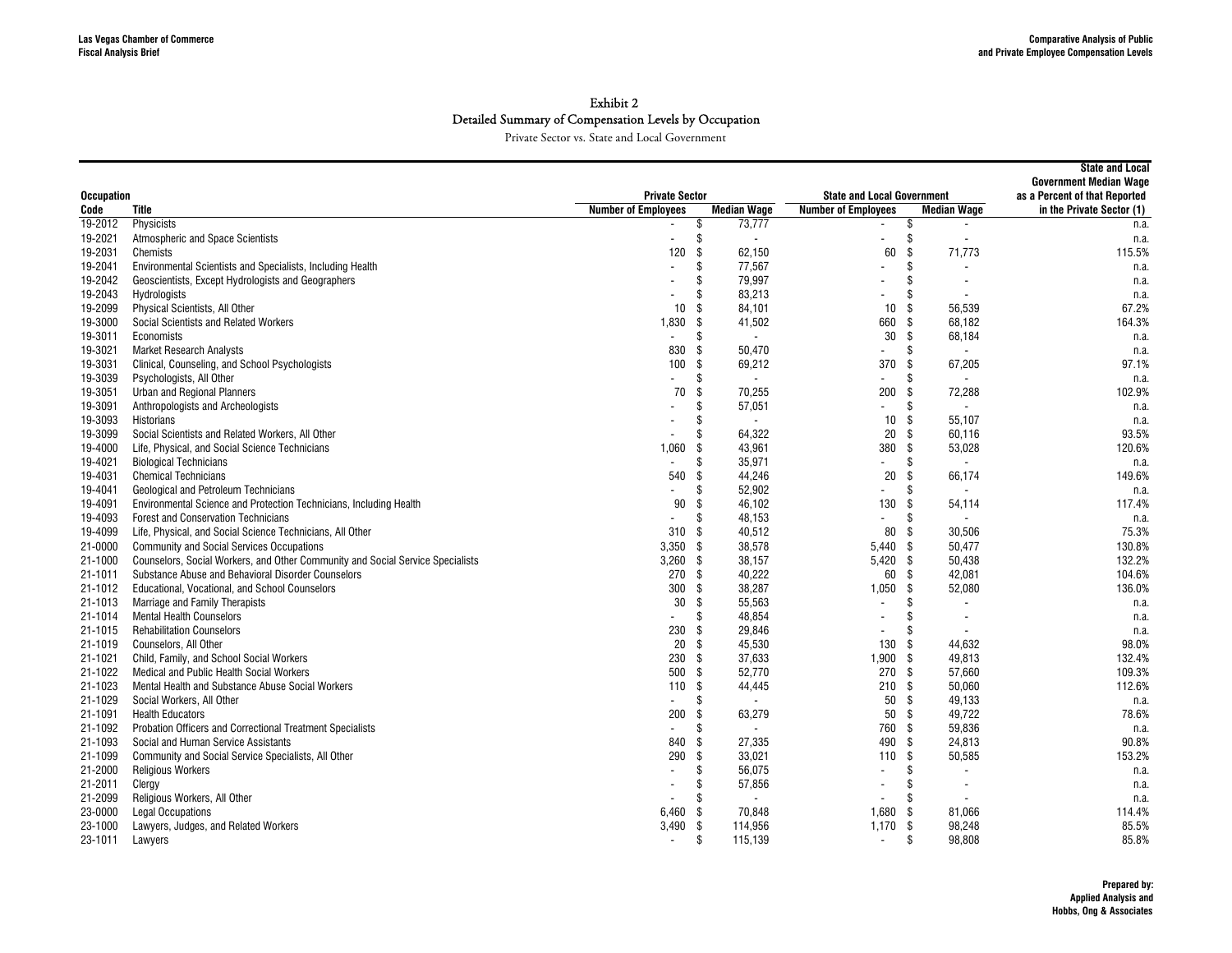| <b>Private Sector</b><br>as a Percent of that Reported<br><b>Occupation</b><br><b>State and Local Government</b><br><b>Number of Employees</b><br><b>Median Wage</b><br><b>Number of Employees</b><br><b>Median Wage</b><br>in the Private Sector (1)<br>Code<br>Title<br>23-1022<br>Arbitrators, Mediators, and Conciliators<br>70,409<br>75,608<br>107.4%<br>\$<br>\$<br>$\sim$<br>\$<br>210S<br>134,793<br>23-1023<br>Judges, Magistrate Judges, and Magistrates<br>$\overline{a}$<br>$\overline{\phantom{a}}$<br>n.a.<br>23-2000<br>2.980<br>\$<br>47,872<br>510 \$<br>52.512<br>109.7%<br><b>Legal Support Workers</b><br>99.9%<br>23-2011<br>Paralegals and Legal Assistants<br>1,630<br>-\$<br>47,006<br>80<br>\$<br>46,949<br>23-2091<br>\$<br>\$<br>45,843<br><b>Court Reporters</b><br>$\blacksquare$<br>n.a.<br>$\overline{a}$<br>$\overline{a}$<br>23-2092<br>130<br>\$<br>44,903<br>100<br>59,196<br>131.8%<br>Law Clerks<br>ς.<br>23-2093<br>Title Examiners, Abstractors, and Searchers<br>\$<br>50,611<br>Ŝ.<br>n.a.<br>$\blacksquare$<br>$\overline{\phantom{a}}$<br>\$<br>23-2099<br>Legal Support Workers, All Other<br>S<br>29,669<br>n.a.<br>$\blacksquare$<br>$\blacksquare$<br>25-0000<br>Education, Training, and Library Occupations<br>7.070<br>29,084<br>42,980<br>-\$<br>-S<br>40.896<br>140.6%<br>25-1000<br><b>Postsecondary Teachers</b><br>\$<br>43,262<br>\$<br>n.a.<br>25-1011<br><b>Business Teachers, Postsecondary</b><br>\$<br>52,320<br>\$<br>n.a.<br>25-1066<br>Psychology Teachers, Postsecondary<br>\$<br>$\blacksquare$<br>n.a.<br>25-1121<br>Art, Drama, and Music Teachers, Postsecondary<br>120<br>\$<br>46,976<br>n.a.<br>25-1193<br>Recreation and Fitness Studies Teachers, Postsecondary<br>S<br>$\blacksquare$<br>n.a.<br>25-1194<br>Vocational Education Teachers, Postsecondary<br>\$<br>38,547<br>\$<br>n.a.<br>3,460<br>\$<br>28,850<br>25-2000<br>Primary, Secondary, and Special Education School Teachers<br>23,889<br>-S<br>41,786<br>174.9%<br>25-2011<br>2,520<br>- \$<br>20,864<br>370 \$<br>24,832<br>119.0%<br>Preschool Teachers, Except Special Education<br>25-2012<br>\$<br>36,450<br>760<br>40,569<br>Kindergarten Teachers, Except Special Education<br>180<br>- \$<br>111.3%<br>- \$<br>37,958<br>15,570 \$<br>99.3%<br>25-2021<br>Elementary School Teachers, Except Special Education<br>410<br>37,682<br>25-2022<br>120<br>\$<br>43.022<br>$3.830$ \$<br>104.3%<br>Middle School Teachers, Except Special and Vocational Education<br>44.886<br>25-2023<br>Vocational Education Teachers, Middle School<br>\$<br>30 <sup>5</sup><br>54,108<br>$\sim$<br>$\blacksquare$<br>n.a.<br>25-2031<br>Secondary School Teachers, Except Special and Vocational Education<br>100<br>-\$<br>44,981<br>$4.850$ \$<br>45.681<br>101.6%<br>25-2032<br>Vocational Education Teachers, Secondary School<br>\$<br>260 \$<br>51,015<br>n.a.<br>$\overline{\phantom{a}}$<br>90<br>\$<br>33,378<br>$1,450$ \$<br>46,579<br>139.6%<br>25-2041<br>Special Education Teachers, Preschool, Kindergarten, and Elementary School<br>25-2042<br>\$<br>710 \$<br>43,866<br>Special Education Teachers, Middle School<br>$\overline{\phantom{a}}$<br>n.a.<br>20<br>Special Education Teachers, Secondary School<br>\$<br>$1,040$ \$<br>47,124<br>111.4%<br>25-2043<br>42,283<br>630 \$<br>74.9%<br>25-3000<br>Other Teachers and Instructors<br>1,040<br>\$<br>41,566<br>31,145<br>\$<br>43,322<br>52,689<br>121.6%<br>25-3011<br>Adult Literacy, Remedial Education, and GED Teachers and Instructors<br>Ŝ.<br>$\blacksquare$<br>39,881<br>25-3021<br><b>Self-Enrichment Education Teachers</b><br>\$<br>\$<br>n.a.<br>$\blacksquare$<br>25-3099<br>370<br>\$<br>53,692<br>400<br>- \$<br>57.1%<br>Teachers and Instructors, All Other<br>30,684<br>\$<br>25-4000<br>90<br>46.188<br>1.270<br>47.534<br>102.9%<br>Librarians, Curators, and Archivists<br>- \$<br>25-4011<br>Archivists<br>Ŝ<br>30 <sup>5</sup><br>40,747<br>$\overline{\phantom{a}}$<br>n.a.<br>30<br>25-4012<br>Curators<br>-\$<br>45.384<br>40<br>- \$<br>56,597<br>124.7%<br>25-4013<br><b>Museum Technicians and Conservators</b><br>10<br>\$<br>44,106<br>\$<br>$\blacksquare$<br>n.a.<br>25-4021<br>53,176<br>Librarians<br>40<br>\$<br>650<br>59,673<br>112.2%<br>-S<br>25-4031<br>10<br>\$<br>24,264<br>550 \$<br>34,255<br>141.2%<br><b>Library Technicians</b><br>25-9000<br>23,175<br>4,990 \$<br>Other Education, Training, and Library Occupations<br>1,210<br>29,797<br>128.6%<br>- \$<br>90 \$<br>290 \$<br>68,721<br>165.0%<br>25-9031<br><b>Instructional Coordinators</b><br>41,643<br><b>Teacher Assistants</b><br>22,573<br>$3,650$ \$<br>125.0%<br>25-9041<br>1.070<br>-\$<br>28,215<br>25-9099<br>Education, Training, and Library Workers, All Other<br>\$<br>57,589<br>940 \$<br>47,475<br>82.4%<br>43,074<br>940<br>48,124<br>111.7%<br>27-0000<br>Arts, Design, Entertainment, Sports, and Media Occupations<br>15,840<br>\$<br>-S<br>27-1000<br>5,260<br>\$<br>35,575<br>100<br>\$<br>59,012<br>165.9%<br>Art and Design Workers<br>55,800<br>27-1011<br>\$<br>\$<br><b>Art Directors</b><br>$\blacksquare$<br>n.a.<br>\$<br>26,429<br>\$<br>27-1013<br>Fine Artists, Including Painters, Sculptors, and Illustrators<br>n.a.<br>$\overline{\phantom{a}}$<br>51,446<br>\$<br>27-1014<br>Multi-Media Artists and Animators<br>S<br>n.a.<br>$\overline{\phantom{a}}$ |  |  |  |  | <b>State and Local</b><br><b>Government Median Wage</b> |
|--------------------------------------------------------------------------------------------------------------------------------------------------------------------------------------------------------------------------------------------------------------------------------------------------------------------------------------------------------------------------------------------------------------------------------------------------------------------------------------------------------------------------------------------------------------------------------------------------------------------------------------------------------------------------------------------------------------------------------------------------------------------------------------------------------------------------------------------------------------------------------------------------------------------------------------------------------------------------------------------------------------------------------------------------------------------------------------------------------------------------------------------------------------------------------------------------------------------------------------------------------------------------------------------------------------------------------------------------------------------------------------------------------------------------------------------------------------------------------------------------------------------------------------------------------------------------------------------------------------------------------------------------------------------------------------------------------------------------------------------------------------------------------------------------------------------------------------------------------------------------------------------------------------------------------------------------------------------------------------------------------------------------------------------------------------------------------------------------------------------------------------------------------------------------------------------------------------------------------------------------------------------------------------------------------------------------------------------------------------------------------------------------------------------------------------------------------------------------------------------------------------------------------------------------------------------------------------------------------------------------------------------------------------------------------------------------------------------------------------------------------------------------------------------------------------------------------------------------------------------------------------------------------------------------------------------------------------------------------------------------------------------------------------------------------------------------------------------------------------------------------------------------------------------------------------------------------------------------------------------------------------------------------------------------------------------------------------------------------------------------------------------------------------------------------------------------------------------------------------------------------------------------------------------------------------------------------------------------------------------------------------------------------------------------------------------------------------------------------------------------------------------------------------------------------------------------------------------------------------------------------------------------------------------------------------------------------------------------------------------------------------------------------------------------------------------------------------------------------------------------------------------------------------------------------------------------------------------------------------------------------------------------------------------------------------------------------------------------------------------------------------------------------------------------------------------------------------------------------------------------------------------------------------------------------------------------------------------------------------------------------------------------------------------------------------------------------------------------------------------------------------------------------------------------------------------------------------------------------------------------------------------------------------------------------------------------------------------------------------------------------------------------------------------------------------------------------------------------------------------------------------------------------------------------------------------------------------------------------------------------------------------------------------------------------------------------------------------------------------------------------------------------------------|--|--|--|--|---------------------------------------------------------|
|                                                                                                                                                                                                                                                                                                                                                                                                                                                                                                                                                                                                                                                                                                                                                                                                                                                                                                                                                                                                                                                                                                                                                                                                                                                                                                                                                                                                                                                                                                                                                                                                                                                                                                                                                                                                                                                                                                                                                                                                                                                                                                                                                                                                                                                                                                                                                                                                                                                                                                                                                                                                                                                                                                                                                                                                                                                                                                                                                                                                                                                                                                                                                                                                                                                                                                                                                                                                                                                                                                                                                                                                                                                                                                                                                                                                                                                                                                                                                                                                                                                                                                                                                                                                                                                                                                                                                                                                                                                                                                                                                                                                                                                                                                                                                                                                                                                                                                                                                                                                                                                                                                                                                                                                                                                                                                                                                                                                              |  |  |  |  |                                                         |
|                                                                                                                                                                                                                                                                                                                                                                                                                                                                                                                                                                                                                                                                                                                                                                                                                                                                                                                                                                                                                                                                                                                                                                                                                                                                                                                                                                                                                                                                                                                                                                                                                                                                                                                                                                                                                                                                                                                                                                                                                                                                                                                                                                                                                                                                                                                                                                                                                                                                                                                                                                                                                                                                                                                                                                                                                                                                                                                                                                                                                                                                                                                                                                                                                                                                                                                                                                                                                                                                                                                                                                                                                                                                                                                                                                                                                                                                                                                                                                                                                                                                                                                                                                                                                                                                                                                                                                                                                                                                                                                                                                                                                                                                                                                                                                                                                                                                                                                                                                                                                                                                                                                                                                                                                                                                                                                                                                                                              |  |  |  |  |                                                         |
|                                                                                                                                                                                                                                                                                                                                                                                                                                                                                                                                                                                                                                                                                                                                                                                                                                                                                                                                                                                                                                                                                                                                                                                                                                                                                                                                                                                                                                                                                                                                                                                                                                                                                                                                                                                                                                                                                                                                                                                                                                                                                                                                                                                                                                                                                                                                                                                                                                                                                                                                                                                                                                                                                                                                                                                                                                                                                                                                                                                                                                                                                                                                                                                                                                                                                                                                                                                                                                                                                                                                                                                                                                                                                                                                                                                                                                                                                                                                                                                                                                                                                                                                                                                                                                                                                                                                                                                                                                                                                                                                                                                                                                                                                                                                                                                                                                                                                                                                                                                                                                                                                                                                                                                                                                                                                                                                                                                                              |  |  |  |  |                                                         |
|                                                                                                                                                                                                                                                                                                                                                                                                                                                                                                                                                                                                                                                                                                                                                                                                                                                                                                                                                                                                                                                                                                                                                                                                                                                                                                                                                                                                                                                                                                                                                                                                                                                                                                                                                                                                                                                                                                                                                                                                                                                                                                                                                                                                                                                                                                                                                                                                                                                                                                                                                                                                                                                                                                                                                                                                                                                                                                                                                                                                                                                                                                                                                                                                                                                                                                                                                                                                                                                                                                                                                                                                                                                                                                                                                                                                                                                                                                                                                                                                                                                                                                                                                                                                                                                                                                                                                                                                                                                                                                                                                                                                                                                                                                                                                                                                                                                                                                                                                                                                                                                                                                                                                                                                                                                                                                                                                                                                              |  |  |  |  |                                                         |
|                                                                                                                                                                                                                                                                                                                                                                                                                                                                                                                                                                                                                                                                                                                                                                                                                                                                                                                                                                                                                                                                                                                                                                                                                                                                                                                                                                                                                                                                                                                                                                                                                                                                                                                                                                                                                                                                                                                                                                                                                                                                                                                                                                                                                                                                                                                                                                                                                                                                                                                                                                                                                                                                                                                                                                                                                                                                                                                                                                                                                                                                                                                                                                                                                                                                                                                                                                                                                                                                                                                                                                                                                                                                                                                                                                                                                                                                                                                                                                                                                                                                                                                                                                                                                                                                                                                                                                                                                                                                                                                                                                                                                                                                                                                                                                                                                                                                                                                                                                                                                                                                                                                                                                                                                                                                                                                                                                                                              |  |  |  |  |                                                         |
|                                                                                                                                                                                                                                                                                                                                                                                                                                                                                                                                                                                                                                                                                                                                                                                                                                                                                                                                                                                                                                                                                                                                                                                                                                                                                                                                                                                                                                                                                                                                                                                                                                                                                                                                                                                                                                                                                                                                                                                                                                                                                                                                                                                                                                                                                                                                                                                                                                                                                                                                                                                                                                                                                                                                                                                                                                                                                                                                                                                                                                                                                                                                                                                                                                                                                                                                                                                                                                                                                                                                                                                                                                                                                                                                                                                                                                                                                                                                                                                                                                                                                                                                                                                                                                                                                                                                                                                                                                                                                                                                                                                                                                                                                                                                                                                                                                                                                                                                                                                                                                                                                                                                                                                                                                                                                                                                                                                                              |  |  |  |  |                                                         |
|                                                                                                                                                                                                                                                                                                                                                                                                                                                                                                                                                                                                                                                                                                                                                                                                                                                                                                                                                                                                                                                                                                                                                                                                                                                                                                                                                                                                                                                                                                                                                                                                                                                                                                                                                                                                                                                                                                                                                                                                                                                                                                                                                                                                                                                                                                                                                                                                                                                                                                                                                                                                                                                                                                                                                                                                                                                                                                                                                                                                                                                                                                                                                                                                                                                                                                                                                                                                                                                                                                                                                                                                                                                                                                                                                                                                                                                                                                                                                                                                                                                                                                                                                                                                                                                                                                                                                                                                                                                                                                                                                                                                                                                                                                                                                                                                                                                                                                                                                                                                                                                                                                                                                                                                                                                                                                                                                                                                              |  |  |  |  |                                                         |
|                                                                                                                                                                                                                                                                                                                                                                                                                                                                                                                                                                                                                                                                                                                                                                                                                                                                                                                                                                                                                                                                                                                                                                                                                                                                                                                                                                                                                                                                                                                                                                                                                                                                                                                                                                                                                                                                                                                                                                                                                                                                                                                                                                                                                                                                                                                                                                                                                                                                                                                                                                                                                                                                                                                                                                                                                                                                                                                                                                                                                                                                                                                                                                                                                                                                                                                                                                                                                                                                                                                                                                                                                                                                                                                                                                                                                                                                                                                                                                                                                                                                                                                                                                                                                                                                                                                                                                                                                                                                                                                                                                                                                                                                                                                                                                                                                                                                                                                                                                                                                                                                                                                                                                                                                                                                                                                                                                                                              |  |  |  |  |                                                         |
|                                                                                                                                                                                                                                                                                                                                                                                                                                                                                                                                                                                                                                                                                                                                                                                                                                                                                                                                                                                                                                                                                                                                                                                                                                                                                                                                                                                                                                                                                                                                                                                                                                                                                                                                                                                                                                                                                                                                                                                                                                                                                                                                                                                                                                                                                                                                                                                                                                                                                                                                                                                                                                                                                                                                                                                                                                                                                                                                                                                                                                                                                                                                                                                                                                                                                                                                                                                                                                                                                                                                                                                                                                                                                                                                                                                                                                                                                                                                                                                                                                                                                                                                                                                                                                                                                                                                                                                                                                                                                                                                                                                                                                                                                                                                                                                                                                                                                                                                                                                                                                                                                                                                                                                                                                                                                                                                                                                                              |  |  |  |  |                                                         |
|                                                                                                                                                                                                                                                                                                                                                                                                                                                                                                                                                                                                                                                                                                                                                                                                                                                                                                                                                                                                                                                                                                                                                                                                                                                                                                                                                                                                                                                                                                                                                                                                                                                                                                                                                                                                                                                                                                                                                                                                                                                                                                                                                                                                                                                                                                                                                                                                                                                                                                                                                                                                                                                                                                                                                                                                                                                                                                                                                                                                                                                                                                                                                                                                                                                                                                                                                                                                                                                                                                                                                                                                                                                                                                                                                                                                                                                                                                                                                                                                                                                                                                                                                                                                                                                                                                                                                                                                                                                                                                                                                                                                                                                                                                                                                                                                                                                                                                                                                                                                                                                                                                                                                                                                                                                                                                                                                                                                              |  |  |  |  |                                                         |
|                                                                                                                                                                                                                                                                                                                                                                                                                                                                                                                                                                                                                                                                                                                                                                                                                                                                                                                                                                                                                                                                                                                                                                                                                                                                                                                                                                                                                                                                                                                                                                                                                                                                                                                                                                                                                                                                                                                                                                                                                                                                                                                                                                                                                                                                                                                                                                                                                                                                                                                                                                                                                                                                                                                                                                                                                                                                                                                                                                                                                                                                                                                                                                                                                                                                                                                                                                                                                                                                                                                                                                                                                                                                                                                                                                                                                                                                                                                                                                                                                                                                                                                                                                                                                                                                                                                                                                                                                                                                                                                                                                                                                                                                                                                                                                                                                                                                                                                                                                                                                                                                                                                                                                                                                                                                                                                                                                                                              |  |  |  |  |                                                         |
|                                                                                                                                                                                                                                                                                                                                                                                                                                                                                                                                                                                                                                                                                                                                                                                                                                                                                                                                                                                                                                                                                                                                                                                                                                                                                                                                                                                                                                                                                                                                                                                                                                                                                                                                                                                                                                                                                                                                                                                                                                                                                                                                                                                                                                                                                                                                                                                                                                                                                                                                                                                                                                                                                                                                                                                                                                                                                                                                                                                                                                                                                                                                                                                                                                                                                                                                                                                                                                                                                                                                                                                                                                                                                                                                                                                                                                                                                                                                                                                                                                                                                                                                                                                                                                                                                                                                                                                                                                                                                                                                                                                                                                                                                                                                                                                                                                                                                                                                                                                                                                                                                                                                                                                                                                                                                                                                                                                                              |  |  |  |  |                                                         |
|                                                                                                                                                                                                                                                                                                                                                                                                                                                                                                                                                                                                                                                                                                                                                                                                                                                                                                                                                                                                                                                                                                                                                                                                                                                                                                                                                                                                                                                                                                                                                                                                                                                                                                                                                                                                                                                                                                                                                                                                                                                                                                                                                                                                                                                                                                                                                                                                                                                                                                                                                                                                                                                                                                                                                                                                                                                                                                                                                                                                                                                                                                                                                                                                                                                                                                                                                                                                                                                                                                                                                                                                                                                                                                                                                                                                                                                                                                                                                                                                                                                                                                                                                                                                                                                                                                                                                                                                                                                                                                                                                                                                                                                                                                                                                                                                                                                                                                                                                                                                                                                                                                                                                                                                                                                                                                                                                                                                              |  |  |  |  |                                                         |
|                                                                                                                                                                                                                                                                                                                                                                                                                                                                                                                                                                                                                                                                                                                                                                                                                                                                                                                                                                                                                                                                                                                                                                                                                                                                                                                                                                                                                                                                                                                                                                                                                                                                                                                                                                                                                                                                                                                                                                                                                                                                                                                                                                                                                                                                                                                                                                                                                                                                                                                                                                                                                                                                                                                                                                                                                                                                                                                                                                                                                                                                                                                                                                                                                                                                                                                                                                                                                                                                                                                                                                                                                                                                                                                                                                                                                                                                                                                                                                                                                                                                                                                                                                                                                                                                                                                                                                                                                                                                                                                                                                                                                                                                                                                                                                                                                                                                                                                                                                                                                                                                                                                                                                                                                                                                                                                                                                                                              |  |  |  |  |                                                         |
|                                                                                                                                                                                                                                                                                                                                                                                                                                                                                                                                                                                                                                                                                                                                                                                                                                                                                                                                                                                                                                                                                                                                                                                                                                                                                                                                                                                                                                                                                                                                                                                                                                                                                                                                                                                                                                                                                                                                                                                                                                                                                                                                                                                                                                                                                                                                                                                                                                                                                                                                                                                                                                                                                                                                                                                                                                                                                                                                                                                                                                                                                                                                                                                                                                                                                                                                                                                                                                                                                                                                                                                                                                                                                                                                                                                                                                                                                                                                                                                                                                                                                                                                                                                                                                                                                                                                                                                                                                                                                                                                                                                                                                                                                                                                                                                                                                                                                                                                                                                                                                                                                                                                                                                                                                                                                                                                                                                                              |  |  |  |  |                                                         |
|                                                                                                                                                                                                                                                                                                                                                                                                                                                                                                                                                                                                                                                                                                                                                                                                                                                                                                                                                                                                                                                                                                                                                                                                                                                                                                                                                                                                                                                                                                                                                                                                                                                                                                                                                                                                                                                                                                                                                                                                                                                                                                                                                                                                                                                                                                                                                                                                                                                                                                                                                                                                                                                                                                                                                                                                                                                                                                                                                                                                                                                                                                                                                                                                                                                                                                                                                                                                                                                                                                                                                                                                                                                                                                                                                                                                                                                                                                                                                                                                                                                                                                                                                                                                                                                                                                                                                                                                                                                                                                                                                                                                                                                                                                                                                                                                                                                                                                                                                                                                                                                                                                                                                                                                                                                                                                                                                                                                              |  |  |  |  |                                                         |
|                                                                                                                                                                                                                                                                                                                                                                                                                                                                                                                                                                                                                                                                                                                                                                                                                                                                                                                                                                                                                                                                                                                                                                                                                                                                                                                                                                                                                                                                                                                                                                                                                                                                                                                                                                                                                                                                                                                                                                                                                                                                                                                                                                                                                                                                                                                                                                                                                                                                                                                                                                                                                                                                                                                                                                                                                                                                                                                                                                                                                                                                                                                                                                                                                                                                                                                                                                                                                                                                                                                                                                                                                                                                                                                                                                                                                                                                                                                                                                                                                                                                                                                                                                                                                                                                                                                                                                                                                                                                                                                                                                                                                                                                                                                                                                                                                                                                                                                                                                                                                                                                                                                                                                                                                                                                                                                                                                                                              |  |  |  |  |                                                         |
|                                                                                                                                                                                                                                                                                                                                                                                                                                                                                                                                                                                                                                                                                                                                                                                                                                                                                                                                                                                                                                                                                                                                                                                                                                                                                                                                                                                                                                                                                                                                                                                                                                                                                                                                                                                                                                                                                                                                                                                                                                                                                                                                                                                                                                                                                                                                                                                                                                                                                                                                                                                                                                                                                                                                                                                                                                                                                                                                                                                                                                                                                                                                                                                                                                                                                                                                                                                                                                                                                                                                                                                                                                                                                                                                                                                                                                                                                                                                                                                                                                                                                                                                                                                                                                                                                                                                                                                                                                                                                                                                                                                                                                                                                                                                                                                                                                                                                                                                                                                                                                                                                                                                                                                                                                                                                                                                                                                                              |  |  |  |  |                                                         |
|                                                                                                                                                                                                                                                                                                                                                                                                                                                                                                                                                                                                                                                                                                                                                                                                                                                                                                                                                                                                                                                                                                                                                                                                                                                                                                                                                                                                                                                                                                                                                                                                                                                                                                                                                                                                                                                                                                                                                                                                                                                                                                                                                                                                                                                                                                                                                                                                                                                                                                                                                                                                                                                                                                                                                                                                                                                                                                                                                                                                                                                                                                                                                                                                                                                                                                                                                                                                                                                                                                                                                                                                                                                                                                                                                                                                                                                                                                                                                                                                                                                                                                                                                                                                                                                                                                                                                                                                                                                                                                                                                                                                                                                                                                                                                                                                                                                                                                                                                                                                                                                                                                                                                                                                                                                                                                                                                                                                              |  |  |  |  |                                                         |
|                                                                                                                                                                                                                                                                                                                                                                                                                                                                                                                                                                                                                                                                                                                                                                                                                                                                                                                                                                                                                                                                                                                                                                                                                                                                                                                                                                                                                                                                                                                                                                                                                                                                                                                                                                                                                                                                                                                                                                                                                                                                                                                                                                                                                                                                                                                                                                                                                                                                                                                                                                                                                                                                                                                                                                                                                                                                                                                                                                                                                                                                                                                                                                                                                                                                                                                                                                                                                                                                                                                                                                                                                                                                                                                                                                                                                                                                                                                                                                                                                                                                                                                                                                                                                                                                                                                                                                                                                                                                                                                                                                                                                                                                                                                                                                                                                                                                                                                                                                                                                                                                                                                                                                                                                                                                                                                                                                                                              |  |  |  |  |                                                         |
|                                                                                                                                                                                                                                                                                                                                                                                                                                                                                                                                                                                                                                                                                                                                                                                                                                                                                                                                                                                                                                                                                                                                                                                                                                                                                                                                                                                                                                                                                                                                                                                                                                                                                                                                                                                                                                                                                                                                                                                                                                                                                                                                                                                                                                                                                                                                                                                                                                                                                                                                                                                                                                                                                                                                                                                                                                                                                                                                                                                                                                                                                                                                                                                                                                                                                                                                                                                                                                                                                                                                                                                                                                                                                                                                                                                                                                                                                                                                                                                                                                                                                                                                                                                                                                                                                                                                                                                                                                                                                                                                                                                                                                                                                                                                                                                                                                                                                                                                                                                                                                                                                                                                                                                                                                                                                                                                                                                                              |  |  |  |  |                                                         |
|                                                                                                                                                                                                                                                                                                                                                                                                                                                                                                                                                                                                                                                                                                                                                                                                                                                                                                                                                                                                                                                                                                                                                                                                                                                                                                                                                                                                                                                                                                                                                                                                                                                                                                                                                                                                                                                                                                                                                                                                                                                                                                                                                                                                                                                                                                                                                                                                                                                                                                                                                                                                                                                                                                                                                                                                                                                                                                                                                                                                                                                                                                                                                                                                                                                                                                                                                                                                                                                                                                                                                                                                                                                                                                                                                                                                                                                                                                                                                                                                                                                                                                                                                                                                                                                                                                                                                                                                                                                                                                                                                                                                                                                                                                                                                                                                                                                                                                                                                                                                                                                                                                                                                                                                                                                                                                                                                                                                              |  |  |  |  |                                                         |
|                                                                                                                                                                                                                                                                                                                                                                                                                                                                                                                                                                                                                                                                                                                                                                                                                                                                                                                                                                                                                                                                                                                                                                                                                                                                                                                                                                                                                                                                                                                                                                                                                                                                                                                                                                                                                                                                                                                                                                                                                                                                                                                                                                                                                                                                                                                                                                                                                                                                                                                                                                                                                                                                                                                                                                                                                                                                                                                                                                                                                                                                                                                                                                                                                                                                                                                                                                                                                                                                                                                                                                                                                                                                                                                                                                                                                                                                                                                                                                                                                                                                                                                                                                                                                                                                                                                                                                                                                                                                                                                                                                                                                                                                                                                                                                                                                                                                                                                                                                                                                                                                                                                                                                                                                                                                                                                                                                                                              |  |  |  |  |                                                         |
|                                                                                                                                                                                                                                                                                                                                                                                                                                                                                                                                                                                                                                                                                                                                                                                                                                                                                                                                                                                                                                                                                                                                                                                                                                                                                                                                                                                                                                                                                                                                                                                                                                                                                                                                                                                                                                                                                                                                                                                                                                                                                                                                                                                                                                                                                                                                                                                                                                                                                                                                                                                                                                                                                                                                                                                                                                                                                                                                                                                                                                                                                                                                                                                                                                                                                                                                                                                                                                                                                                                                                                                                                                                                                                                                                                                                                                                                                                                                                                                                                                                                                                                                                                                                                                                                                                                                                                                                                                                                                                                                                                                                                                                                                                                                                                                                                                                                                                                                                                                                                                                                                                                                                                                                                                                                                                                                                                                                              |  |  |  |  |                                                         |
|                                                                                                                                                                                                                                                                                                                                                                                                                                                                                                                                                                                                                                                                                                                                                                                                                                                                                                                                                                                                                                                                                                                                                                                                                                                                                                                                                                                                                                                                                                                                                                                                                                                                                                                                                                                                                                                                                                                                                                                                                                                                                                                                                                                                                                                                                                                                                                                                                                                                                                                                                                                                                                                                                                                                                                                                                                                                                                                                                                                                                                                                                                                                                                                                                                                                                                                                                                                                                                                                                                                                                                                                                                                                                                                                                                                                                                                                                                                                                                                                                                                                                                                                                                                                                                                                                                                                                                                                                                                                                                                                                                                                                                                                                                                                                                                                                                                                                                                                                                                                                                                                                                                                                                                                                                                                                                                                                                                                              |  |  |  |  |                                                         |
|                                                                                                                                                                                                                                                                                                                                                                                                                                                                                                                                                                                                                                                                                                                                                                                                                                                                                                                                                                                                                                                                                                                                                                                                                                                                                                                                                                                                                                                                                                                                                                                                                                                                                                                                                                                                                                                                                                                                                                                                                                                                                                                                                                                                                                                                                                                                                                                                                                                                                                                                                                                                                                                                                                                                                                                                                                                                                                                                                                                                                                                                                                                                                                                                                                                                                                                                                                                                                                                                                                                                                                                                                                                                                                                                                                                                                                                                                                                                                                                                                                                                                                                                                                                                                                                                                                                                                                                                                                                                                                                                                                                                                                                                                                                                                                                                                                                                                                                                                                                                                                                                                                                                                                                                                                                                                                                                                                                                              |  |  |  |  |                                                         |
|                                                                                                                                                                                                                                                                                                                                                                                                                                                                                                                                                                                                                                                                                                                                                                                                                                                                                                                                                                                                                                                                                                                                                                                                                                                                                                                                                                                                                                                                                                                                                                                                                                                                                                                                                                                                                                                                                                                                                                                                                                                                                                                                                                                                                                                                                                                                                                                                                                                                                                                                                                                                                                                                                                                                                                                                                                                                                                                                                                                                                                                                                                                                                                                                                                                                                                                                                                                                                                                                                                                                                                                                                                                                                                                                                                                                                                                                                                                                                                                                                                                                                                                                                                                                                                                                                                                                                                                                                                                                                                                                                                                                                                                                                                                                                                                                                                                                                                                                                                                                                                                                                                                                                                                                                                                                                                                                                                                                              |  |  |  |  |                                                         |
|                                                                                                                                                                                                                                                                                                                                                                                                                                                                                                                                                                                                                                                                                                                                                                                                                                                                                                                                                                                                                                                                                                                                                                                                                                                                                                                                                                                                                                                                                                                                                                                                                                                                                                                                                                                                                                                                                                                                                                                                                                                                                                                                                                                                                                                                                                                                                                                                                                                                                                                                                                                                                                                                                                                                                                                                                                                                                                                                                                                                                                                                                                                                                                                                                                                                                                                                                                                                                                                                                                                                                                                                                                                                                                                                                                                                                                                                                                                                                                                                                                                                                                                                                                                                                                                                                                                                                                                                                                                                                                                                                                                                                                                                                                                                                                                                                                                                                                                                                                                                                                                                                                                                                                                                                                                                                                                                                                                                              |  |  |  |  |                                                         |
|                                                                                                                                                                                                                                                                                                                                                                                                                                                                                                                                                                                                                                                                                                                                                                                                                                                                                                                                                                                                                                                                                                                                                                                                                                                                                                                                                                                                                                                                                                                                                                                                                                                                                                                                                                                                                                                                                                                                                                                                                                                                                                                                                                                                                                                                                                                                                                                                                                                                                                                                                                                                                                                                                                                                                                                                                                                                                                                                                                                                                                                                                                                                                                                                                                                                                                                                                                                                                                                                                                                                                                                                                                                                                                                                                                                                                                                                                                                                                                                                                                                                                                                                                                                                                                                                                                                                                                                                                                                                                                                                                                                                                                                                                                                                                                                                                                                                                                                                                                                                                                                                                                                                                                                                                                                                                                                                                                                                              |  |  |  |  |                                                         |
|                                                                                                                                                                                                                                                                                                                                                                                                                                                                                                                                                                                                                                                                                                                                                                                                                                                                                                                                                                                                                                                                                                                                                                                                                                                                                                                                                                                                                                                                                                                                                                                                                                                                                                                                                                                                                                                                                                                                                                                                                                                                                                                                                                                                                                                                                                                                                                                                                                                                                                                                                                                                                                                                                                                                                                                                                                                                                                                                                                                                                                                                                                                                                                                                                                                                                                                                                                                                                                                                                                                                                                                                                                                                                                                                                                                                                                                                                                                                                                                                                                                                                                                                                                                                                                                                                                                                                                                                                                                                                                                                                                                                                                                                                                                                                                                                                                                                                                                                                                                                                                                                                                                                                                                                                                                                                                                                                                                                              |  |  |  |  |                                                         |
|                                                                                                                                                                                                                                                                                                                                                                                                                                                                                                                                                                                                                                                                                                                                                                                                                                                                                                                                                                                                                                                                                                                                                                                                                                                                                                                                                                                                                                                                                                                                                                                                                                                                                                                                                                                                                                                                                                                                                                                                                                                                                                                                                                                                                                                                                                                                                                                                                                                                                                                                                                                                                                                                                                                                                                                                                                                                                                                                                                                                                                                                                                                                                                                                                                                                                                                                                                                                                                                                                                                                                                                                                                                                                                                                                                                                                                                                                                                                                                                                                                                                                                                                                                                                                                                                                                                                                                                                                                                                                                                                                                                                                                                                                                                                                                                                                                                                                                                                                                                                                                                                                                                                                                                                                                                                                                                                                                                                              |  |  |  |  |                                                         |
|                                                                                                                                                                                                                                                                                                                                                                                                                                                                                                                                                                                                                                                                                                                                                                                                                                                                                                                                                                                                                                                                                                                                                                                                                                                                                                                                                                                                                                                                                                                                                                                                                                                                                                                                                                                                                                                                                                                                                                                                                                                                                                                                                                                                                                                                                                                                                                                                                                                                                                                                                                                                                                                                                                                                                                                                                                                                                                                                                                                                                                                                                                                                                                                                                                                                                                                                                                                                                                                                                                                                                                                                                                                                                                                                                                                                                                                                                                                                                                                                                                                                                                                                                                                                                                                                                                                                                                                                                                                                                                                                                                                                                                                                                                                                                                                                                                                                                                                                                                                                                                                                                                                                                                                                                                                                                                                                                                                                              |  |  |  |  |                                                         |
|                                                                                                                                                                                                                                                                                                                                                                                                                                                                                                                                                                                                                                                                                                                                                                                                                                                                                                                                                                                                                                                                                                                                                                                                                                                                                                                                                                                                                                                                                                                                                                                                                                                                                                                                                                                                                                                                                                                                                                                                                                                                                                                                                                                                                                                                                                                                                                                                                                                                                                                                                                                                                                                                                                                                                                                                                                                                                                                                                                                                                                                                                                                                                                                                                                                                                                                                                                                                                                                                                                                                                                                                                                                                                                                                                                                                                                                                                                                                                                                                                                                                                                                                                                                                                                                                                                                                                                                                                                                                                                                                                                                                                                                                                                                                                                                                                                                                                                                                                                                                                                                                                                                                                                                                                                                                                                                                                                                                              |  |  |  |  |                                                         |
|                                                                                                                                                                                                                                                                                                                                                                                                                                                                                                                                                                                                                                                                                                                                                                                                                                                                                                                                                                                                                                                                                                                                                                                                                                                                                                                                                                                                                                                                                                                                                                                                                                                                                                                                                                                                                                                                                                                                                                                                                                                                                                                                                                                                                                                                                                                                                                                                                                                                                                                                                                                                                                                                                                                                                                                                                                                                                                                                                                                                                                                                                                                                                                                                                                                                                                                                                                                                                                                                                                                                                                                                                                                                                                                                                                                                                                                                                                                                                                                                                                                                                                                                                                                                                                                                                                                                                                                                                                                                                                                                                                                                                                                                                                                                                                                                                                                                                                                                                                                                                                                                                                                                                                                                                                                                                                                                                                                                              |  |  |  |  |                                                         |
|                                                                                                                                                                                                                                                                                                                                                                                                                                                                                                                                                                                                                                                                                                                                                                                                                                                                                                                                                                                                                                                                                                                                                                                                                                                                                                                                                                                                                                                                                                                                                                                                                                                                                                                                                                                                                                                                                                                                                                                                                                                                                                                                                                                                                                                                                                                                                                                                                                                                                                                                                                                                                                                                                                                                                                                                                                                                                                                                                                                                                                                                                                                                                                                                                                                                                                                                                                                                                                                                                                                                                                                                                                                                                                                                                                                                                                                                                                                                                                                                                                                                                                                                                                                                                                                                                                                                                                                                                                                                                                                                                                                                                                                                                                                                                                                                                                                                                                                                                                                                                                                                                                                                                                                                                                                                                                                                                                                                              |  |  |  |  |                                                         |
|                                                                                                                                                                                                                                                                                                                                                                                                                                                                                                                                                                                                                                                                                                                                                                                                                                                                                                                                                                                                                                                                                                                                                                                                                                                                                                                                                                                                                                                                                                                                                                                                                                                                                                                                                                                                                                                                                                                                                                                                                                                                                                                                                                                                                                                                                                                                                                                                                                                                                                                                                                                                                                                                                                                                                                                                                                                                                                                                                                                                                                                                                                                                                                                                                                                                                                                                                                                                                                                                                                                                                                                                                                                                                                                                                                                                                                                                                                                                                                                                                                                                                                                                                                                                                                                                                                                                                                                                                                                                                                                                                                                                                                                                                                                                                                                                                                                                                                                                                                                                                                                                                                                                                                                                                                                                                                                                                                                                              |  |  |  |  |                                                         |
|                                                                                                                                                                                                                                                                                                                                                                                                                                                                                                                                                                                                                                                                                                                                                                                                                                                                                                                                                                                                                                                                                                                                                                                                                                                                                                                                                                                                                                                                                                                                                                                                                                                                                                                                                                                                                                                                                                                                                                                                                                                                                                                                                                                                                                                                                                                                                                                                                                                                                                                                                                                                                                                                                                                                                                                                                                                                                                                                                                                                                                                                                                                                                                                                                                                                                                                                                                                                                                                                                                                                                                                                                                                                                                                                                                                                                                                                                                                                                                                                                                                                                                                                                                                                                                                                                                                                                                                                                                                                                                                                                                                                                                                                                                                                                                                                                                                                                                                                                                                                                                                                                                                                                                                                                                                                                                                                                                                                              |  |  |  |  |                                                         |
|                                                                                                                                                                                                                                                                                                                                                                                                                                                                                                                                                                                                                                                                                                                                                                                                                                                                                                                                                                                                                                                                                                                                                                                                                                                                                                                                                                                                                                                                                                                                                                                                                                                                                                                                                                                                                                                                                                                                                                                                                                                                                                                                                                                                                                                                                                                                                                                                                                                                                                                                                                                                                                                                                                                                                                                                                                                                                                                                                                                                                                                                                                                                                                                                                                                                                                                                                                                                                                                                                                                                                                                                                                                                                                                                                                                                                                                                                                                                                                                                                                                                                                                                                                                                                                                                                                                                                                                                                                                                                                                                                                                                                                                                                                                                                                                                                                                                                                                                                                                                                                                                                                                                                                                                                                                                                                                                                                                                              |  |  |  |  |                                                         |
|                                                                                                                                                                                                                                                                                                                                                                                                                                                                                                                                                                                                                                                                                                                                                                                                                                                                                                                                                                                                                                                                                                                                                                                                                                                                                                                                                                                                                                                                                                                                                                                                                                                                                                                                                                                                                                                                                                                                                                                                                                                                                                                                                                                                                                                                                                                                                                                                                                                                                                                                                                                                                                                                                                                                                                                                                                                                                                                                                                                                                                                                                                                                                                                                                                                                                                                                                                                                                                                                                                                                                                                                                                                                                                                                                                                                                                                                                                                                                                                                                                                                                                                                                                                                                                                                                                                                                                                                                                                                                                                                                                                                                                                                                                                                                                                                                                                                                                                                                                                                                                                                                                                                                                                                                                                                                                                                                                                                              |  |  |  |  |                                                         |
|                                                                                                                                                                                                                                                                                                                                                                                                                                                                                                                                                                                                                                                                                                                                                                                                                                                                                                                                                                                                                                                                                                                                                                                                                                                                                                                                                                                                                                                                                                                                                                                                                                                                                                                                                                                                                                                                                                                                                                                                                                                                                                                                                                                                                                                                                                                                                                                                                                                                                                                                                                                                                                                                                                                                                                                                                                                                                                                                                                                                                                                                                                                                                                                                                                                                                                                                                                                                                                                                                                                                                                                                                                                                                                                                                                                                                                                                                                                                                                                                                                                                                                                                                                                                                                                                                                                                                                                                                                                                                                                                                                                                                                                                                                                                                                                                                                                                                                                                                                                                                                                                                                                                                                                                                                                                                                                                                                                                              |  |  |  |  |                                                         |
|                                                                                                                                                                                                                                                                                                                                                                                                                                                                                                                                                                                                                                                                                                                                                                                                                                                                                                                                                                                                                                                                                                                                                                                                                                                                                                                                                                                                                                                                                                                                                                                                                                                                                                                                                                                                                                                                                                                                                                                                                                                                                                                                                                                                                                                                                                                                                                                                                                                                                                                                                                                                                                                                                                                                                                                                                                                                                                                                                                                                                                                                                                                                                                                                                                                                                                                                                                                                                                                                                                                                                                                                                                                                                                                                                                                                                                                                                                                                                                                                                                                                                                                                                                                                                                                                                                                                                                                                                                                                                                                                                                                                                                                                                                                                                                                                                                                                                                                                                                                                                                                                                                                                                                                                                                                                                                                                                                                                              |  |  |  |  |                                                         |
|                                                                                                                                                                                                                                                                                                                                                                                                                                                                                                                                                                                                                                                                                                                                                                                                                                                                                                                                                                                                                                                                                                                                                                                                                                                                                                                                                                                                                                                                                                                                                                                                                                                                                                                                                                                                                                                                                                                                                                                                                                                                                                                                                                                                                                                                                                                                                                                                                                                                                                                                                                                                                                                                                                                                                                                                                                                                                                                                                                                                                                                                                                                                                                                                                                                                                                                                                                                                                                                                                                                                                                                                                                                                                                                                                                                                                                                                                                                                                                                                                                                                                                                                                                                                                                                                                                                                                                                                                                                                                                                                                                                                                                                                                                                                                                                                                                                                                                                                                                                                                                                                                                                                                                                                                                                                                                                                                                                                              |  |  |  |  |                                                         |
|                                                                                                                                                                                                                                                                                                                                                                                                                                                                                                                                                                                                                                                                                                                                                                                                                                                                                                                                                                                                                                                                                                                                                                                                                                                                                                                                                                                                                                                                                                                                                                                                                                                                                                                                                                                                                                                                                                                                                                                                                                                                                                                                                                                                                                                                                                                                                                                                                                                                                                                                                                                                                                                                                                                                                                                                                                                                                                                                                                                                                                                                                                                                                                                                                                                                                                                                                                                                                                                                                                                                                                                                                                                                                                                                                                                                                                                                                                                                                                                                                                                                                                                                                                                                                                                                                                                                                                                                                                                                                                                                                                                                                                                                                                                                                                                                                                                                                                                                                                                                                                                                                                                                                                                                                                                                                                                                                                                                              |  |  |  |  |                                                         |
|                                                                                                                                                                                                                                                                                                                                                                                                                                                                                                                                                                                                                                                                                                                                                                                                                                                                                                                                                                                                                                                                                                                                                                                                                                                                                                                                                                                                                                                                                                                                                                                                                                                                                                                                                                                                                                                                                                                                                                                                                                                                                                                                                                                                                                                                                                                                                                                                                                                                                                                                                                                                                                                                                                                                                                                                                                                                                                                                                                                                                                                                                                                                                                                                                                                                                                                                                                                                                                                                                                                                                                                                                                                                                                                                                                                                                                                                                                                                                                                                                                                                                                                                                                                                                                                                                                                                                                                                                                                                                                                                                                                                                                                                                                                                                                                                                                                                                                                                                                                                                                                                                                                                                                                                                                                                                                                                                                                                              |  |  |  |  |                                                         |
|                                                                                                                                                                                                                                                                                                                                                                                                                                                                                                                                                                                                                                                                                                                                                                                                                                                                                                                                                                                                                                                                                                                                                                                                                                                                                                                                                                                                                                                                                                                                                                                                                                                                                                                                                                                                                                                                                                                                                                                                                                                                                                                                                                                                                                                                                                                                                                                                                                                                                                                                                                                                                                                                                                                                                                                                                                                                                                                                                                                                                                                                                                                                                                                                                                                                                                                                                                                                                                                                                                                                                                                                                                                                                                                                                                                                                                                                                                                                                                                                                                                                                                                                                                                                                                                                                                                                                                                                                                                                                                                                                                                                                                                                                                                                                                                                                                                                                                                                                                                                                                                                                                                                                                                                                                                                                                                                                                                                              |  |  |  |  |                                                         |
|                                                                                                                                                                                                                                                                                                                                                                                                                                                                                                                                                                                                                                                                                                                                                                                                                                                                                                                                                                                                                                                                                                                                                                                                                                                                                                                                                                                                                                                                                                                                                                                                                                                                                                                                                                                                                                                                                                                                                                                                                                                                                                                                                                                                                                                                                                                                                                                                                                                                                                                                                                                                                                                                                                                                                                                                                                                                                                                                                                                                                                                                                                                                                                                                                                                                                                                                                                                                                                                                                                                                                                                                                                                                                                                                                                                                                                                                                                                                                                                                                                                                                                                                                                                                                                                                                                                                                                                                                                                                                                                                                                                                                                                                                                                                                                                                                                                                                                                                                                                                                                                                                                                                                                                                                                                                                                                                                                                                              |  |  |  |  |                                                         |
|                                                                                                                                                                                                                                                                                                                                                                                                                                                                                                                                                                                                                                                                                                                                                                                                                                                                                                                                                                                                                                                                                                                                                                                                                                                                                                                                                                                                                                                                                                                                                                                                                                                                                                                                                                                                                                                                                                                                                                                                                                                                                                                                                                                                                                                                                                                                                                                                                                                                                                                                                                                                                                                                                                                                                                                                                                                                                                                                                                                                                                                                                                                                                                                                                                                                                                                                                                                                                                                                                                                                                                                                                                                                                                                                                                                                                                                                                                                                                                                                                                                                                                                                                                                                                                                                                                                                                                                                                                                                                                                                                                                                                                                                                                                                                                                                                                                                                                                                                                                                                                                                                                                                                                                                                                                                                                                                                                                                              |  |  |  |  |                                                         |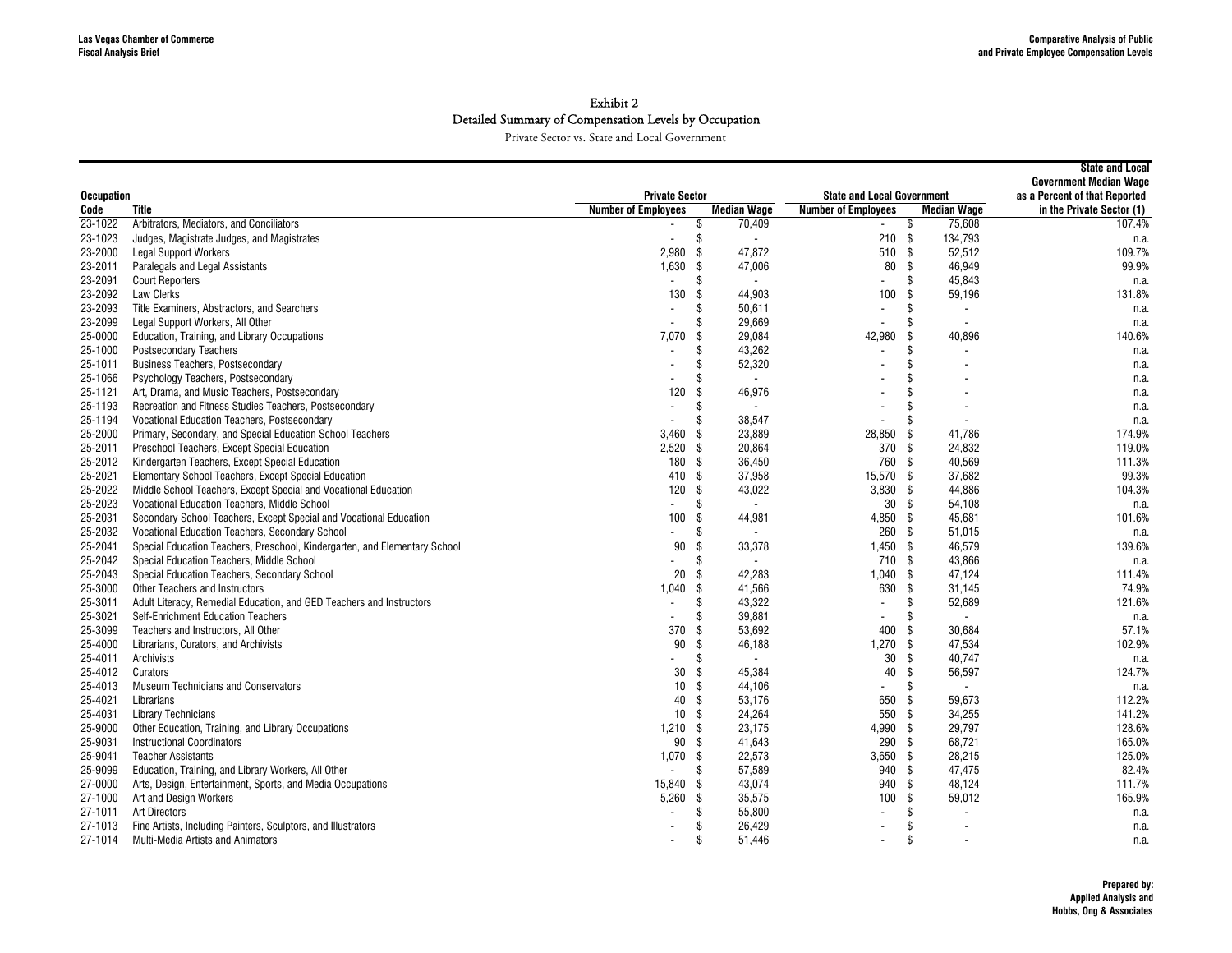|                   |                                                                    |                            |                                  |                                   |                                | <b>State and Local</b><br><b>Government Median Wage</b> |
|-------------------|--------------------------------------------------------------------|----------------------------|----------------------------------|-----------------------------------|--------------------------------|---------------------------------------------------------|
| <b>Occupation</b> |                                                                    | <b>Private Sector</b>      |                                  | <b>State and Local Government</b> | as a Percent of that Reported  |                                                         |
| Code              | Title                                                              | <b>Number of Employees</b> | <b>Median Wage</b>               | <b>Number of Employees</b>        | <b>Median Wage</b>             | in the Private Sector (1)                               |
| 27-1019           | Artists and Related Workers, All Other                             |                            | \$<br>36,214                     |                                   | \$                             | n.a.                                                    |
| 27-1021           | <b>Commercial and Industrial Designers</b>                         |                            | \$<br>74,314                     | $\blacksquare$                    | \$                             | n.a.                                                    |
| 27-1023           | <b>Floral Designers</b>                                            | 470                        | -S<br>29,800                     |                                   | \$                             | n.a.                                                    |
| 27-1024           | <b>Graphic Designers</b>                                           | 1,370                      | -S<br>42,210                     | 70                                | \$<br>58,951                   | 139.7%                                                  |
| 27-1025           | <b>Interior Designers</b>                                          |                            | 47,593<br>\$                     |                                   | \$                             | n.a.                                                    |
| 27-1026           | Merchandise Displayers and Window Trimmers                         | 1,690                      | 24,213<br>-\$                    |                                   | \$.                            | n.a.                                                    |
| 27-1027           | Set and Exhibit Designers                                          | 50                         | \$<br>32,811                     |                                   |                                | n.a.                                                    |
| 27-1029           | Designers, All Other                                               | 90                         | 45,779<br>-\$                    | 10 <sup>1</sup>                   | 59,109<br>-S                   | 129.1%                                                  |
| 27-2000           | Entertainers and Performers, Sports and Related Workers            | 3,830                      | 48,219<br>-\$                    | 330                               | - \$<br>33,641                 | 69.8%                                                   |
| 27-2011           | Actors                                                             | 900                        | - \$<br>$\overline{\phantom{a}}$ |                                   | \$<br>$\overline{\phantom{a}}$ | n.a.                                                    |
| 27-2012           | <b>Producers and Directors</b>                                     | 500                        | -\$<br>56,975                    | 30                                | 49,903<br>-S                   | 87.6%                                                   |
| 27-2022           | <b>Coaches and Scouts</b>                                          | 490                        | \$<br>29,559                     | 270                               | Ŝ.<br>28,766                   | 97.3%                                                   |
| 27-2031           | Dancers                                                            | 830                        | \$<br>$\overline{\phantom{a}}$   |                                   | \$                             | n.a.                                                    |
| 27-2032           | Choreographers                                                     | 20                         | \$<br>59,212                     |                                   |                                | n.a.                                                    |
| 27-2041           | <b>Music Directors and Composers</b>                               |                            | \$<br>104,866                    |                                   |                                | n.a.                                                    |
| 27-2042           | <b>Musicians and Singers</b>                                       | 640                        | \$<br>$\overline{\phantom{a}}$   |                                   |                                | n.a.                                                    |
| 27-2099           | Entertainers and Performers, Sports and Related Workers, All Other |                            | \$<br>$\overline{\phantom{a}}$   |                                   | \$                             | n.a.                                                    |
| 27-3000           | <b>Media and Communication Workers</b>                             | 2,970                      | \$<br>48,851                     | 450                               | 53,146<br>\$                   | 108.8%                                                  |
| 27-3011           | <b>Radio and Television Announcers</b>                             | 390                        | \$<br>35,263                     | $\overline{a}$                    | \$                             | n.a.                                                    |
| 27-3012           | <b>Public Address System and Other Announcers</b>                  | 60                         | -S<br>28,064                     |                                   |                                | n.a.                                                    |
| 27-3021           | <b>Broadcast News Analysts</b>                                     |                            | \$<br>67,081                     |                                   |                                | n.a.                                                    |
| 27-3022           | <b>Reporters and Correspondents</b>                                |                            | 38,932<br>S                      | $\overline{\phantom{a}}$          |                                | n.a.                                                    |
| 27-3031           | <b>Public Relations Specialists</b>                                | 640                        | -\$<br>59,392                    | 190                               | 64,210<br>-\$                  | 108.1%                                                  |
| 27-3041           | Editors                                                            | 410                        | -S<br>48,028                     | 30                                | 56,386<br>-\$                  | 117.4%                                                  |
| 27-3042           | <b>Technical Writers</b>                                           |                            | \$<br>60,984                     |                                   | Ŝ.                             | n.a.                                                    |
| 27-3043           | <b>Writers and Authors</b>                                         | 360                        | 48,884<br>\$                     | 20                                | Ŝ.<br>59,965                   | 122.7%                                                  |
| 27-3091           | <b>Interpreters and Translators</b>                                | 60                         | \$<br>$\overline{\phantom{a}}$   | 130                               | 34,630<br>-\$                  | n.a.                                                    |
| 27-3099           | Media and Communication Workers, All Other                         | 530                        | -\$<br>45,139                    | 80                                | Ŝ.<br>47,277                   | 104.7%                                                  |
| 27-4000           | Media and Communication Equipment Workers                          | 3.770                      | -\$<br>44,451                    | 70                                | -S<br>46.146                   | 103.8%                                                  |
| 27-4011           | Audio and Video Equipment Technicians                              | 1,380                      | \$<br>57,540                     | 40                                | 45,849<br>\$                   | 79.7%                                                   |
| 27-4012           | <b>Broadcast Technicians</b>                                       | 190                        | -\$<br>29,760                    |                                   | \$.                            | n.a.                                                    |
| 27-4014           | Sound Engineering Technicians                                      |                            | 55,308<br>\$                     |                                   |                                | n.a.                                                    |
| 27-4021           | Photographers                                                      |                            | \$<br>32,541                     |                                   |                                | n.a.                                                    |
| 27-4031           | Camera Operators, Television, Video, and Motion Picture            |                            | 32,298<br>Ŝ                      |                                   |                                | n.a.                                                    |
| 27-4032           | Film and Video Editors                                             |                            | 32,177<br>S                      |                                   |                                | n.a.                                                    |
| 27-4099           | Media and Communication Equipment Workers, All Other               | 700                        | 44,396<br>-S                     |                                   |                                | n.a.                                                    |
| 29-0000           | <b>Healthcare Practitioners and Technical Occupations</b>          | 35,730                     | \$<br>64,892                     | 5.080                             | 63,200<br>-S                   | 97.4%                                                   |
| 29-1000           | <b>Health Diagnosing and Treating Practitioners</b>                | 21,210                     | 76.700<br>- \$                   | $3.340$ \$                        | 70.845                         | 92.4%                                                   |
| 29-1011           | Chiropractors                                                      | 230                        | 130,514<br>-\$                   |                                   | \$                             | n.a.                                                    |
| 29-1021           | Dentists, General                                                  |                            | \$<br>$\overline{\phantom{a}}$   |                                   | \$.                            | n.a.                                                    |
| 29-1022           | Oral and Maxillofacial Surgeons                                    |                            | \$                               |                                   |                                | n.a.                                                    |
| 29-1023           | Orthodontists                                                      | 40                         | \$<br>$\overline{\phantom{a}}$   |                                   | \$.                            | n.a.                                                    |
| 29-1029           | Dentists, All Other Specialists                                    |                            | \$<br>$\overline{\phantom{a}}$   |                                   | \$                             | n.a.                                                    |
| 29-1031           | <b>Dietitians and Nutritionists</b>                                | 250                        | -\$<br>55,667                    | 40                                | 60,977                         | 109.5%                                                  |
| 29-1041           | Optometrists                                                       | 190                        | -\$<br>68.949                    | $\blacksquare$                    | \$                             | n.a.                                                    |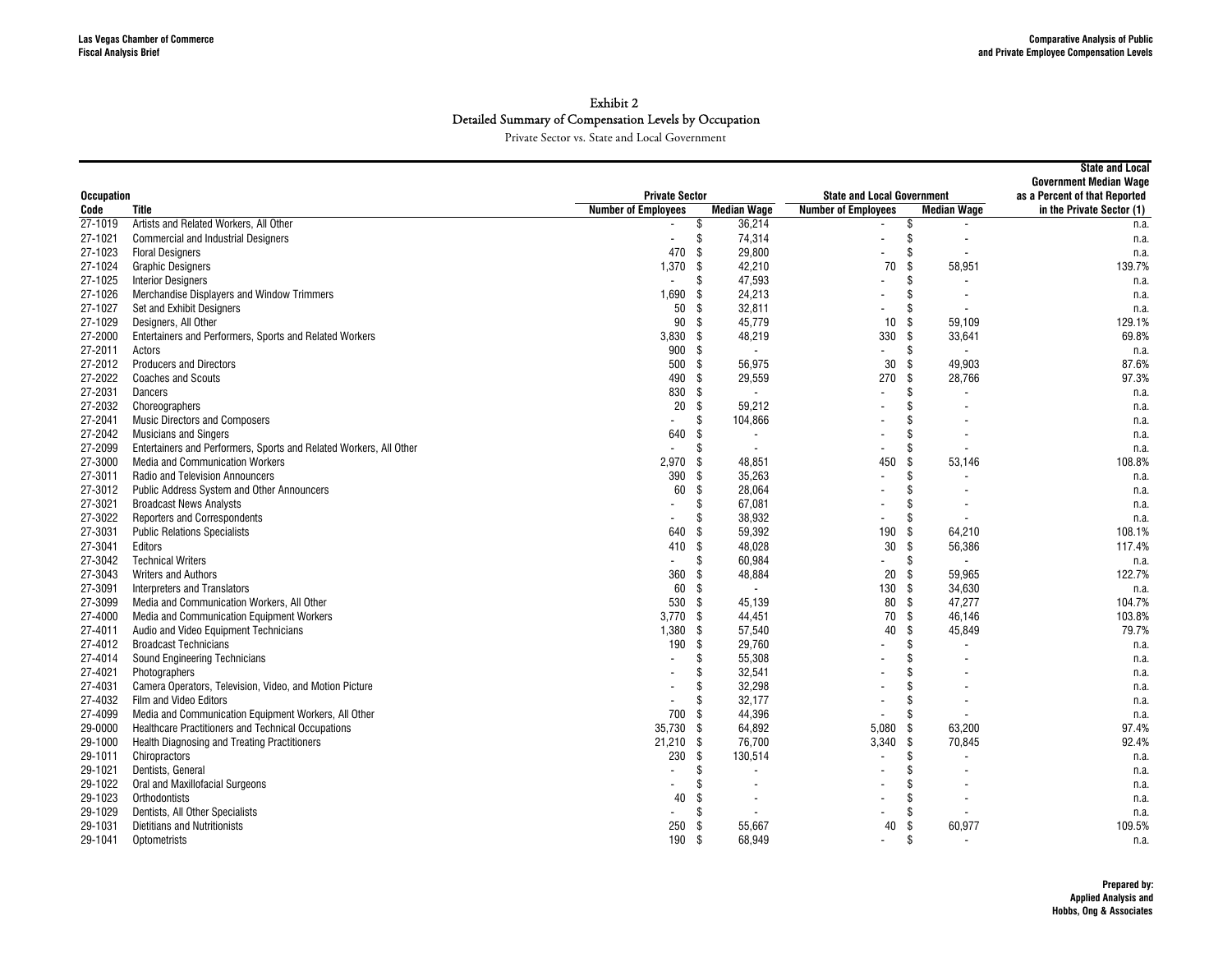| <b>Private Sector</b><br>as a Percent of that Reported<br><b>Occupation</b><br><b>State and Local Government</b><br><b>Median Wage</b><br><b>Title</b><br><b>Number of Employees</b><br><b>Number of Employees</b><br><b>Median Wage</b><br>in the Private Sector (1)<br>Code<br>29-1051<br>106,970<br>Pharmacists<br>\$<br>\$<br>n.a.<br>1.070<br>160<br><b>Family and General Practitioners</b><br>- \$<br>Ŝ.<br>29-1062<br>n.a.<br>$\overline{a}$<br>250<br>29-1063<br>-\$<br>\$<br>Internists, General<br>$\sim$<br>n.a.<br>$\overline{a}$<br>60<br>-S<br>\$<br>29-1064<br><b>Obstetricians and Gynecologists</b><br>n.a.<br>29-1065<br>Pediatricians, General<br>\$<br>\$<br>n.a.<br>\$<br>\$<br>29-1066<br>Psychiatrists<br>n.a.<br>\$<br>29-1067<br>740<br>\$<br>Surgeons<br>n.a.<br>Physicians and Surgeons, All Other<br>-S<br>\$<br>29-1069<br>410<br>n.a.<br>$\overline{\phantom{a}}$<br>560<br>- \$<br>74,200<br>29-1071<br><b>Physician Assistants</b><br>10<br>\$<br>85,847<br>115.7%<br>29-1081<br>Podiatrists<br>60<br>-\$<br>117,227<br>\$<br>n.a.<br>$\blacksquare$<br>69,396<br>2.580<br>70.382<br>29-1111<br><b>Registered Nurses</b><br>11.680<br>- \$<br>-S<br>101.4%<br>100<br>68.0%<br>29-1122<br><b>Occupational Therapists</b><br>440<br>- \$<br>76,422<br>-S<br>51,933<br>29-1123<br><b>Physical Therapists</b><br>790<br>- \$<br>78,005<br>50<br>\$<br>56,573<br>72.5%<br>20<br>\$<br>\$<br>29-1124<br><b>Radiation Therapists</b><br>76,755<br>n.a.<br>29-1125<br>\$<br>32,957<br>\$<br><b>Recreational Therapists</b><br>n.a.<br>$\overline{a}$<br>530<br><b>Respiratory Therapists</b><br>\$<br>62,724<br>150<br>\$<br>95.9%<br>29-1126<br>60,163<br>89,023<br>\$<br>67.7%<br>29-1127<br>Speech-Language Pathologists<br>240<br>\$<br>40<br>60,254<br>29-1129<br>\$<br>46,814<br>\$<br>Therapists, All Other<br>n.a.<br>89,945<br>\$<br>29-1131<br>Veterinarians<br>\$<br>n.a.<br>29-1199<br>Health Diagnosing and Treating Practitioners, All Other<br>150<br>-S<br>89,212<br>\$<br>n.a.<br>13,840<br>\$<br>42,600<br>1,540<br>\$<br>108.3%<br>29-2000<br><b>Health Technologists and Technicians</b><br>46,143<br>760<br>-S<br>62,755<br>29-2011<br>110<br>Ŝ.<br>76,409<br>121.8%<br>Medical and Clinical Laboratory Technologists<br>\$<br>\$<br>32,319<br>140<br>38,491<br>119.1%<br>29-2012<br>Medical and Clinical Laboratory Technicians<br>1,010<br>80,789<br>\$<br>29-2021<br><b>Dental Hygienists</b><br>S<br>n.a.<br>$\overline{a}$<br>29-2031<br><b>Cardiovascular Technologists and Technicians</b><br>46,971<br>\$<br>\$<br>n.a.<br>$\overline{\phantom{a}}$<br>29-2032<br><b>Diagnostic Medical Sonographers</b><br>66,777<br>\$<br>S<br>n.a.<br>29-2033<br><b>Nuclear Medicine Technologists</b><br>\$<br>75,962<br>\$<br>n.a.<br>$\overline{\phantom{a}}$<br>59,450<br>170<br>\$<br>60.021<br>101.0%<br>29-2034<br>Radiologic Technologists and Technicians<br>1,160<br>\$<br>870<br>34,532<br>330<br>29-2041<br>- \$<br>Ŝ.<br>41.208<br>119.3%<br><b>Emergency Medical Technicians and Paramedics</b><br>\$<br>28,397<br>\$<br>29-2051<br><b>Dietetic Technicians</b><br>70<br>10<br>33,518<br>118.0%<br>\$<br>31,846<br>\$<br>29-2052<br><b>Pharmacy Technicians</b><br>n.a.<br>$\blacksquare$<br>29-2053<br><b>Psychiatric Technicians</b><br>170<br>\$<br>27,463<br>\$<br>n.a.<br>150<br>-\$<br>61,652<br>\$<br>29-2054<br><b>Respiratory Therapy Technicians</b><br>n.a.<br>800<br>44,450<br>\$<br>102.4%<br>29-2055<br>\$<br>50<br>45,521<br><b>Surgical Technologists</b><br>\$<br>32,320<br>\$<br>29-2056<br>Veterinary Technologists and Technicians<br>n.a.<br>$\overline{a}$<br>$\blacksquare$<br>45,470<br>220<br>\$<br>101.2%<br>29-2061<br>2,300<br>-\$<br>46,008<br>Licensed Practical and Licensed Vocational Nurses<br>970<br>-S<br>30,274<br>200<br>\$<br>142.7%<br>29-2071<br>Medical Records and Health Information Technicians<br>43,187<br>230<br>-\$<br>50,031<br>\$<br>29-2081<br>Opticians, Dispensing<br>n.a.<br>$\overline{\phantom{a}}$<br>\$<br>29-2091<br><b>Orthotists and Prosthetists</b><br>\$<br>43,239<br>n.a.<br>$\blacksquare$<br>$\overline{\phantom{a}}$<br>37,881<br>80<br>-\$<br>106.1%<br>29-2099<br>Health Technologists and Technicians, All Other<br>510<br>- \$<br>40.194<br>45,796<br>127.6%<br>29-9000<br>Other Healthcare Practitioners and Technical Occupations<br>680<br>\$<br>210<br>Ŝ.<br>58,445<br>280<br>\$<br>62,631<br>140<br>Ŝ.<br>60,789<br>97.1%<br>29-9011<br>Occupational Health and Safety Specialists<br>48,354<br>29-9012<br>Occupational Health and Safety Technicians<br>\$<br>\$<br>41,533<br>85.9%<br>29-9091<br>\$<br>37,850<br>\$<br><b>Athletic Trainers</b><br>n.a. |         |                                                           |     |    |        |    |              | <b>State and Local</b><br><b>Government Median Wage</b> |
|------------------------------------------------------------------------------------------------------------------------------------------------------------------------------------------------------------------------------------------------------------------------------------------------------------------------------------------------------------------------------------------------------------------------------------------------------------------------------------------------------------------------------------------------------------------------------------------------------------------------------------------------------------------------------------------------------------------------------------------------------------------------------------------------------------------------------------------------------------------------------------------------------------------------------------------------------------------------------------------------------------------------------------------------------------------------------------------------------------------------------------------------------------------------------------------------------------------------------------------------------------------------------------------------------------------------------------------------------------------------------------------------------------------------------------------------------------------------------------------------------------------------------------------------------------------------------------------------------------------------------------------------------------------------------------------------------------------------------------------------------------------------------------------------------------------------------------------------------------------------------------------------------------------------------------------------------------------------------------------------------------------------------------------------------------------------------------------------------------------------------------------------------------------------------------------------------------------------------------------------------------------------------------------------------------------------------------------------------------------------------------------------------------------------------------------------------------------------------------------------------------------------------------------------------------------------------------------------------------------------------------------------------------------------------------------------------------------------------------------------------------------------------------------------------------------------------------------------------------------------------------------------------------------------------------------------------------------------------------------------------------------------------------------------------------------------------------------------------------------------------------------------------------------------------------------------------------------------------------------------------------------------------------------------------------------------------------------------------------------------------------------------------------------------------------------------------------------------------------------------------------------------------------------------------------------------------------------------------------------------------------------------------------------------------------------------------------------------------------------------------------------------------------------------------------------------------------------------------------------------------------------------------------------------------------------------------------------------------------------------------------------------------------------------------------------------------------------------------------------------------------------------------------------------------------------------------------------------------------------------------------------------------------------------------------------------------------------------------------------------------------------------------------------------------------------------------------------------------------------------------------------------------------------------------------------------------------------------------------------------------------------------------------------------------------------------|---------|-----------------------------------------------------------|-----|----|--------|----|--------------|---------------------------------------------------------|
|                                                                                                                                                                                                                                                                                                                                                                                                                                                                                                                                                                                                                                                                                                                                                                                                                                                                                                                                                                                                                                                                                                                                                                                                                                                                                                                                                                                                                                                                                                                                                                                                                                                                                                                                                                                                                                                                                                                                                                                                                                                                                                                                                                                                                                                                                                                                                                                                                                                                                                                                                                                                                                                                                                                                                                                                                                                                                                                                                                                                                                                                                                                                                                                                                                                                                                                                                                                                                                                                                                                                                                                                                                                                                                                                                                                                                                                                                                                                                                                                                                                                                                                                                                                                                                                                                                                                                                                                                                                                                                                                                                                                                                                                                                |         |                                                           |     |    |        |    |              |                                                         |
|                                                                                                                                                                                                                                                                                                                                                                                                                                                                                                                                                                                                                                                                                                                                                                                                                                                                                                                                                                                                                                                                                                                                                                                                                                                                                                                                                                                                                                                                                                                                                                                                                                                                                                                                                                                                                                                                                                                                                                                                                                                                                                                                                                                                                                                                                                                                                                                                                                                                                                                                                                                                                                                                                                                                                                                                                                                                                                                                                                                                                                                                                                                                                                                                                                                                                                                                                                                                                                                                                                                                                                                                                                                                                                                                                                                                                                                                                                                                                                                                                                                                                                                                                                                                                                                                                                                                                                                                                                                                                                                                                                                                                                                                                                |         |                                                           |     |    |        |    |              |                                                         |
|                                                                                                                                                                                                                                                                                                                                                                                                                                                                                                                                                                                                                                                                                                                                                                                                                                                                                                                                                                                                                                                                                                                                                                                                                                                                                                                                                                                                                                                                                                                                                                                                                                                                                                                                                                                                                                                                                                                                                                                                                                                                                                                                                                                                                                                                                                                                                                                                                                                                                                                                                                                                                                                                                                                                                                                                                                                                                                                                                                                                                                                                                                                                                                                                                                                                                                                                                                                                                                                                                                                                                                                                                                                                                                                                                                                                                                                                                                                                                                                                                                                                                                                                                                                                                                                                                                                                                                                                                                                                                                                                                                                                                                                                                                |         |                                                           |     |    |        |    |              |                                                         |
|                                                                                                                                                                                                                                                                                                                                                                                                                                                                                                                                                                                                                                                                                                                                                                                                                                                                                                                                                                                                                                                                                                                                                                                                                                                                                                                                                                                                                                                                                                                                                                                                                                                                                                                                                                                                                                                                                                                                                                                                                                                                                                                                                                                                                                                                                                                                                                                                                                                                                                                                                                                                                                                                                                                                                                                                                                                                                                                                                                                                                                                                                                                                                                                                                                                                                                                                                                                                                                                                                                                                                                                                                                                                                                                                                                                                                                                                                                                                                                                                                                                                                                                                                                                                                                                                                                                                                                                                                                                                                                                                                                                                                                                                                                |         |                                                           |     |    |        |    |              |                                                         |
|                                                                                                                                                                                                                                                                                                                                                                                                                                                                                                                                                                                                                                                                                                                                                                                                                                                                                                                                                                                                                                                                                                                                                                                                                                                                                                                                                                                                                                                                                                                                                                                                                                                                                                                                                                                                                                                                                                                                                                                                                                                                                                                                                                                                                                                                                                                                                                                                                                                                                                                                                                                                                                                                                                                                                                                                                                                                                                                                                                                                                                                                                                                                                                                                                                                                                                                                                                                                                                                                                                                                                                                                                                                                                                                                                                                                                                                                                                                                                                                                                                                                                                                                                                                                                                                                                                                                                                                                                                                                                                                                                                                                                                                                                                |         |                                                           |     |    |        |    |              |                                                         |
|                                                                                                                                                                                                                                                                                                                                                                                                                                                                                                                                                                                                                                                                                                                                                                                                                                                                                                                                                                                                                                                                                                                                                                                                                                                                                                                                                                                                                                                                                                                                                                                                                                                                                                                                                                                                                                                                                                                                                                                                                                                                                                                                                                                                                                                                                                                                                                                                                                                                                                                                                                                                                                                                                                                                                                                                                                                                                                                                                                                                                                                                                                                                                                                                                                                                                                                                                                                                                                                                                                                                                                                                                                                                                                                                                                                                                                                                                                                                                                                                                                                                                                                                                                                                                                                                                                                                                                                                                                                                                                                                                                                                                                                                                                |         |                                                           |     |    |        |    |              |                                                         |
|                                                                                                                                                                                                                                                                                                                                                                                                                                                                                                                                                                                                                                                                                                                                                                                                                                                                                                                                                                                                                                                                                                                                                                                                                                                                                                                                                                                                                                                                                                                                                                                                                                                                                                                                                                                                                                                                                                                                                                                                                                                                                                                                                                                                                                                                                                                                                                                                                                                                                                                                                                                                                                                                                                                                                                                                                                                                                                                                                                                                                                                                                                                                                                                                                                                                                                                                                                                                                                                                                                                                                                                                                                                                                                                                                                                                                                                                                                                                                                                                                                                                                                                                                                                                                                                                                                                                                                                                                                                                                                                                                                                                                                                                                                |         |                                                           |     |    |        |    |              |                                                         |
|                                                                                                                                                                                                                                                                                                                                                                                                                                                                                                                                                                                                                                                                                                                                                                                                                                                                                                                                                                                                                                                                                                                                                                                                                                                                                                                                                                                                                                                                                                                                                                                                                                                                                                                                                                                                                                                                                                                                                                                                                                                                                                                                                                                                                                                                                                                                                                                                                                                                                                                                                                                                                                                                                                                                                                                                                                                                                                                                                                                                                                                                                                                                                                                                                                                                                                                                                                                                                                                                                                                                                                                                                                                                                                                                                                                                                                                                                                                                                                                                                                                                                                                                                                                                                                                                                                                                                                                                                                                                                                                                                                                                                                                                                                |         |                                                           |     |    |        |    |              |                                                         |
|                                                                                                                                                                                                                                                                                                                                                                                                                                                                                                                                                                                                                                                                                                                                                                                                                                                                                                                                                                                                                                                                                                                                                                                                                                                                                                                                                                                                                                                                                                                                                                                                                                                                                                                                                                                                                                                                                                                                                                                                                                                                                                                                                                                                                                                                                                                                                                                                                                                                                                                                                                                                                                                                                                                                                                                                                                                                                                                                                                                                                                                                                                                                                                                                                                                                                                                                                                                                                                                                                                                                                                                                                                                                                                                                                                                                                                                                                                                                                                                                                                                                                                                                                                                                                                                                                                                                                                                                                                                                                                                                                                                                                                                                                                |         |                                                           |     |    |        |    |              |                                                         |
|                                                                                                                                                                                                                                                                                                                                                                                                                                                                                                                                                                                                                                                                                                                                                                                                                                                                                                                                                                                                                                                                                                                                                                                                                                                                                                                                                                                                                                                                                                                                                                                                                                                                                                                                                                                                                                                                                                                                                                                                                                                                                                                                                                                                                                                                                                                                                                                                                                                                                                                                                                                                                                                                                                                                                                                                                                                                                                                                                                                                                                                                                                                                                                                                                                                                                                                                                                                                                                                                                                                                                                                                                                                                                                                                                                                                                                                                                                                                                                                                                                                                                                                                                                                                                                                                                                                                                                                                                                                                                                                                                                                                                                                                                                |         |                                                           |     |    |        |    |              |                                                         |
|                                                                                                                                                                                                                                                                                                                                                                                                                                                                                                                                                                                                                                                                                                                                                                                                                                                                                                                                                                                                                                                                                                                                                                                                                                                                                                                                                                                                                                                                                                                                                                                                                                                                                                                                                                                                                                                                                                                                                                                                                                                                                                                                                                                                                                                                                                                                                                                                                                                                                                                                                                                                                                                                                                                                                                                                                                                                                                                                                                                                                                                                                                                                                                                                                                                                                                                                                                                                                                                                                                                                                                                                                                                                                                                                                                                                                                                                                                                                                                                                                                                                                                                                                                                                                                                                                                                                                                                                                                                                                                                                                                                                                                                                                                |         |                                                           |     |    |        |    |              |                                                         |
|                                                                                                                                                                                                                                                                                                                                                                                                                                                                                                                                                                                                                                                                                                                                                                                                                                                                                                                                                                                                                                                                                                                                                                                                                                                                                                                                                                                                                                                                                                                                                                                                                                                                                                                                                                                                                                                                                                                                                                                                                                                                                                                                                                                                                                                                                                                                                                                                                                                                                                                                                                                                                                                                                                                                                                                                                                                                                                                                                                                                                                                                                                                                                                                                                                                                                                                                                                                                                                                                                                                                                                                                                                                                                                                                                                                                                                                                                                                                                                                                                                                                                                                                                                                                                                                                                                                                                                                                                                                                                                                                                                                                                                                                                                |         |                                                           |     |    |        |    |              |                                                         |
|                                                                                                                                                                                                                                                                                                                                                                                                                                                                                                                                                                                                                                                                                                                                                                                                                                                                                                                                                                                                                                                                                                                                                                                                                                                                                                                                                                                                                                                                                                                                                                                                                                                                                                                                                                                                                                                                                                                                                                                                                                                                                                                                                                                                                                                                                                                                                                                                                                                                                                                                                                                                                                                                                                                                                                                                                                                                                                                                                                                                                                                                                                                                                                                                                                                                                                                                                                                                                                                                                                                                                                                                                                                                                                                                                                                                                                                                                                                                                                                                                                                                                                                                                                                                                                                                                                                                                                                                                                                                                                                                                                                                                                                                                                |         |                                                           |     |    |        |    |              |                                                         |
|                                                                                                                                                                                                                                                                                                                                                                                                                                                                                                                                                                                                                                                                                                                                                                                                                                                                                                                                                                                                                                                                                                                                                                                                                                                                                                                                                                                                                                                                                                                                                                                                                                                                                                                                                                                                                                                                                                                                                                                                                                                                                                                                                                                                                                                                                                                                                                                                                                                                                                                                                                                                                                                                                                                                                                                                                                                                                                                                                                                                                                                                                                                                                                                                                                                                                                                                                                                                                                                                                                                                                                                                                                                                                                                                                                                                                                                                                                                                                                                                                                                                                                                                                                                                                                                                                                                                                                                                                                                                                                                                                                                                                                                                                                |         |                                                           |     |    |        |    |              |                                                         |
|                                                                                                                                                                                                                                                                                                                                                                                                                                                                                                                                                                                                                                                                                                                                                                                                                                                                                                                                                                                                                                                                                                                                                                                                                                                                                                                                                                                                                                                                                                                                                                                                                                                                                                                                                                                                                                                                                                                                                                                                                                                                                                                                                                                                                                                                                                                                                                                                                                                                                                                                                                                                                                                                                                                                                                                                                                                                                                                                                                                                                                                                                                                                                                                                                                                                                                                                                                                                                                                                                                                                                                                                                                                                                                                                                                                                                                                                                                                                                                                                                                                                                                                                                                                                                                                                                                                                                                                                                                                                                                                                                                                                                                                                                                |         |                                                           |     |    |        |    |              |                                                         |
|                                                                                                                                                                                                                                                                                                                                                                                                                                                                                                                                                                                                                                                                                                                                                                                                                                                                                                                                                                                                                                                                                                                                                                                                                                                                                                                                                                                                                                                                                                                                                                                                                                                                                                                                                                                                                                                                                                                                                                                                                                                                                                                                                                                                                                                                                                                                                                                                                                                                                                                                                                                                                                                                                                                                                                                                                                                                                                                                                                                                                                                                                                                                                                                                                                                                                                                                                                                                                                                                                                                                                                                                                                                                                                                                                                                                                                                                                                                                                                                                                                                                                                                                                                                                                                                                                                                                                                                                                                                                                                                                                                                                                                                                                                |         |                                                           |     |    |        |    |              |                                                         |
|                                                                                                                                                                                                                                                                                                                                                                                                                                                                                                                                                                                                                                                                                                                                                                                                                                                                                                                                                                                                                                                                                                                                                                                                                                                                                                                                                                                                                                                                                                                                                                                                                                                                                                                                                                                                                                                                                                                                                                                                                                                                                                                                                                                                                                                                                                                                                                                                                                                                                                                                                                                                                                                                                                                                                                                                                                                                                                                                                                                                                                                                                                                                                                                                                                                                                                                                                                                                                                                                                                                                                                                                                                                                                                                                                                                                                                                                                                                                                                                                                                                                                                                                                                                                                                                                                                                                                                                                                                                                                                                                                                                                                                                                                                |         |                                                           |     |    |        |    |              |                                                         |
|                                                                                                                                                                                                                                                                                                                                                                                                                                                                                                                                                                                                                                                                                                                                                                                                                                                                                                                                                                                                                                                                                                                                                                                                                                                                                                                                                                                                                                                                                                                                                                                                                                                                                                                                                                                                                                                                                                                                                                                                                                                                                                                                                                                                                                                                                                                                                                                                                                                                                                                                                                                                                                                                                                                                                                                                                                                                                                                                                                                                                                                                                                                                                                                                                                                                                                                                                                                                                                                                                                                                                                                                                                                                                                                                                                                                                                                                                                                                                                                                                                                                                                                                                                                                                                                                                                                                                                                                                                                                                                                                                                                                                                                                                                |         |                                                           |     |    |        |    |              |                                                         |
|                                                                                                                                                                                                                                                                                                                                                                                                                                                                                                                                                                                                                                                                                                                                                                                                                                                                                                                                                                                                                                                                                                                                                                                                                                                                                                                                                                                                                                                                                                                                                                                                                                                                                                                                                                                                                                                                                                                                                                                                                                                                                                                                                                                                                                                                                                                                                                                                                                                                                                                                                                                                                                                                                                                                                                                                                                                                                                                                                                                                                                                                                                                                                                                                                                                                                                                                                                                                                                                                                                                                                                                                                                                                                                                                                                                                                                                                                                                                                                                                                                                                                                                                                                                                                                                                                                                                                                                                                                                                                                                                                                                                                                                                                                |         |                                                           |     |    |        |    |              |                                                         |
|                                                                                                                                                                                                                                                                                                                                                                                                                                                                                                                                                                                                                                                                                                                                                                                                                                                                                                                                                                                                                                                                                                                                                                                                                                                                                                                                                                                                                                                                                                                                                                                                                                                                                                                                                                                                                                                                                                                                                                                                                                                                                                                                                                                                                                                                                                                                                                                                                                                                                                                                                                                                                                                                                                                                                                                                                                                                                                                                                                                                                                                                                                                                                                                                                                                                                                                                                                                                                                                                                                                                                                                                                                                                                                                                                                                                                                                                                                                                                                                                                                                                                                                                                                                                                                                                                                                                                                                                                                                                                                                                                                                                                                                                                                |         |                                                           |     |    |        |    |              |                                                         |
|                                                                                                                                                                                                                                                                                                                                                                                                                                                                                                                                                                                                                                                                                                                                                                                                                                                                                                                                                                                                                                                                                                                                                                                                                                                                                                                                                                                                                                                                                                                                                                                                                                                                                                                                                                                                                                                                                                                                                                                                                                                                                                                                                                                                                                                                                                                                                                                                                                                                                                                                                                                                                                                                                                                                                                                                                                                                                                                                                                                                                                                                                                                                                                                                                                                                                                                                                                                                                                                                                                                                                                                                                                                                                                                                                                                                                                                                                                                                                                                                                                                                                                                                                                                                                                                                                                                                                                                                                                                                                                                                                                                                                                                                                                |         |                                                           |     |    |        |    |              |                                                         |
|                                                                                                                                                                                                                                                                                                                                                                                                                                                                                                                                                                                                                                                                                                                                                                                                                                                                                                                                                                                                                                                                                                                                                                                                                                                                                                                                                                                                                                                                                                                                                                                                                                                                                                                                                                                                                                                                                                                                                                                                                                                                                                                                                                                                                                                                                                                                                                                                                                                                                                                                                                                                                                                                                                                                                                                                                                                                                                                                                                                                                                                                                                                                                                                                                                                                                                                                                                                                                                                                                                                                                                                                                                                                                                                                                                                                                                                                                                                                                                                                                                                                                                                                                                                                                                                                                                                                                                                                                                                                                                                                                                                                                                                                                                |         |                                                           |     |    |        |    |              |                                                         |
|                                                                                                                                                                                                                                                                                                                                                                                                                                                                                                                                                                                                                                                                                                                                                                                                                                                                                                                                                                                                                                                                                                                                                                                                                                                                                                                                                                                                                                                                                                                                                                                                                                                                                                                                                                                                                                                                                                                                                                                                                                                                                                                                                                                                                                                                                                                                                                                                                                                                                                                                                                                                                                                                                                                                                                                                                                                                                                                                                                                                                                                                                                                                                                                                                                                                                                                                                                                                                                                                                                                                                                                                                                                                                                                                                                                                                                                                                                                                                                                                                                                                                                                                                                                                                                                                                                                                                                                                                                                                                                                                                                                                                                                                                                |         |                                                           |     |    |        |    |              |                                                         |
|                                                                                                                                                                                                                                                                                                                                                                                                                                                                                                                                                                                                                                                                                                                                                                                                                                                                                                                                                                                                                                                                                                                                                                                                                                                                                                                                                                                                                                                                                                                                                                                                                                                                                                                                                                                                                                                                                                                                                                                                                                                                                                                                                                                                                                                                                                                                                                                                                                                                                                                                                                                                                                                                                                                                                                                                                                                                                                                                                                                                                                                                                                                                                                                                                                                                                                                                                                                                                                                                                                                                                                                                                                                                                                                                                                                                                                                                                                                                                                                                                                                                                                                                                                                                                                                                                                                                                                                                                                                                                                                                                                                                                                                                                                |         |                                                           |     |    |        |    |              |                                                         |
|                                                                                                                                                                                                                                                                                                                                                                                                                                                                                                                                                                                                                                                                                                                                                                                                                                                                                                                                                                                                                                                                                                                                                                                                                                                                                                                                                                                                                                                                                                                                                                                                                                                                                                                                                                                                                                                                                                                                                                                                                                                                                                                                                                                                                                                                                                                                                                                                                                                                                                                                                                                                                                                                                                                                                                                                                                                                                                                                                                                                                                                                                                                                                                                                                                                                                                                                                                                                                                                                                                                                                                                                                                                                                                                                                                                                                                                                                                                                                                                                                                                                                                                                                                                                                                                                                                                                                                                                                                                                                                                                                                                                                                                                                                |         |                                                           |     |    |        |    |              |                                                         |
|                                                                                                                                                                                                                                                                                                                                                                                                                                                                                                                                                                                                                                                                                                                                                                                                                                                                                                                                                                                                                                                                                                                                                                                                                                                                                                                                                                                                                                                                                                                                                                                                                                                                                                                                                                                                                                                                                                                                                                                                                                                                                                                                                                                                                                                                                                                                                                                                                                                                                                                                                                                                                                                                                                                                                                                                                                                                                                                                                                                                                                                                                                                                                                                                                                                                                                                                                                                                                                                                                                                                                                                                                                                                                                                                                                                                                                                                                                                                                                                                                                                                                                                                                                                                                                                                                                                                                                                                                                                                                                                                                                                                                                                                                                |         |                                                           |     |    |        |    |              |                                                         |
|                                                                                                                                                                                                                                                                                                                                                                                                                                                                                                                                                                                                                                                                                                                                                                                                                                                                                                                                                                                                                                                                                                                                                                                                                                                                                                                                                                                                                                                                                                                                                                                                                                                                                                                                                                                                                                                                                                                                                                                                                                                                                                                                                                                                                                                                                                                                                                                                                                                                                                                                                                                                                                                                                                                                                                                                                                                                                                                                                                                                                                                                                                                                                                                                                                                                                                                                                                                                                                                                                                                                                                                                                                                                                                                                                                                                                                                                                                                                                                                                                                                                                                                                                                                                                                                                                                                                                                                                                                                                                                                                                                                                                                                                                                |         |                                                           |     |    |        |    |              |                                                         |
|                                                                                                                                                                                                                                                                                                                                                                                                                                                                                                                                                                                                                                                                                                                                                                                                                                                                                                                                                                                                                                                                                                                                                                                                                                                                                                                                                                                                                                                                                                                                                                                                                                                                                                                                                                                                                                                                                                                                                                                                                                                                                                                                                                                                                                                                                                                                                                                                                                                                                                                                                                                                                                                                                                                                                                                                                                                                                                                                                                                                                                                                                                                                                                                                                                                                                                                                                                                                                                                                                                                                                                                                                                                                                                                                                                                                                                                                                                                                                                                                                                                                                                                                                                                                                                                                                                                                                                                                                                                                                                                                                                                                                                                                                                |         |                                                           |     |    |        |    |              |                                                         |
|                                                                                                                                                                                                                                                                                                                                                                                                                                                                                                                                                                                                                                                                                                                                                                                                                                                                                                                                                                                                                                                                                                                                                                                                                                                                                                                                                                                                                                                                                                                                                                                                                                                                                                                                                                                                                                                                                                                                                                                                                                                                                                                                                                                                                                                                                                                                                                                                                                                                                                                                                                                                                                                                                                                                                                                                                                                                                                                                                                                                                                                                                                                                                                                                                                                                                                                                                                                                                                                                                                                                                                                                                                                                                                                                                                                                                                                                                                                                                                                                                                                                                                                                                                                                                                                                                                                                                                                                                                                                                                                                                                                                                                                                                                |         |                                                           |     |    |        |    |              |                                                         |
|                                                                                                                                                                                                                                                                                                                                                                                                                                                                                                                                                                                                                                                                                                                                                                                                                                                                                                                                                                                                                                                                                                                                                                                                                                                                                                                                                                                                                                                                                                                                                                                                                                                                                                                                                                                                                                                                                                                                                                                                                                                                                                                                                                                                                                                                                                                                                                                                                                                                                                                                                                                                                                                                                                                                                                                                                                                                                                                                                                                                                                                                                                                                                                                                                                                                                                                                                                                                                                                                                                                                                                                                                                                                                                                                                                                                                                                                                                                                                                                                                                                                                                                                                                                                                                                                                                                                                                                                                                                                                                                                                                                                                                                                                                |         |                                                           |     |    |        |    |              |                                                         |
|                                                                                                                                                                                                                                                                                                                                                                                                                                                                                                                                                                                                                                                                                                                                                                                                                                                                                                                                                                                                                                                                                                                                                                                                                                                                                                                                                                                                                                                                                                                                                                                                                                                                                                                                                                                                                                                                                                                                                                                                                                                                                                                                                                                                                                                                                                                                                                                                                                                                                                                                                                                                                                                                                                                                                                                                                                                                                                                                                                                                                                                                                                                                                                                                                                                                                                                                                                                                                                                                                                                                                                                                                                                                                                                                                                                                                                                                                                                                                                                                                                                                                                                                                                                                                                                                                                                                                                                                                                                                                                                                                                                                                                                                                                |         |                                                           |     |    |        |    |              |                                                         |
|                                                                                                                                                                                                                                                                                                                                                                                                                                                                                                                                                                                                                                                                                                                                                                                                                                                                                                                                                                                                                                                                                                                                                                                                                                                                                                                                                                                                                                                                                                                                                                                                                                                                                                                                                                                                                                                                                                                                                                                                                                                                                                                                                                                                                                                                                                                                                                                                                                                                                                                                                                                                                                                                                                                                                                                                                                                                                                                                                                                                                                                                                                                                                                                                                                                                                                                                                                                                                                                                                                                                                                                                                                                                                                                                                                                                                                                                                                                                                                                                                                                                                                                                                                                                                                                                                                                                                                                                                                                                                                                                                                                                                                                                                                |         |                                                           |     |    |        |    |              |                                                         |
|                                                                                                                                                                                                                                                                                                                                                                                                                                                                                                                                                                                                                                                                                                                                                                                                                                                                                                                                                                                                                                                                                                                                                                                                                                                                                                                                                                                                                                                                                                                                                                                                                                                                                                                                                                                                                                                                                                                                                                                                                                                                                                                                                                                                                                                                                                                                                                                                                                                                                                                                                                                                                                                                                                                                                                                                                                                                                                                                                                                                                                                                                                                                                                                                                                                                                                                                                                                                                                                                                                                                                                                                                                                                                                                                                                                                                                                                                                                                                                                                                                                                                                                                                                                                                                                                                                                                                                                                                                                                                                                                                                                                                                                                                                |         |                                                           |     |    |        |    |              |                                                         |
|                                                                                                                                                                                                                                                                                                                                                                                                                                                                                                                                                                                                                                                                                                                                                                                                                                                                                                                                                                                                                                                                                                                                                                                                                                                                                                                                                                                                                                                                                                                                                                                                                                                                                                                                                                                                                                                                                                                                                                                                                                                                                                                                                                                                                                                                                                                                                                                                                                                                                                                                                                                                                                                                                                                                                                                                                                                                                                                                                                                                                                                                                                                                                                                                                                                                                                                                                                                                                                                                                                                                                                                                                                                                                                                                                                                                                                                                                                                                                                                                                                                                                                                                                                                                                                                                                                                                                                                                                                                                                                                                                                                                                                                                                                |         |                                                           |     |    |        |    |              |                                                         |
|                                                                                                                                                                                                                                                                                                                                                                                                                                                                                                                                                                                                                                                                                                                                                                                                                                                                                                                                                                                                                                                                                                                                                                                                                                                                                                                                                                                                                                                                                                                                                                                                                                                                                                                                                                                                                                                                                                                                                                                                                                                                                                                                                                                                                                                                                                                                                                                                                                                                                                                                                                                                                                                                                                                                                                                                                                                                                                                                                                                                                                                                                                                                                                                                                                                                                                                                                                                                                                                                                                                                                                                                                                                                                                                                                                                                                                                                                                                                                                                                                                                                                                                                                                                                                                                                                                                                                                                                                                                                                                                                                                                                                                                                                                |         |                                                           |     |    |        |    |              |                                                         |
|                                                                                                                                                                                                                                                                                                                                                                                                                                                                                                                                                                                                                                                                                                                                                                                                                                                                                                                                                                                                                                                                                                                                                                                                                                                                                                                                                                                                                                                                                                                                                                                                                                                                                                                                                                                                                                                                                                                                                                                                                                                                                                                                                                                                                                                                                                                                                                                                                                                                                                                                                                                                                                                                                                                                                                                                                                                                                                                                                                                                                                                                                                                                                                                                                                                                                                                                                                                                                                                                                                                                                                                                                                                                                                                                                                                                                                                                                                                                                                                                                                                                                                                                                                                                                                                                                                                                                                                                                                                                                                                                                                                                                                                                                                |         |                                                           |     |    |        |    |              |                                                         |
|                                                                                                                                                                                                                                                                                                                                                                                                                                                                                                                                                                                                                                                                                                                                                                                                                                                                                                                                                                                                                                                                                                                                                                                                                                                                                                                                                                                                                                                                                                                                                                                                                                                                                                                                                                                                                                                                                                                                                                                                                                                                                                                                                                                                                                                                                                                                                                                                                                                                                                                                                                                                                                                                                                                                                                                                                                                                                                                                                                                                                                                                                                                                                                                                                                                                                                                                                                                                                                                                                                                                                                                                                                                                                                                                                                                                                                                                                                                                                                                                                                                                                                                                                                                                                                                                                                                                                                                                                                                                                                                                                                                                                                                                                                |         |                                                           |     |    |        |    |              |                                                         |
|                                                                                                                                                                                                                                                                                                                                                                                                                                                                                                                                                                                                                                                                                                                                                                                                                                                                                                                                                                                                                                                                                                                                                                                                                                                                                                                                                                                                                                                                                                                                                                                                                                                                                                                                                                                                                                                                                                                                                                                                                                                                                                                                                                                                                                                                                                                                                                                                                                                                                                                                                                                                                                                                                                                                                                                                                                                                                                                                                                                                                                                                                                                                                                                                                                                                                                                                                                                                                                                                                                                                                                                                                                                                                                                                                                                                                                                                                                                                                                                                                                                                                                                                                                                                                                                                                                                                                                                                                                                                                                                                                                                                                                                                                                |         |                                                           |     |    |        |    |              |                                                         |
|                                                                                                                                                                                                                                                                                                                                                                                                                                                                                                                                                                                                                                                                                                                                                                                                                                                                                                                                                                                                                                                                                                                                                                                                                                                                                                                                                                                                                                                                                                                                                                                                                                                                                                                                                                                                                                                                                                                                                                                                                                                                                                                                                                                                                                                                                                                                                                                                                                                                                                                                                                                                                                                                                                                                                                                                                                                                                                                                                                                                                                                                                                                                                                                                                                                                                                                                                                                                                                                                                                                                                                                                                                                                                                                                                                                                                                                                                                                                                                                                                                                                                                                                                                                                                                                                                                                                                                                                                                                                                                                                                                                                                                                                                                |         |                                                           |     |    |        |    |              |                                                         |
|                                                                                                                                                                                                                                                                                                                                                                                                                                                                                                                                                                                                                                                                                                                                                                                                                                                                                                                                                                                                                                                                                                                                                                                                                                                                                                                                                                                                                                                                                                                                                                                                                                                                                                                                                                                                                                                                                                                                                                                                                                                                                                                                                                                                                                                                                                                                                                                                                                                                                                                                                                                                                                                                                                                                                                                                                                                                                                                                                                                                                                                                                                                                                                                                                                                                                                                                                                                                                                                                                                                                                                                                                                                                                                                                                                                                                                                                                                                                                                                                                                                                                                                                                                                                                                                                                                                                                                                                                                                                                                                                                                                                                                                                                                |         |                                                           |     |    |        |    |              |                                                         |
|                                                                                                                                                                                                                                                                                                                                                                                                                                                                                                                                                                                                                                                                                                                                                                                                                                                                                                                                                                                                                                                                                                                                                                                                                                                                                                                                                                                                                                                                                                                                                                                                                                                                                                                                                                                                                                                                                                                                                                                                                                                                                                                                                                                                                                                                                                                                                                                                                                                                                                                                                                                                                                                                                                                                                                                                                                                                                                                                                                                                                                                                                                                                                                                                                                                                                                                                                                                                                                                                                                                                                                                                                                                                                                                                                                                                                                                                                                                                                                                                                                                                                                                                                                                                                                                                                                                                                                                                                                                                                                                                                                                                                                                                                                |         |                                                           |     |    |        |    |              |                                                         |
|                                                                                                                                                                                                                                                                                                                                                                                                                                                                                                                                                                                                                                                                                                                                                                                                                                                                                                                                                                                                                                                                                                                                                                                                                                                                                                                                                                                                                                                                                                                                                                                                                                                                                                                                                                                                                                                                                                                                                                                                                                                                                                                                                                                                                                                                                                                                                                                                                                                                                                                                                                                                                                                                                                                                                                                                                                                                                                                                                                                                                                                                                                                                                                                                                                                                                                                                                                                                                                                                                                                                                                                                                                                                                                                                                                                                                                                                                                                                                                                                                                                                                                                                                                                                                                                                                                                                                                                                                                                                                                                                                                                                                                                                                                |         |                                                           |     |    |        |    |              |                                                         |
|                                                                                                                                                                                                                                                                                                                                                                                                                                                                                                                                                                                                                                                                                                                                                                                                                                                                                                                                                                                                                                                                                                                                                                                                                                                                                                                                                                                                                                                                                                                                                                                                                                                                                                                                                                                                                                                                                                                                                                                                                                                                                                                                                                                                                                                                                                                                                                                                                                                                                                                                                                                                                                                                                                                                                                                                                                                                                                                                                                                                                                                                                                                                                                                                                                                                                                                                                                                                                                                                                                                                                                                                                                                                                                                                                                                                                                                                                                                                                                                                                                                                                                                                                                                                                                                                                                                                                                                                                                                                                                                                                                                                                                                                                                |         |                                                           |     |    |        |    |              |                                                         |
|                                                                                                                                                                                                                                                                                                                                                                                                                                                                                                                                                                                                                                                                                                                                                                                                                                                                                                                                                                                                                                                                                                                                                                                                                                                                                                                                                                                                                                                                                                                                                                                                                                                                                                                                                                                                                                                                                                                                                                                                                                                                                                                                                                                                                                                                                                                                                                                                                                                                                                                                                                                                                                                                                                                                                                                                                                                                                                                                                                                                                                                                                                                                                                                                                                                                                                                                                                                                                                                                                                                                                                                                                                                                                                                                                                                                                                                                                                                                                                                                                                                                                                                                                                                                                                                                                                                                                                                                                                                                                                                                                                                                                                                                                                |         |                                                           |     |    |        |    |              |                                                         |
|                                                                                                                                                                                                                                                                                                                                                                                                                                                                                                                                                                                                                                                                                                                                                                                                                                                                                                                                                                                                                                                                                                                                                                                                                                                                                                                                                                                                                                                                                                                                                                                                                                                                                                                                                                                                                                                                                                                                                                                                                                                                                                                                                                                                                                                                                                                                                                                                                                                                                                                                                                                                                                                                                                                                                                                                                                                                                                                                                                                                                                                                                                                                                                                                                                                                                                                                                                                                                                                                                                                                                                                                                                                                                                                                                                                                                                                                                                                                                                                                                                                                                                                                                                                                                                                                                                                                                                                                                                                                                                                                                                                                                                                                                                |         |                                                           |     |    |        |    |              |                                                         |
|                                                                                                                                                                                                                                                                                                                                                                                                                                                                                                                                                                                                                                                                                                                                                                                                                                                                                                                                                                                                                                                                                                                                                                                                                                                                                                                                                                                                                                                                                                                                                                                                                                                                                                                                                                                                                                                                                                                                                                                                                                                                                                                                                                                                                                                                                                                                                                                                                                                                                                                                                                                                                                                                                                                                                                                                                                                                                                                                                                                                                                                                                                                                                                                                                                                                                                                                                                                                                                                                                                                                                                                                                                                                                                                                                                                                                                                                                                                                                                                                                                                                                                                                                                                                                                                                                                                                                                                                                                                                                                                                                                                                                                                                                                |         |                                                           |     |    |        |    |              |                                                         |
|                                                                                                                                                                                                                                                                                                                                                                                                                                                                                                                                                                                                                                                                                                                                                                                                                                                                                                                                                                                                                                                                                                                                                                                                                                                                                                                                                                                                                                                                                                                                                                                                                                                                                                                                                                                                                                                                                                                                                                                                                                                                                                                                                                                                                                                                                                                                                                                                                                                                                                                                                                                                                                                                                                                                                                                                                                                                                                                                                                                                                                                                                                                                                                                                                                                                                                                                                                                                                                                                                                                                                                                                                                                                                                                                                                                                                                                                                                                                                                                                                                                                                                                                                                                                                                                                                                                                                                                                                                                                                                                                                                                                                                                                                                | 29-9099 | Healthcare Practitioners and Technical Workers, All Other | 230 | -S | 34,272 | 30 | \$<br>59,526 | 173.7%                                                  |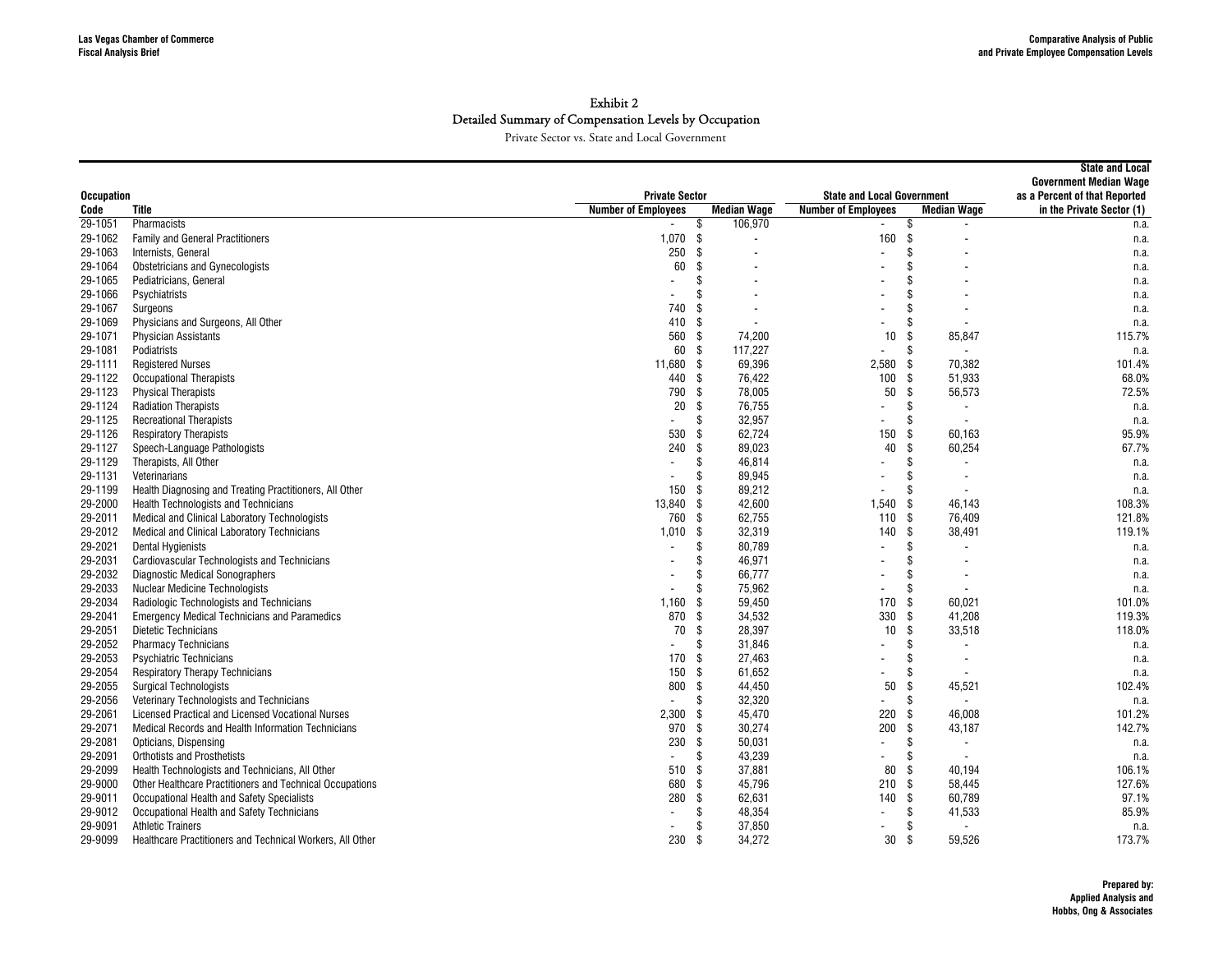|                           |                                                                                 |                            |      |                          |                                                                 |                                                                | <b>State and Local</b>    |
|---------------------------|---------------------------------------------------------------------------------|----------------------------|------|--------------------------|-----------------------------------------------------------------|----------------------------------------------------------------|---------------------------|
|                           |                                                                                 | <b>Private Sector</b>      |      |                          |                                                                 | <b>Government Median Wage</b><br>as a Percent of that Reported |                           |
| <b>Occupation</b><br>Code | Title                                                                           | <b>Number of Employees</b> |      | <b>Median Wage</b>       | <b>State and Local Government</b><br><b>Number of Employees</b> | <b>Median Wage</b>                                             | in the Private Sector (1) |
| 31-0000                   | <b>Healthcare Support Occupations</b>                                           | 18,670 \$                  |      | 27,371                   | $1,570$ \$                                                      | 30,865                                                         | 112.8%                    |
| 31-1000                   | Nursing, Psychiatric, and Home Health Aides                                     | $7.930$ \$                 |      | 24,231                   | 840 \$                                                          | 31,313                                                         | 129.2%                    |
| 31-1011                   | <b>Home Health Aides</b>                                                        | 3,580                      | -\$  | 22,932                   | $20\,$                                                          | -\$<br>26,508                                                  | 115.6%                    |
| 31-1012                   | Nursing Aides, Orderlies, and Attendants                                        | 4,330                      | - \$ | 27,060                   | 560                                                             | \$<br>30,398                                                   | 112.3%                    |
| 31-1013                   | <b>Psychiatric Aides</b>                                                        |                            | \$   | $\overline{\phantom{a}}$ | $\blacksquare$                                                  | \$                                                             | n.a.                      |
| 31-2000                   | Occupational and Physical Therapist Assistants and Aides                        | 1,000                      | \$   | 30,540                   | 20                                                              | \$<br>40.811                                                   | 133.6%                    |
| 31-2011                   |                                                                                 | $\overline{a}$             | \$   | 30,462                   |                                                                 | \$<br>36,677                                                   | 120.4%                    |
| 31-2012                   | <b>Occupational Therapist Assistants</b><br><b>Occupational Therapist Aides</b> | 30                         | \$   | 27,402                   |                                                                 | \$                                                             |                           |
|                           |                                                                                 |                            | \$   | 49,948                   |                                                                 | Ŝ.                                                             | n.a.                      |
| 31-2021                   | <b>Physical Therapist Assistants</b>                                            | 370                        | - \$ |                          | $\overline{\phantom{a}}$                                        |                                                                | n.a.                      |
| 31-2022                   | <b>Physical Therapist Aides</b>                                                 |                            |      | 24,521                   | $\blacksquare$                                                  |                                                                | n.a.                      |
| 31-9000                   | Other Healthcare Support Occupations                                            | 9.740                      | - \$ | 30,556                   | 710                                                             | 30,158<br>-S<br>\$                                             | 98.7%                     |
| 31-9011                   | <b>Massage Therapists</b>                                                       | 1,130                      | -\$  | 16,471                   | $\blacksquare$                                                  |                                                                | n.a.                      |
| 31-9091                   | <b>Dental Assistants</b>                                                        | $\blacksquare$             | \$   | 37,332                   | $\blacksquare$                                                  | \$                                                             | n.a.                      |
| 31-9092                   | <b>Medical Assistants</b>                                                       | 3,150                      | \$   | 29,708                   | 320                                                             | \$<br>27,417                                                   | 92.3%                     |
| 31-9093                   | <b>Medical Equipment Preparers</b>                                              |                            | \$   | 33,375                   |                                                                 | \$                                                             | n.a.                      |
| 31-9094                   | <b>Medical Transcriptionists</b>                                                |                            | \$   | 37,562                   |                                                                 |                                                                | n.a.                      |
| 31-9095                   | <b>Pharmacy Aides</b>                                                           |                            | \$   | 24,107                   |                                                                 | \$                                                             | n.a.                      |
| 31-9096                   | Veterinary Assistants and Laboratory Animal Caretakers                          |                            | \$   | 20,488                   | $\overline{\phantom{a}}$                                        |                                                                | n.a.                      |
| 31-9099                   | Healthcare Support Workers, All Other                                           | 1,790                      | -\$  | 31,330                   | 260                                                             | -S<br>40.687                                                   | 129.9%                    |
| 33-0000                   | <b>Protective Service Occupations</b>                                           | 23.140                     | \$   | 24,461                   | 13.810                                                          | - \$<br>54.945                                                 | 224.6%                    |
| 33-1000                   | First-Line Supervisors/Managers, Protective Service Workers                     | 1,350                      | \$   | 40,590                   | $1,720$ \$                                                      | 80,326                                                         | 197.9%                    |
| 33-1011                   | First-Line Supervisors/Managers of Correctional Officers                        |                            | Ŝ    |                          | 150S                                                            | 65.617                                                         | n.a.                      |
| 33-1012                   | First-Line Supervisors/Managers of Police and Detectives                        |                            | \$   | $\overline{\phantom{a}}$ | 800 \$                                                          | 90,790                                                         | n.a.                      |
| 33-1021                   | First-Line Supervisors/Managers of Fire Fighting and Prevention Workers         |                            | S    | $\blacksquare$           | 550                                                             | - \$<br>66,823                                                 | n.a.                      |
| 33-1099                   | First-Line Supervisors/Managers, Protective Service Workers, All Other          | 1,350                      | Ŝ    | 40,188                   | 210 <sup>5</sup>                                                | 71,421                                                         | 177.7%                    |
| 33-2000                   | Fire Fighting and Prevention Workers                                            |                            | S    | $\blacksquare$           | $1.850$ \$                                                      | 50,264                                                         | n.a.                      |
| 33-2011                   | <b>Fire Fighters</b>                                                            |                            | \$   |                          | $1,710$ \$                                                      | 49,395                                                         | n.a.                      |
| 33-2021                   | Fire Inspectors and Investigators                                               |                            | \$   |                          | 130                                                             | -\$<br>67,747                                                  | n.a.                      |
| 33-3000                   | <b>Law Enforcement Workers</b>                                                  |                            | \$   |                          | $\blacksquare$                                                  | \$<br>57.670                                                   | n.a.                      |
| 33-3011                   | <b>Bailiffs</b>                                                                 |                            | \$   |                          | 130                                                             | 48,397<br>-S                                                   | n.a.                      |
| 33-3012                   | <b>Correctional Officers and Jailers</b>                                        |                            | S    |                          | 2.730                                                           | - \$<br>52.140                                                 | n.a.                      |
| 33-3021                   | Detectives and Criminal Investigators                                           |                            | \$   |                          | 360                                                             | - \$<br>64,401                                                 | n.a.                      |
| 33-3031                   | <b>Fish and Game Wardens</b>                                                    |                            | S    |                          | $\blacksquare$                                                  | 60.695<br>Ŝ.                                                   | n.a.                      |
| 33-3041                   | <b>Parking Enforcement Workers</b>                                              |                            | \$   |                          | 140                                                             | -S<br>43,927                                                   | n.a.                      |
| 33-3051                   | Police and Sheriff's Patrol Officers                                            |                            | S    | $\overline{\phantom{a}}$ | 4,410                                                           | 61,626<br>- \$                                                 | n.a.                      |
| 33-9000                   | <b>Other Protective Service Workers</b>                                         | 21,750                     | \$   | 24,002                   | $2,440$ \$                                                      | 24,289                                                         | 101.2%                    |
| 33-9011                   | <b>Animal Control Workers</b>                                                   |                            | \$   | $\sim$                   | 110                                                             | -\$<br>44,551                                                  | n.a.                      |
| 33-9021                   | <b>Private Detectives and Investigators</b>                                     |                            | S    | 40,161                   | $\blacksquare$                                                  | Ŝ.                                                             | n.a.                      |
| 33-9031                   | Gaming Surveillance Officers and Gaming Investigators                           | 720                        | -\$  | 35,613                   | $\blacksquare$                                                  | \$<br>$\overline{\phantom{a}}$                                 | n.a.                      |
| 33-9032                   | <b>Security Guards</b>                                                          | 19,150                     | - \$ | 23,953                   | 570                                                             | 39,572<br>-\$                                                  | 165.2%                    |
| 33-9091                   | <b>Crossing Guards</b>                                                          |                            | \$   | 21,757                   |                                                                 | \$                                                             | n.a.                      |
| 33-9092                   | Lifeguards, Ski Patrol, and Other Recreational Protective Service Workers       | 1,010                      | - \$ | 19,860                   | 610                                                             | -S<br>19,084                                                   | 96.1%                     |
| 33-9099                   | Protective Service Workers, All Other                                           | 400 \$                     |      | 23,113                   | 490                                                             | 47,354<br>-\$                                                  | 204.9%                    |
| 35-0000                   | Food Preparation and Serving-Related Occupations                                | 163,990                    | -\$  | 19,957                   | $3,560$ \$                                                      | 20,327                                                         | 101.9%                    |
| 35-1000                   | Supervisors, Food Preparation and Serving Workers                               | 13,020 \$                  |      | 33,468                   | 340 \$                                                          | 32,580                                                         | 97.3%                     |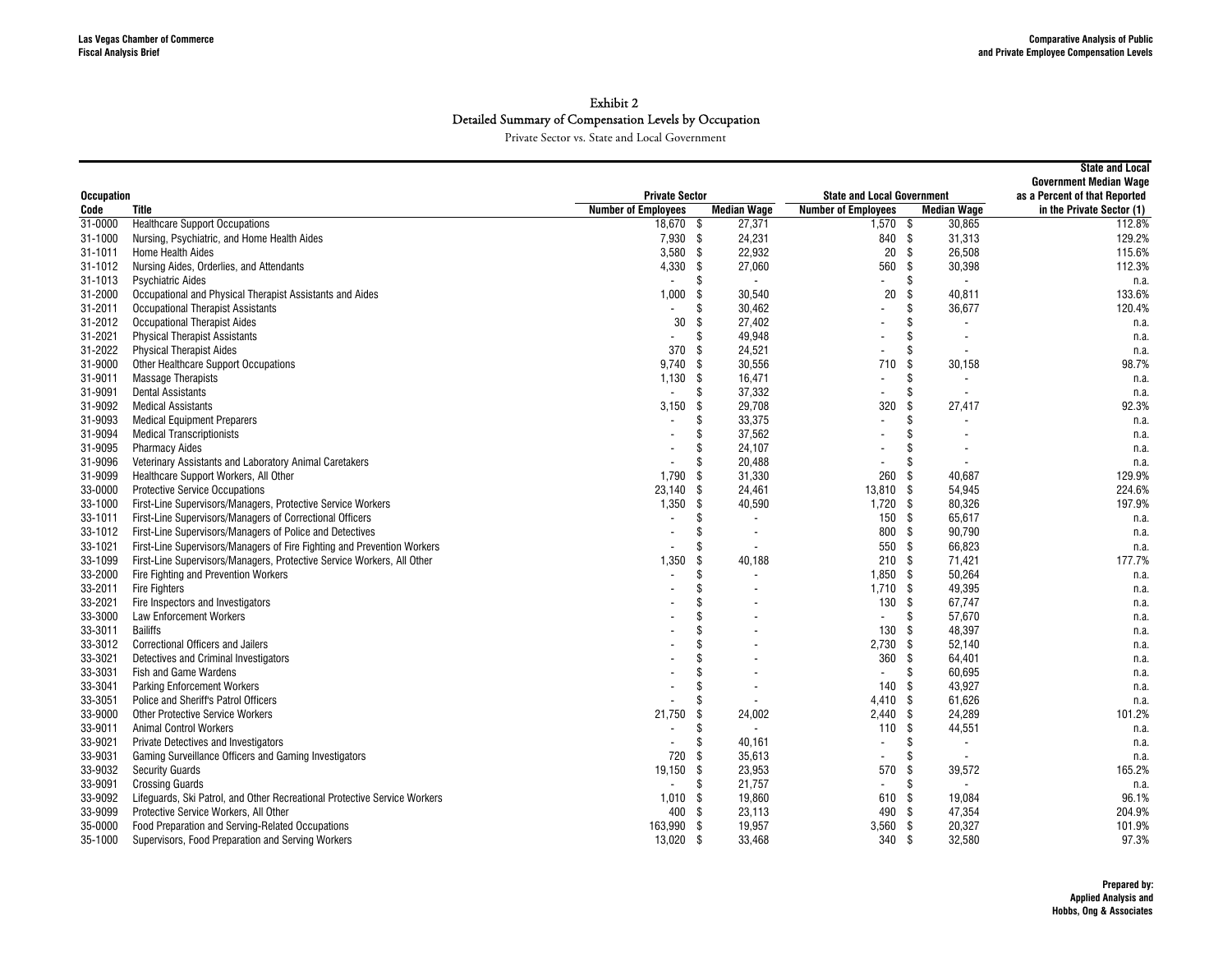|                     |                                                                                          |                                          |      |                              |                                   |          |                                                | <b>State and Local</b><br><b>Government Median Wage</b> |
|---------------------|------------------------------------------------------------------------------------------|------------------------------------------|------|------------------------------|-----------------------------------|----------|------------------------------------------------|---------------------------------------------------------|
| <b>Occupation</b>   |                                                                                          | <b>Private Sector</b>                    |      |                              | <b>State and Local Government</b> |          |                                                | as a Percent of that Reported                           |
| Code<br>$35 - 1011$ | Title<br><b>Chefs and Head Cooks</b>                                                     | <b>Number of Employees</b><br>$2,810$ \$ |      | <b>Median Wage</b><br>40,382 | <b>Number of Employees</b>        |          | <b>Median Wage</b><br>$\overline{\phantom{a}}$ | in the Private Sector (1)                               |
|                     | First-Line Supervisors/Managers of Food Preparation and Serving Workers                  | $10,220$ \$                              |      | 31,267                       | $\sim$<br>330                     | \$<br>\$ |                                                | n.a.<br>103.8%                                          |
| 35-1012             |                                                                                          |                                          |      |                              |                                   |          | 32.448                                         |                                                         |
| 35-2000             | <b>Cooks and Food Preparation Workers</b>                                                | 36,780 \$                                |      | 22,775                       | 600                               | \$       | 26,578                                         | 116.7%                                                  |
| 35-2011             | Cooks, Fast Food                                                                         | 8,470 \$                                 |      | 15,864                       | $\overline{\phantom{a}}$          | \$       | $\overline{\phantom{a}}$                       | n.a.                                                    |
| 35-2012             | Cooks, Institution and Cafeteria                                                         | 1,050                                    | - \$ | 24,709                       | 490                               | Ŝ.       | 28,004                                         | 113.3%                                                  |
| 35-2014             | Cooks, Restaurant                                                                        | $\overline{a}$                           | \$   | 26,938                       | $\overline{\phantom{a}}$          | \$       |                                                | n.a.                                                    |
| 35-2015             | Cooks, Short Order                                                                       |                                          | \$   | 24,037                       | $\overline{\phantom{a}}$          | \$       |                                                | n.a.                                                    |
| 35-2019             | Cooks, All Other                                                                         | 240                                      | -\$  | 26,240                       | $\overline{\phantom{a}}$          | \$       |                                                | n.a.                                                    |
| 35-2021             | <b>Food Preparation Workers</b>                                                          | 8,290                                    | -\$  | 21,649                       | 100                               | Ŝ.       | 18.878                                         | 87.2%                                                   |
| 35-3000             | Food and Beverage Serving Workers                                                        | 79,970 \$                                |      | 17,396                       | 2,560                             | -\$      | 14,950                                         | 85.9%                                                   |
| 35-3011             | <b>Bartenders</b>                                                                        | ÷,                                       | \$   | 20,598                       | $\blacksquare$                    | \$       |                                                | n.a.                                                    |
| 35-3021             | Combined Food Preparation and Serving Workers, Including Fast Food                       | 21,540                                   | -\$  | 16,561                       | 270                               | -S       | 27,012                                         | 163.1%                                                  |
| 35-3022             | Counter Attendants, Cafeteria, Food Concession, and Coffee Shop                          | 3,590                                    | - \$ | 20,074                       | 2,220                             | \$       | 14,589                                         | 72.7%                                                   |
| 35-3031             | <b>Waiters and Waitresses</b>                                                            | $\blacksquare$                           | \$   | 16,884                       | $\blacksquare$                    | \$       |                                                | n.a.                                                    |
| 35-3041             | Food Servers, Nonrestaurant                                                              | $\overline{a}$                           | \$   | 20,224                       |                                   | \$       |                                                | n.a.                                                    |
| 35-9000             | Other Food Preparation and Serving Related Workers                                       | 34,220                                   | -S   | 19,964                       | 70                                | Ŝ.       | 21,572                                         | 108.1%                                                  |
| 35-9011             | Dining Room and Cafeteria Attendants and Bartender Helpers                               | 15,030 \$                                |      | 19,368                       | 30                                | S.       | 19.500                                         | 100.7%                                                  |
| 35-9021             | <b>Dishwashers</b>                                                                       | 10,120                                   | - \$ | 20,062                       | 30                                | \$       | 21,222                                         | 105.8%                                                  |
| 35-9031             | Hosts and Hostesses, Restaurant, Lounge, and Coffee Shop                                 | $5,550$ \$                               |      | 20,035                       |                                   | \$       |                                                | n.a.                                                    |
| 35-9099             | Food Preparation and Serving Related Workers, All Other                                  | 3,510                                    | - \$ | 22,086                       | 10                                | -S       | 30.281                                         | 137.1%                                                  |
| 37-0000             | Building and Grounds Cleaning and Maintenance Occupations                                | 67,780 \$                                |      | 25,114                       | 4,990 \$                          |          | 31,442                                         | 125.2%                                                  |
| 37-1000             | Supervisors, Building and Grounds Cleaning and Maintenance Workers                       | 4,820                                    | - \$ | 34,053                       | 320                               | -\$      | 47.401                                         | 139.2%                                                  |
| 37-1011             | First-Line Supervisors/Managers of Housekeeping and Janitorial Workers                   | $3,290$ \$                               |      | 31,688                       | 240                               | -\$      | 44,685                                         | 141.0%                                                  |
| 37-1012             | First-Line Supervisors/Managers of Landscaping, Lawn Service, and Groundskeeping Workers | $1,530$ \$                               |      | 39,769                       | 80                                | \$       | 59,211                                         | 148.9%                                                  |
| 37-2000             | <b>Building Cleaning and Pest Control Workers</b>                                        | 49,710 \$                                |      | 25,189                       | 3,890                             | -\$      | 30,220                                         | 120.0%                                                  |
| 37-2011             | Janitors and Cleaners, Except Maids and Housekeeping Cleaners                            | 25,810                                   | - \$ | 23,396                       | 3,630                             | \$       | 30,413                                         | 130.0%                                                  |
| 37-2012             | Maids and Housekeeping Cleaners                                                          | $\blacksquare$                           | \$   | 26,330                       | $\overline{\phantom{a}}$          | \$       | 30,029                                         | 114.0%                                                  |
| 37-2019             | Building Cleaning Workers, All Other                                                     |                                          | \$   | 29,076                       | $\overline{\phantom{a}}$          | \$       |                                                | n.a.                                                    |
| 37-2021             | <b>Pest Control Workers</b>                                                              |                                          | S    | 35,043                       | $\overline{\phantom{a}}$          | \$       | $\overline{\phantom{a}}$                       | n.a.                                                    |
| 37-3000             | Grounds Maintenance Workers                                                              | 13,250                                   | -\$  | 22,819                       | 780                               | \$       | 36,566                                         | 160.2%                                                  |
| 37-3011             | Landscaping and Groundskeeping Workers                                                   | 13,020                                   | \$   | 21,845                       | 770                               | Ŝ.       | 36,149                                         | 165.5%                                                  |
|                     |                                                                                          | 70                                       |      | 26,586                       | $\overline{\phantom{a}}$          | \$       |                                                |                                                         |
| 37-3012             | Pesticide Handlers, Sprayers, and Applicators, Vegetation                                |                                          | \$   |                              |                                   | \$       |                                                | n.a.                                                    |
| 37-3013             | Tree Trimmers and Pruners                                                                | $\overline{a}$                           | \$   | 34,063                       | $\blacksquare$                    |          |                                                | n.a.                                                    |
| 37-3019             | Grounds Maintenance Workers, All Other                                                   |                                          | \$   | 24,956                       |                                   | \$       |                                                | n.a.                                                    |
| 39-0000             | Personal Care and Service Occupations                                                    | 68,930                                   | -\$  | 18,651                       | 2,480                             | \$       | 22,715                                         | 121.8%                                                  |
| 39-1000             | Supervisors, Personal Care and Service Workers                                           | 13,010                                   | - \$ | 38,742                       | 160                               | \$       | 60,157                                         | 155.3%                                                  |
| 39-1011             | <b>Gaming Supervisors</b>                                                                | $9,030$ \$                               |      | 44,832                       |                                   | \$       |                                                | n.a.                                                    |
| 39-1012             | <b>Slot Key Persons</b>                                                                  | $2,470$ \$                               |      | 24,205                       | $\blacksquare$                    | \$       |                                                | n.a.                                                    |
| 39-1021             | First-Line Supervisors/Managers of Personal Service Workers                              | $1,510$ \$                               |      | 32,709                       | 160                               | \$       | 60,308                                         | 184.4%                                                  |
| 39-2000             | Animal Care and Service Workers                                                          | $1,170$ \$                               |      | 20,819                       | 20                                | Ŝ.       | 34,482                                         | 165.6%                                                  |
| 39-2011             | <b>Animal Trainers</b>                                                                   | 120                                      | - \$ | 25,098                       |                                   | \$       | $\overline{\phantom{a}}$                       | n.a.                                                    |
| 39-2021             | Nonfarm Animal Caretakers                                                                | $1,050$ \$                               |      | 20,177                       | 20                                | \$       | 34.711                                         | 172.0%                                                  |
| 39-3000             | <b>Entertainment Attendants and Related Workers</b>                                      | $37,120$ \$                              |      | 15,166                       | 510                               | \$       | 20,849                                         | 137.5%                                                  |
| 39-3011             | <b>Gaming Dealers</b>                                                                    | 24,860 \$                                |      | 14,252                       | $\blacksquare$                    | \$       |                                                | n.a.                                                    |
| 39-3012             | Gaming and Sports Book Writers and Runners                                               | $2,220$ \$                               |      | 21,235                       | $\blacksquare$                    | \$       |                                                | n.a.                                                    |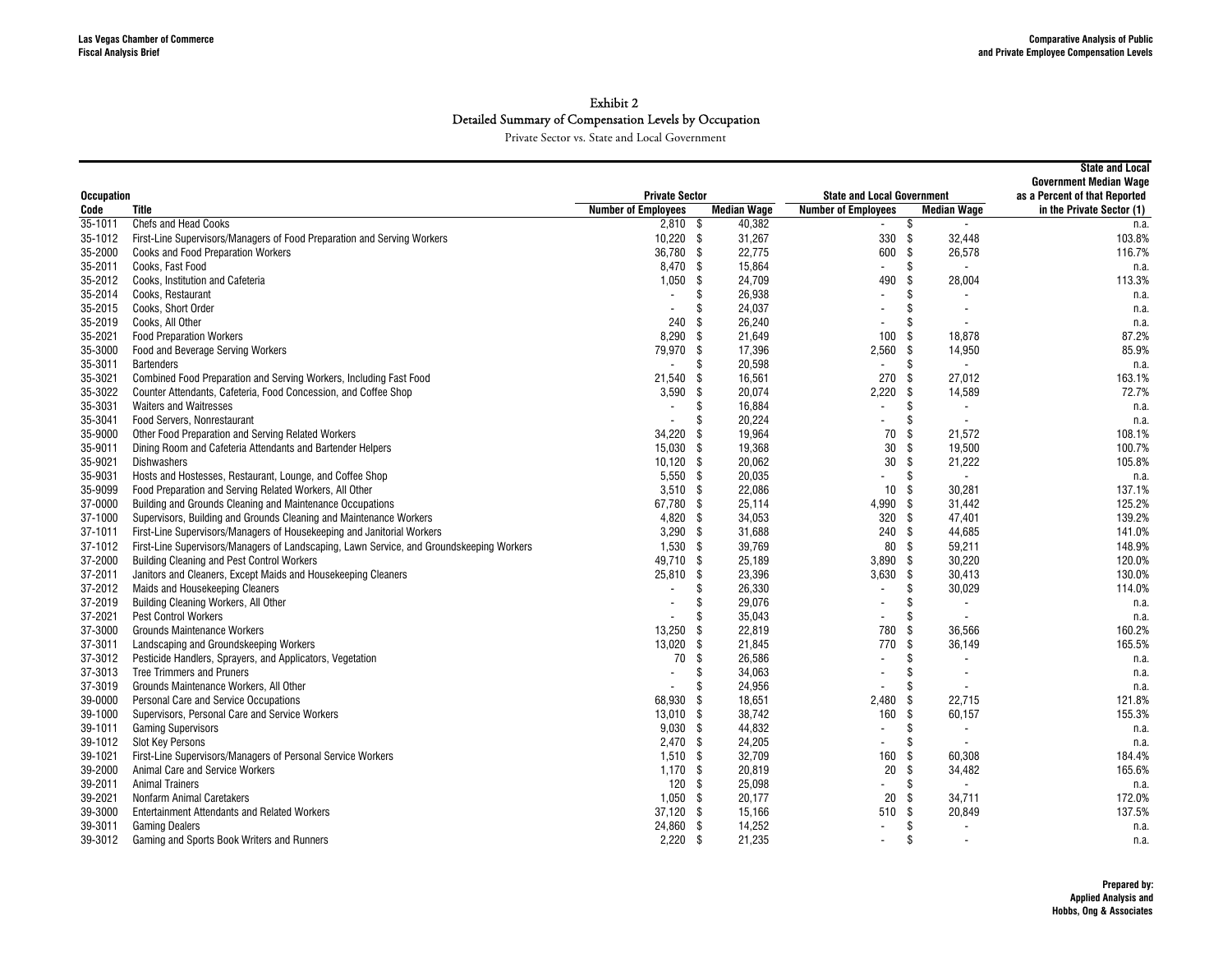|                   |                                                                         |                            |                    |        |                                   |                                | <b>State and Local</b><br><b>Government Median Wage</b> |
|-------------------|-------------------------------------------------------------------------|----------------------------|--------------------|--------|-----------------------------------|--------------------------------|---------------------------------------------------------|
| <b>Occupation</b> |                                                                         | <b>Private Sector</b>      |                    |        | <b>State and Local Government</b> | as a Percent of that Reported  |                                                         |
| Code              | Title                                                                   | <b>Number of Employees</b> | <b>Median Wage</b> |        | <b>Number of Employees</b>        | <b>Median Wage</b>             | in the Private Sector (1)                               |
| 39-3019           | Gaming Service Workers, All Other                                       |                            | \$                 | 25,318 |                                   | \$                             | n.a.                                                    |
| 39-3021           | <b>Motion Picture Projectionists</b>                                    | 140                        | \$                 | 20,325 | $\blacksquare$                    | \$                             | n.a.                                                    |
| 39-3031           | Ushers, Lobby Attendants, and Ticket Takers                             |                            | \$                 | 16,976 | $\blacksquare$                    | \$                             | n.a.                                                    |
| 39-3091           | Amusement and Recreation Attendants                                     | 2,290                      | \$                 | 16,558 | 500                               | 20,868<br>\$                   | 126.0%                                                  |
| 39-3092           | <b>Costume Attendants</b>                                               |                            | \$                 | 29,390 |                                   | \$                             | n.a.                                                    |
| 39-3093           | Locker Room, Coatroom, and Dressing Room Attendants                     | 310                        | \$                 | 20,716 |                                   |                                | n.a.                                                    |
| 39-3099           | Entertainment Attendants and Related Workers, All Other                 |                            | \$                 | 24,220 |                                   |                                | n.a.                                                    |
| 39-4000           | <b>Funeral Service Workers</b>                                          | 130                        | -\$                | 21,005 |                                   |                                | n.a.                                                    |
| 39-4021           | <b>Funeral Attendants</b>                                               | 130                        | -\$                | 21,193 |                                   |                                | n.a.                                                    |
| 39-5000           | Personal Appearance Workers                                             | 3,170                      | - \$               | 19,966 |                                   | \$                             | n.a.                                                    |
| 39-5011           | <b>Barbers</b>                                                          | $\overline{\phantom{a}}$   | \$                 | 24,515 |                                   |                                | n.a.                                                    |
| 39-5012           | Hairdressers, Hairstylists, and Cosmetologists                          | 2,230                      | \$                 | 20,606 |                                   |                                | n.a.                                                    |
| 39-5092           | <b>Manicurists and Pedicurists</b>                                      | 480                        | \$<br>22,511       |        |                                   |                                | n.a.                                                    |
| 39-5093           | Shampooers                                                              |                            | \$                 | 22,623 |                                   |                                | n.a.                                                    |
| 39-5094           | <b>Skin Care Specialists</b>                                            | 410                        | -\$                | 15,070 |                                   | \$.                            | n.a.                                                    |
| 39-6000           | Transportation, Tourism, and Lodging Attendants                         | 5,690                      | \$                 | 22,465 | 320                               | 22,570<br>\$                   | 100.5%                                                  |
| 39-6011           | Baggage Porters and Bellhops                                            | 3,480                      | \$                 | 22,470 |                                   | \$.                            | n.a.                                                    |
| 39-6012           | Concierges                                                              | 410                        | \$                 | 27,798 |                                   |                                | n.a.                                                    |
| 39-6021           | <b>Tour Guides and Escorts</b>                                          |                            | \$                 | 28,350 |                                   |                                | n.a.                                                    |
| 39-6022           | <b>Travel Guides</b>                                                    |                            | S                  | 45,393 |                                   |                                | n.a.                                                    |
| 39-6031           | <b>Flight Attendants</b>                                                | 480                        | -\$                | 52,333 | $\blacksquare$                    |                                | n.a.                                                    |
| 39-6032           | Transportation Attendants, Except Flight Attendants and Baggage Porters |                            | \$                 | 17,745 |                                   | 22.591<br>.S                   | 127.3%                                                  |
| 39-9000           | Other Personal Care and Service Workers                                 | 8,640                      | -\$                | 21,442 | 1,470                             | - \$<br>22,113                 | 103.1%                                                  |
| 39-9011           | <b>Child Care Workers</b>                                               | 1,780                      | \$                 | 17,694 | 180                               | 22,508<br>-S                   | 127.2%                                                  |
| 39-9021           | Personal and Home Care Aides                                            | 2,850                      | \$                 | 22,588 | $\blacksquare$                    | \$<br>$\blacksquare$           | n.a.                                                    |
| 39-9031           | <b>Fitness Trainers and Aerobics Instructors</b>                        | $\overline{a}$             | \$<br>32,121       |        |                                   | \$<br>$\overline{\phantom{a}}$ | n.a.                                                    |
| 39-9032           | <b>Recreation Workers</b>                                               | 850                        | \$                 | 24,173 | 1,100                             | - \$<br>20.551                 | 85.0%                                                   |
| 39-9041           | <b>Residential Advisors</b>                                             | 40                         | \$                 | 25,356 | 10 <sup>1</sup>                   | - \$<br>30,049                 | 118.5%                                                  |
| 39-9099           | Personal Care and Service Workers, All Other                            |                            | \$                 | 24,170 | $\blacksquare$                    | \$                             | n.a.                                                    |
| 41-0000           | Sales and Related Occupations                                           | 133,450                    | -S                 | 23,973 | 310                               | 27,372<br>-\$                  | 114.2%                                                  |
| 41-1000           | Supervisors, Sales Workers                                              | 14,810                     | \$                 | 36,465 | 50                                | Ŝ.<br>43,065                   | 118.1%                                                  |
| 41-1011           | First-Line Supervisors/Managers of Retail Sales Workers                 |                            | \$                 | 36,212 | $\overline{a}$                    | 42,754<br>\$.                  | 118.1%                                                  |
| 41-1012           | First-Line Supervisors/Managers of Non-Retail Sales Workers             |                            | \$                 | 62,160 | $\overline{a}$                    | \$.                            | n.a.                                                    |
| 41-2000           | <b>Retail Sales Workers</b>                                             | 85.890                     | -\$                | 20,177 | 180                               | -\$<br>19,816                  | 98.2%                                                   |
| 41-2011           | Cashiers                                                                | 36,800                     | \$                 | 19,036 | 130                               | -\$<br>19,853                  | 104.3%                                                  |
| 41-2012           | Gaming Change Persons and Booth Cashiers                                | 4,840                      | \$                 | 23,604 |                                   | \$                             | n.a.                                                    |
| 41-2021           | <b>Counter and Rental Clerks</b>                                        |                            | \$                 | 22,602 |                                   | \$                             | n.a.                                                    |
| 41-2022           | Parts Salespersons                                                      |                            | \$                 | 31,318 |                                   | \$                             | n.a.                                                    |
| 41-2031           | <b>Retail Salespersons</b>                                              |                            | \$                 | 22,244 |                                   |                                | n.a.                                                    |
| 41-3000           | Sales Representatives, Services                                         | 9,470                      | -\$                | 41,077 |                                   |                                | n.a.                                                    |
| 41-3011           | <b>Advertising Sales Agents</b>                                         | 900                        | -\$                | 42,417 |                                   | \$                             | n.a.                                                    |
| 41-3021           | Insurance Sales Agents                                                  | 1.810                      | -\$                | 45,486 |                                   |                                | n.a.                                                    |
| 41-3031           | Securities, Commodities, and Financial Services Sales Agents            | $1,070$ \$                 |                    | 34,629 |                                   | \$                             | n.a.                                                    |
| 41-3041           | <b>Travel Agents</b>                                                    | 800                        | -\$                | 28,975 |                                   | \$                             | n.a.                                                    |
| 41-3099           | Sales Representatives, Services, All Other                              | 4,890                      | -\$                | 42,299 |                                   | $\mathbf{\hat{s}}$             | n.a.                                                    |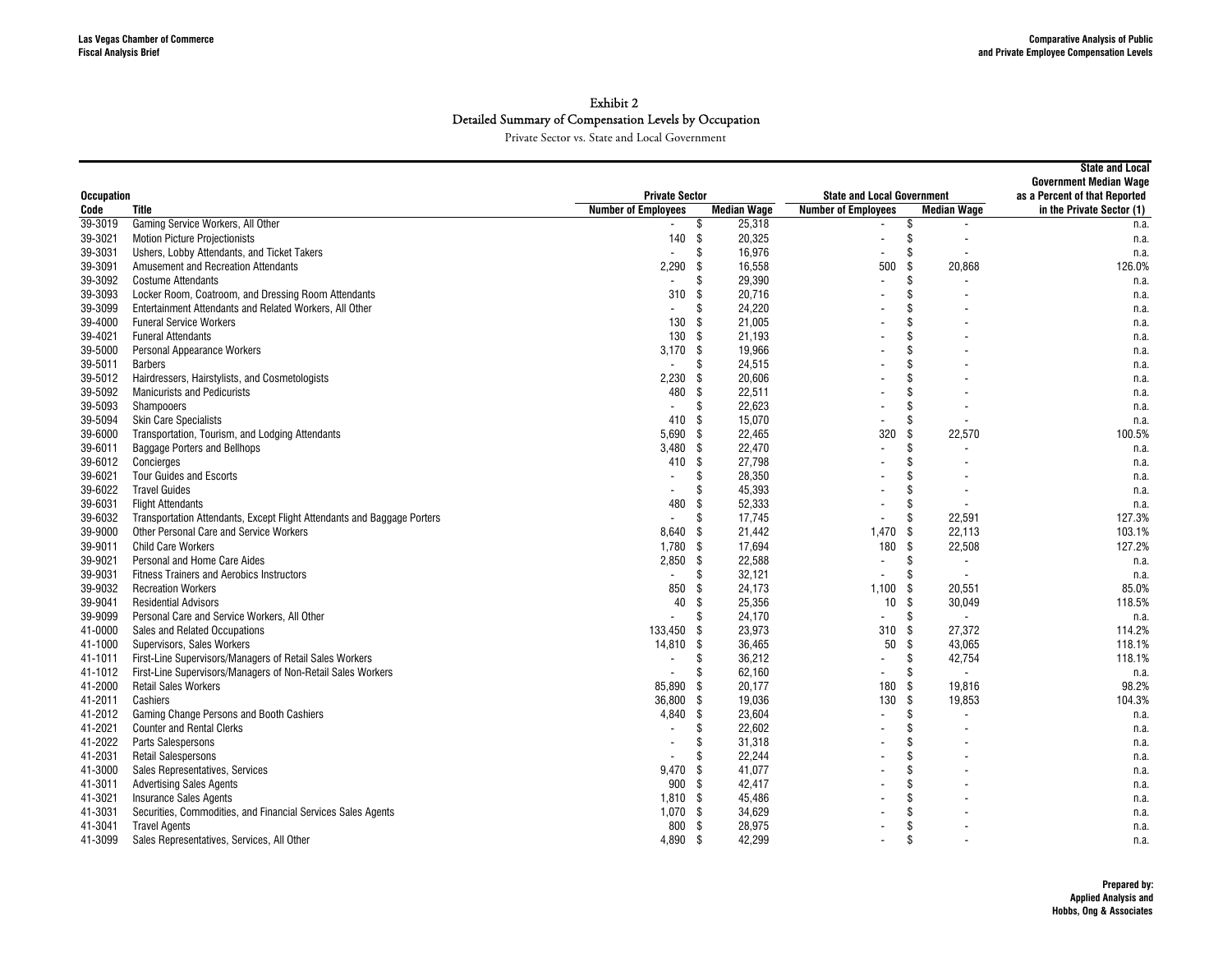|                   |                                                                                              |                            |                      |                                   |                                | <b>State and Local</b><br><b>Government Median Wage</b> |
|-------------------|----------------------------------------------------------------------------------------------|----------------------------|----------------------|-----------------------------------|--------------------------------|---------------------------------------------------------|
| <b>Occupation</b> |                                                                                              | <b>Private Sector</b>      |                      | <b>State and Local Government</b> | as a Percent of that Reported  |                                                         |
| Code              | Title                                                                                        | <b>Number of Employees</b> | <b>Median Wage</b>   | <b>Number of Employees</b>        | <b>Median Wage</b>             | in the Private Sector (1)                               |
| 41-4000           | Sales Representatives, Wholesale and Manufacturing                                           |                            | 51,181<br>\$         |                                   | \$                             | n.a.                                                    |
| 41-4011           | Sales Representatives, Wholesale and Manufacturing, Technical and Scientific Products        | $\blacksquare$             | \$<br>54,625         | $\blacksquare$                    | \$                             | n.a.                                                    |
| 41-4012           | Sales Representatives, Wholesale and Manufacturing, Except Technical and Scientific Products | 8,830                      | \$<br>51,588         | $\blacksquare$                    | \$                             | n.a.                                                    |
| 41-9000           | Other Sales and Related Workers                                                              | 11,550 \$                  | 26,381               | 80                                | \$<br>53,297                   | 202.0%                                                  |
| 41-9011           | <b>Demonstrators and Product Promoters</b>                                                   | 1.090                      | - \$<br>20,924       |                                   | \$                             | n.a.                                                    |
| 41-9021           | <b>Real Estate Brokers</b>                                                                   | 320 \$                     | 39,154               | $\overline{\phantom{a}}$          | \$                             | n.a                                                     |
| 41-9022           | <b>Real Estate Sales Agents</b>                                                              | 3,590                      | 47,201<br>- \$       | 60                                | Ŝ.<br>64,974                   | 137.7%                                                  |
| 41-9031           | <b>Sales Engineers</b>                                                                       | 180                        | - \$<br>64,329       | $\blacksquare$                    | \$.                            | n.a.                                                    |
| 41-9041           | Telemarketers                                                                                | 4,000                      | 23,707<br>-\$        |                                   | \$                             | n.a                                                     |
| 41-9091           | Door-to-Door Sales Workers, News and Street Vendors, and Related Workers                     | $\blacksquare$             | S.<br>38,040         | $\blacksquare$                    | \$                             | n.a.                                                    |
| 41-9099           | Sales and Related Workers, All Other                                                         | 2,260                      | 22,509<br>-\$        | $\overline{a}$                    | \$<br>37,868                   | 168.2%                                                  |
| 43-0000           | Office and Administrative Support Occupations                                                | 174,040 \$                 | 29,117               | 26,520                            | 33,594<br>- \$                 | 115.4%                                                  |
| 43-1000           | Supervisors, Office and Administrative Support Workers                                       | 14,170 \$                  | 40,613               | $1,150$ \$                        | 49,428                         | 121.7%                                                  |
| 43-1011           | First-Line Supervisors/Managers of Office and Administrative Support Workers                 | 14,170 \$                  | 40,372               | $1,150$ \$                        | 49,725                         | 123.2%                                                  |
| 43-2000           | <b>Communications Equipment Operators</b>                                                    | $2.860$ \$                 | 27,688               | 80                                | -S<br>39.786                   | 143.7%                                                  |
| 43-2011           | Switchboard Operators, Including Answering Service                                           | 2,610                      | 27,917<br>-\$        | 70                                | \$<br>39,538                   | 141.6%                                                  |
| 43-2021           | <b>Telephone Operators</b>                                                                   |                            | \$<br>28,033         | $\blacksquare$                    | \$                             | n.a.                                                    |
| 43-2099           | Communications Equipment Operators, All Other                                                |                            | \$<br>$\blacksquare$ | $\overline{a}$                    | \$                             | n.a.                                                    |
| 43-3000           | <b>Financial Clerks</b>                                                                      | 34,620                     | Ŝ.<br>29,690         | 1,480                             | -\$<br>38,454                  | 129.5%                                                  |
| 43-3011           | <b>Bill and Account Collectors</b>                                                           |                            | 30.787<br>S          | $\blacksquare$                    | Ŝ.<br>46.262                   | 150.3%                                                  |
| 43-3021           | Billing and Posting Clerks and Machine Operators                                             | 3,310                      | - \$<br>30,695       | 130S                              | 33,508                         | 109.2%                                                  |
| 43-3031           | Bookkeeping, Accounting, and Auditing Clerks                                                 | 16,260 \$                  | 30,960               | $1.140$ \$                        | 38.960                         | 125.8%                                                  |
| 43-3041           | <b>Gaming Cage Workers</b>                                                                   | $3,840$ \$                 | 25,937               | $\blacksquare$                    | \$<br>$\blacksquare$           | n.a                                                     |
| 43-3051           | Payroll and Timekeeping Clerks                                                               | $1,780$ \$                 | 34,016               | 150                               | -S<br>38,717                   | 113.8%                                                  |
| 43-3061           | <b>Procurement Clerks</b>                                                                    | 620                        | - \$<br>34,236       | 40                                | 44,526<br>Ŝ.                   | 130.1%                                                  |
| 43-3071           | Tellers                                                                                      | $\overline{a}$             | \$<br>24,730         | $\overline{\phantom{a}}$          | \$                             | n.a.                                                    |
| 43-4000           | Information and Record Clerks                                                                | 46,280                     | -\$<br>27,312        | 3.720                             | -\$<br>38.028                  | 139.2%                                                  |
| 43-4011           | <b>Brokerage Clerks</b>                                                                      | 220                        | \$<br>30,614         | $\overline{\phantom{a}}$          | \$                             | n.a.                                                    |
| 43-4031           | Court, Municipal, and License Clerks                                                         |                            | \$<br>$\sim$         | 1,550                             | -S<br>40,204                   | n.a.                                                    |
| 43-4041           | Credit Authorizers, Checkers, and Clerks                                                     | 980                        | - \$<br>32,190       | $\blacksquare$                    | \$                             | n.a.                                                    |
| 43-4051           | <b>Customer Service Representatives</b>                                                      | 13,980                     | \$<br>27,232         | 200                               | \$<br>41,647                   | 152.9%                                                  |
| 43-4061           | Eligibility Interviewers, Government Programs                                                | $\overline{\phantom{a}}$   | 27,620<br>\$         | 310                               | -S<br>44,611                   | 161.5%                                                  |
| 43-4071           | <b>File Clerks</b>                                                                           |                            | \$<br>23,527         | $\blacksquare$                    | \$<br>40,155                   | 170.7%                                                  |
| 43-4081           | Hotel, Motel, and Resort Desk Clerks                                                         | 4,210                      | - \$<br>26,821       | $\blacksquare$                    | \$                             | n.a.                                                    |
| 43-4111           | Interviewers, Except Eligibility and Loan                                                    | 1,920                      | 28,208<br>-\$        | 260                               | \$<br>$\overline{\phantom{a}}$ | n.a                                                     |
| 43-4121           | Library Assistants, Clerical                                                                 | 10                         | -\$<br>25,187        | 770                               | -S<br>30,810                   | 122.3%                                                  |
| 43-4131           | Loan Interviewers and Clerks                                                                 | $2,110$ \$                 | 34,671               | $\overline{a}$                    | \$                             | n.a.                                                    |
| 43-4141           | <b>New Accounts Clerks</b>                                                                   | 340 \$                     | 32,824               | $\overline{\phantom{a}}$          | \$                             |                                                         |
| 43-4151           | <b>Order Clerks</b>                                                                          | $2,570$ \$                 | 24,795               | $\overline{\phantom{a}}$          | $\overline{\phantom{a}}$<br>\$ | n.a.                                                    |
|                   |                                                                                              |                            |                      |                                   |                                | n.a.                                                    |
| 43-4161           | Human Resources Assistants, Except Payroll and Timekeeping                                   | $1,370$ \$                 | 29,676               | 200                               | \$<br>41,664                   | 140.4%                                                  |
| 43-4171           | Receptionists and Information Clerks                                                         | 11,320 \$                  | 25,099               | 270                               | \$<br>32,941                   | 131.2%                                                  |
| 43-4181           | Reservation and Transportation Ticket Agents and Travel Clerks                               | 4,780                      | -\$<br>29,357        | $\overline{\phantom{a}}$          | Ŝ.                             | n.a.                                                    |
| 43-4199           | Information and Record Clerks, All Other                                                     |                            | \$<br>29,719         |                                   | \$<br>36,504                   | 122.8%                                                  |
| 43-5000           | Material Recording, Scheduling, Dispatching, and Distributing Workers                        | 27,840                     | -\$<br>25,806        | 1,250                             | \$<br>43,236                   | 167.5%                                                  |
| 43-5011           | Cargo and Freight Agents                                                                     | $1,040$ \$                 | 40,076               | $\overline{\phantom{a}}$          | \$                             | n.a                                                     |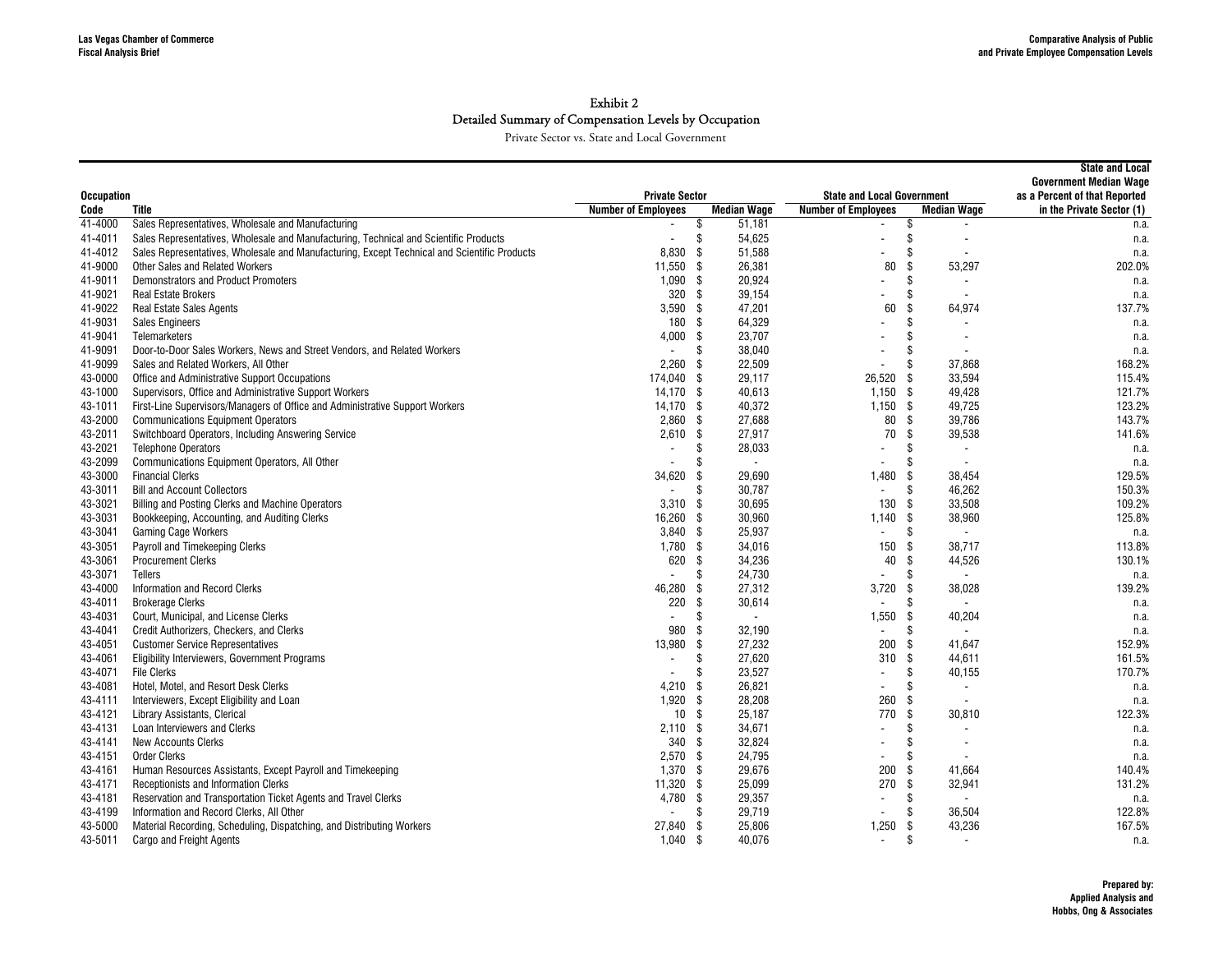|                   |                                                                               |                            | <b>State and Local</b><br><b>Government Median Wage</b> |                                   |                                 |                           |
|-------------------|-------------------------------------------------------------------------------|----------------------------|---------------------------------------------------------|-----------------------------------|---------------------------------|---------------------------|
| <b>Occupation</b> |                                                                               | <b>Private Sector</b>      |                                                         | <b>State and Local Government</b> | as a Percent of that Reported   |                           |
| Code              | Title                                                                         | <b>Number of Employees</b> | <b>Median Wage</b>                                      | <b>Number of Employees</b>        | <b>Median Wage</b>              | in the Private Sector (1) |
| 43-5021           | <b>Couriers and Messengers</b>                                                | $1,820$ \$                 | 22,480                                                  | 30 <sup>5</sup>                   | 37,418                          | 166.5%                    |
| 43-5031           | Police, Fire, and Ambulance Dispatchers                                       |                            | \$<br>31,429                                            | 550 \$                            | 48.915                          | 155.6%                    |
| 43-5032           | Dispatchers, Except Police, Fire, and Ambulance                               | 2,090                      | \$<br>29,949                                            | 140                               | - \$<br>37,872                  | 126.5%                    |
| 43-5041           | <b>Meter Readers, Utilities</b>                                               |                            | 40,462<br>\$                                            | $\blacksquare$                    | 47,099<br>\$                    | 116.4%                    |
| 43-5051           | <b>Postal Service Clerks</b>                                                  |                            | Ŝ<br>$\sim$                                             |                                   | \$                              | n.a.                      |
| 43-5052           | <b>Postal Service Mail Carriers</b>                                           |                            | \$<br>$\overline{\phantom{a}}$                          |                                   | \$                              | n.a.                      |
| 43-5053           | Postal Service Mail Sorters, Processors, and Processing Machine Operators     |                            | \$<br>$\overline{\phantom{a}}$                          |                                   |                                 | n.a.                      |
| 43-5061           | Production, Planning, and Expediting Clerks                                   | 1,010                      | 38,227<br>-\$                                           | $\blacksquare$                    |                                 | n.a.                      |
| 43-5071           | Shipping, Receiving, and Traffic Clerks                                       | $\blacksquare$             | \$<br>27,114                                            | $\blacksquare$                    | \$                              | n.a.                      |
| 43-5081           | <b>Stock Clerks and Order Fillers</b>                                         | 13,850                     | 21,801<br>- \$                                          | 370                               | 39,432<br>-S                    | 180.9%                    |
| 43-5111           | Weighers, Measurers, Checkers, and Samplers, Recordkeeping                    | 320                        | - \$<br>28,127                                          | ÷,                                | Ŝ.                              | n.a.                      |
| 43-6000           | Secretaries and Administrative Assistants                                     | 20,590                     | -\$<br>34,278                                           | $6.110$ \$                        | 40,136                          | 117.1%                    |
| 43-6011           | <b>Executive Secretaries and Administrative Assistants</b>                    | $7,350$ \$                 | 37,635                                                  | 890                               | -\$<br>49,117                   | 130.5%                    |
| 43-6012           | <b>Legal Secretaries</b>                                                      | $2,120$ \$                 | 43,873                                                  | 560 \$                            | 46,655                          | 106.3%                    |
| 43-6013           | <b>Medical Secretaries</b>                                                    | 1.890                      | 33,794<br>- \$                                          | 10S                               | 29.048                          | 86.0%                     |
| 43-6014           | Secretaries, Except Legal, Medical, and Executive                             | 9,230                      | -\$<br>31,138                                           | $4,650$ \$                        | 38.262                          | 122.9%                    |
| 43-9000           | Other Office and Administrative Support Workers                               | 27,660                     | - \$<br>26,611                                          | 12,740 \$                         | 25,595                          | 96.2%                     |
| 43-9011           | <b>Computer Operators</b>                                                     | 380 \$                     | 34,088                                                  | 40                                | \$<br>45,405                    | 133.2%                    |
| 43-9021           | Data Entry Keyers                                                             | 1,420                      | \$<br>25,374                                            | 60                                | - \$<br>31,261                  | 123.2%                    |
| 43-9022           | Word Processors and Typists                                                   | 270                        | \$<br>29,857                                            | 140                               | -S<br>26,352                    | 88.3%                     |
| 43-9031           | <b>Desktop Publishers</b>                                                     |                            | \$<br>36,137                                            | $\blacksquare$                    | \$<br>$\overline{\phantom{a}}$  | n.a.                      |
| 43-9041           | Insurance Claims and Policy Processing Clerks                                 |                            | S<br>33,422                                             | $\blacksquare$                    | \$.<br>$\overline{\phantom{a}}$ | n.a.                      |
| 43-9051           | Mail Clerks and Mail Machine Operators, Except Postal Service                 | 940                        | - \$<br>21,471                                          | 90                                | 34,194<br>- \$                  | 159.3%                    |
| 43-9061           | Office Clerks, General                                                        | 16,380                     | 25,333<br>-\$                                           | 6,320                             | - \$<br>26,884                  | 106.1%                    |
| 43-9071           |                                                                               | 950 \$                     | 24,481                                                  | 50 \$                             | 35,619                          | 145.5%                    |
| 43-9081           | Office Machine Operators, Except Computer                                     | 30 <sup>°</sup>            | 27,586                                                  | $\overline{a}$                    | \$                              |                           |
|                   | Proofreaders and Copy Markers                                                 |                            | \$                                                      |                                   |                                 | n.a.                      |
| 43-9199           | Office and Administrative Support Workers, All Other                          | 5,790                      | \$<br>28,829                                            | 5,450                             | 22,006<br>- \$                  | 76.3%                     |
| 45-0000           | Farming, Fishing, and Forestry Occupations                                    | 350                        | \$<br>17,498                                            | 280                               | - \$<br>32,957                  | 188.3%                    |
| 45-1000           | Supervisors, Farming, Fishing, and Forestry Workers                           |                            | S<br>$\overline{\phantom{a}}$                           | 100                               | -\$<br>48.477                   | n.a.                      |
| 45-1011           | First-Line Supervisors/Managers of Farming, Fishing, and Forestry Workers     |                            | \$<br>$\overline{\phantom{a}}$                          | 100                               | Ŝ.<br>48,477                    | n.a.                      |
| 45-2000           | <b>Agricultural Workers</b>                                                   |                            | Ŝ<br>17,309                                             |                                   | \$                              | n.a.                      |
| 45-2011           | <b>Agricultural Inspectors</b>                                                |                            | \$<br>$\blacksquare$                                    |                                   | \$                              | n.a.                      |
| 45-2041           | Graders and Sorters, Agricultural Products                                    | 70                         | \$<br>18,076                                            |                                   |                                 | n.a.                      |
| 45-2092           | Farmworkers and Laborers, Crop, Nursery, and Greenhouse                       | 70                         | \$<br>21,283                                            |                                   |                                 | n.a.                      |
| 45-2093           | Farmworkers, Farm and Ranch Animals                                           |                            | \$<br>15,768                                            | $\overline{\phantom{a}}$          | \$                              | n.a.                      |
| 45-2099           | Agricultural Workers, All Other                                               |                            | S<br>$\overline{\phantom{a}}$                           | $\blacksquare$                    |                                 | n.a.                      |
| 45-4000           | Forest, Conservation, and Logging Workers                                     |                            | ß.<br>$\overline{\phantom{a}}$                          | 30                                | 24.174<br>-S                    | n.a.                      |
| 45-4011           | <b>Forest and Conservation Workers</b>                                        |                            | \$<br>$\overline{\phantom{a}}$                          | 30 <sup>5</sup>                   | 24,174                          | n.a.                      |
| 47-0000           | <b>Construction and Extraction Occupations</b>                                | 114,010                    | 42,736<br>-\$                                           | $3,180$ \$                        | 52,743                          | 123.4%                    |
| 47-1000           | Supervisors, Construction and Extraction Workers                              | 10,060                     | \$<br>64,767                                            | 350 <sup>5</sup>                  | 66,645                          | 102.9%                    |
| 47-1011           | First-Line Supervisors/Managers of Construction Trades and Extraction Workers | 10,060                     | \$<br>65,984                                            | 350                               | - \$<br>66,645                  | 101.0%                    |
| 47-2000           | <b>Construction Trades Workers</b>                                            | 83.870                     | -\$<br>43,096                                           | $1,230$ \$                        | 50,222                          | 116.5%                    |
| 47-2011           | <b>Boilermakers</b>                                                           |                            | \$<br>72,306                                            | $\overline{\phantom{a}}$          | \$                              | n.a.                      |
| 47-2021           | <b>Brickmasons and Blockmasons</b>                                            | 1,910                      | -\$<br>43,271                                           | ÷,                                | \$                              | n.a.                      |
| 47-2022           | Stonemasons                                                                   | 390                        | 40,079<br>-\$                                           |                                   | \$                              | n.a.                      |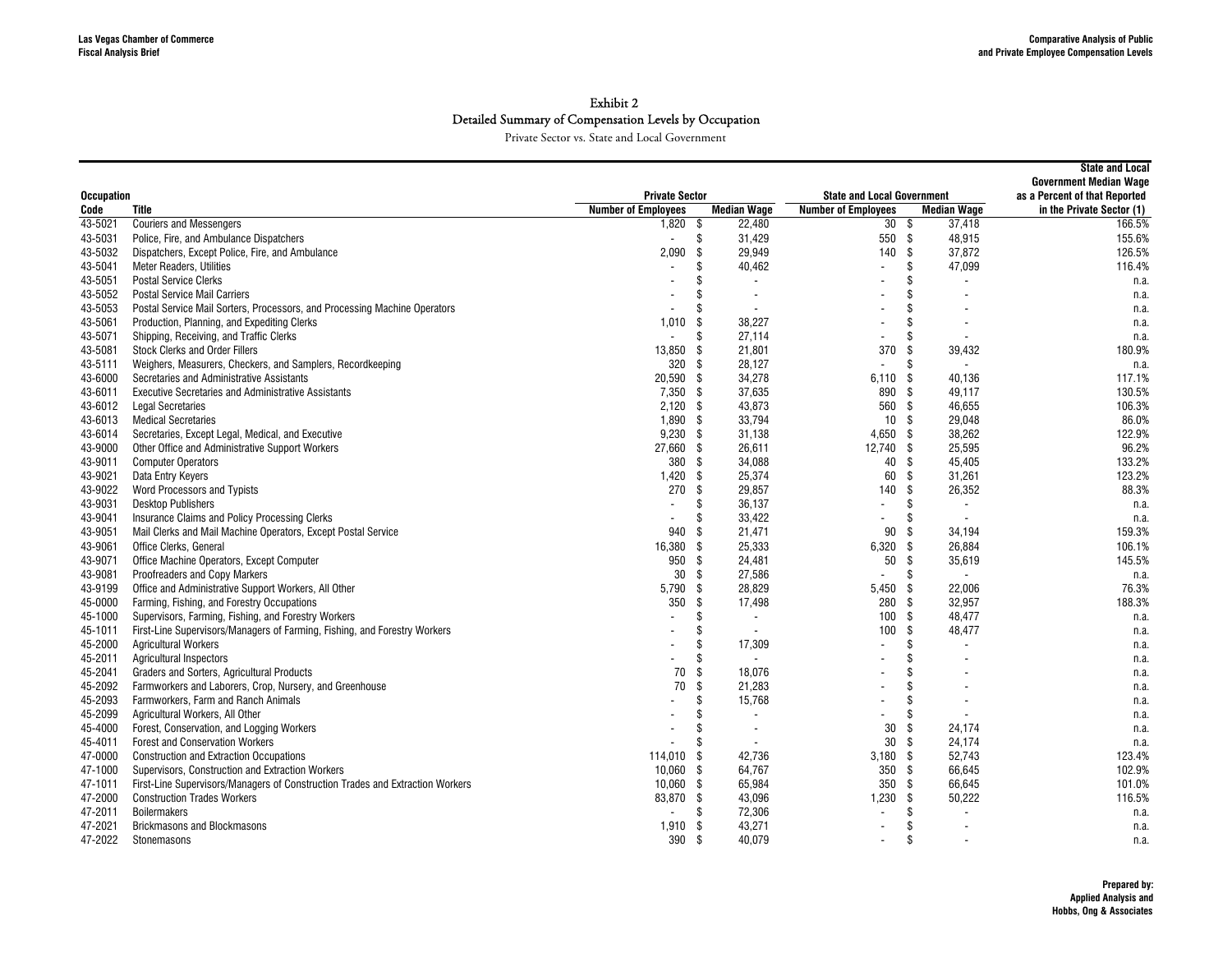| <b>Occupation</b>  |                                                                                             | <b>Private Sector</b>      |           |                          | <b>State and Local Government</b> | <b>State and Local</b><br><b>Government Median Wage</b><br>as a Percent of that Reported |                           |
|--------------------|---------------------------------------------------------------------------------------------|----------------------------|-----------|--------------------------|-----------------------------------|------------------------------------------------------------------------------------------|---------------------------|
| Code               | Title                                                                                       | <b>Number of Employees</b> |           | <b>Median Wage</b>       | <b>Number of Employees</b>        | <b>Median Wage</b>                                                                       | in the Private Sector (1) |
| 47-2031            | Carpenters                                                                                  | $19,110$ \$                |           | 44,508                   | 140 \$                            | 48,097                                                                                   | 108.1%                    |
| 47-2041            | <b>Carpet Installers</b>                                                                    | $1.100$ \$                 |           | 42,892                   | $\overline{a}$                    | \$                                                                                       | n.a.                      |
| 47-2042            | Floor Layers, Except Carpet, Wood, and Hard Tiles                                           | 150 \$                     |           | 47,356                   | $\blacksquare$                    | \$                                                                                       | n.a.                      |
| 47-2043            | <b>Floor Sanders and Finishers</b>                                                          | 40                         | - \$      | 39,064                   |                                   | \$                                                                                       | n.a.                      |
| 47-2044            | Tile and Marble Setters                                                                     | 2,720                      | - \$      | 45,776                   |                                   | \$                                                                                       | n.a.                      |
| 47-2051            | <b>Cement Masons and Concrete Finishers</b>                                                 | 5,390                      | - \$      | 43,894                   | 10                                | \$<br>53,496                                                                             | 121.9%                    |
| 47-2053            | <b>Terrazzo Workers and Finishers</b>                                                       | 180                        | - \$      | 45,100                   |                                   | \$                                                                                       | n.a.                      |
| 47-2061            | <b>Construction Laborers</b>                                                                | $11,510$ \$                |           | 31,869                   |                                   | \$                                                                                       | n.a.                      |
| 47-2071            | Paving, Surfacing, and Tamping Equipment Operators                                          | 330                        | - \$      | 39,056                   | 130                               | \$<br>46.480                                                                             | 119.0%                    |
| 47-2073            | Operating Engineers and Other Construction Equipment Operators                              | 5,090                      | - \$      | 48,945                   | 260                               | -S<br>55,478                                                                             | 113.3%                    |
| 47-2081            | Drywall and Ceiling Tile Installers                                                         | $4,110$ \$                 |           | 41,381                   | $\blacksquare$                    | \$                                                                                       | n.a.                      |
| 47-2082            | Tapers                                                                                      | $2,180$ \$                 |           | 40,755                   | $\blacksquare$                    | \$                                                                                       | n.a.                      |
| 47-2111            | Electricians                                                                                | 8,210 \$                   |           | 55,762                   | 300                               | \$<br>53,384                                                                             | 95.7%                     |
| 47-2121            | Glaziers                                                                                    | 910                        | - \$      | 46,140                   | $\overline{\phantom{a}}$          | \$                                                                                       | n.a.                      |
| 47-2131            | Insulation Workers, Floor, Ceiling, and Wall                                                |                            | \$        | 32,699                   |                                   | \$                                                                                       | n.a.                      |
| 47-2132            | Insulation Workers, Mechanical                                                              | 400                        | -\$       | 60.985                   | $\blacksquare$                    | Ŝ.                                                                                       | n.a.                      |
| 47-2141            | Painters, Construction and Maintenance                                                      | 4,360                      | -\$       | 36,527                   | 110                               | \$<br>46,778                                                                             | 128.1%                    |
| 47-2142            | Paperhangers                                                                                | 120                        | - \$      | 49,524                   | $\overline{\phantom{a}}$          | \$                                                                                       |                           |
| 47-2151            | Pipelayers                                                                                  | 570                        | \$        | 36,790                   | 90                                | -S<br>56,557                                                                             | n.a.<br>153.7%            |
| 47-2152            | Plumbers, Pipefitters, and Steamfitters                                                     | 5,760                      | \$        | 47,108                   | 100                               | \$<br>52,078                                                                             | 110.6%                    |
| 47-2161            | <b>Plasterers and Stucco Masons</b>                                                         | 3.140                      | - \$      | 36,778                   | $\overline{\phantom{a}}$          | \$                                                                                       |                           |
| 47-2171            | Reinforcing Iron and Rebar Workers                                                          | 840                        | -\$       | 50,202                   |                                   | \$                                                                                       | n.a.                      |
| 47-2181            | Roofers                                                                                     | 2.190S                     |           | 37,263                   |                                   |                                                                                          | n.a.<br>n.a.              |
| 47-2211            | <b>Sheet Metal Workers</b>                                                                  | $1,550$ \$                 |           | 44,180                   |                                   | \$                                                                                       |                           |
| 47-2221            | <b>Structural Iron and Steel Workers</b>                                                    | $1,240$ \$                 |           | 59,131                   |                                   | \$                                                                                       | n.a.                      |
| 47-3000            | <b>Helpers, Construction Trades</b>                                                         | $\overline{\phantom{a}}$   | \$        | 27,567                   |                                   | \$                                                                                       | n.a.                      |
| 47-3011            | Helpers--Brickmasons, Blockmasons, Stonemasons, and Tile and Marble Setters                 | 2,750                      | -\$       | 28,513                   |                                   | \$                                                                                       | n.a.                      |
| 47-3012            | Helpers--Carpenters                                                                         | $\overline{a}$             | \$        | 26,701                   |                                   | \$                                                                                       | n.a.<br>n.a.              |
| 47-3013            | Helpers--Electricians                                                                       | 2.900                      | -\$       | 27,266                   |                                   | \$                                                                                       |                           |
| 47-3014            | Helpers--Painters, Paperhangers, Plasterers, and Stucco Masons                              | 1,410                      | - \$      | 23,009                   |                                   | \$                                                                                       | n.a.                      |
| 47-3015            | Helpers--Pipelayers, Plumbers, Pipefitters, and Steamfitters                                | 1,890                      | -\$       | 29,403                   |                                   | \$                                                                                       | n.a.                      |
| 47-3016            | Helpers--Roofers                                                                            | 630                        | \$        | 24,036                   |                                   | \$                                                                                       | n.a.                      |
| 47-3019            | Helpers, Construction Trades, All Other                                                     | $\overline{a}$             | \$        | 29,881                   |                                   | \$                                                                                       | n.a.<br>n.a.              |
| 47-4000            | <b>Other Construction and Related Workers</b>                                               | 2.720                      | - \$      | 39,173                   | 1.580                             | - \$<br>52,133                                                                           | 133.1%                    |
| 47-4011            | <b>Construction and Building Inspectors</b>                                                 | 800                        | -\$       | 51,323                   | 720                               | -\$<br>71,220                                                                            | 138.8%                    |
| 47-4021            | <b>Elevator Installers and Repairers</b>                                                    | 220                        | - \$      | 92,562                   | $\blacksquare$                    | \$                                                                                       | n.a.                      |
| 47-4031            | <b>Fence Erectors</b>                                                                       | 450                        | \$        | 29,912                   |                                   | \$                                                                                       |                           |
| 47-4041            | Hazardous Materials Removal Workers                                                         | $\overline{a}$             | \$        | 57,803                   | $\overline{\phantom{a}}$          | \$<br>50,192                                                                             | n.a.<br>86.8%             |
| 47-4051            |                                                                                             |                            | \$        | $\overline{\phantom{a}}$ |                                   | \$                                                                                       |                           |
|                    | <b>Highway Maintenance Workers</b><br>Rail-Track Laying and Maintenance Equipment Operators | 50                         | \$        |                          |                                   | 39,845<br>\$                                                                             | n.a.                      |
| 47-4061            |                                                                                             |                            |           | 44,247                   |                                   |                                                                                          | n.a.                      |
| 47-4071            | Septic Tank Servicers and Sewer Pipe Cleaners                                               |                            | \$        | 31,322                   |                                   | \$<br>\$                                                                                 | n.a.                      |
| 47-4099            | Construction and Related Workers, All Other                                                 | 700                        | -\$       | 31,938                   | 170                               | 49,441<br>\$                                                                             | 154.8%                    |
| 47-5000<br>47-5021 | <b>Extraction Workers</b>                                                                   | 3,800<br>420               | -\$<br>-S | 48,794<br>48,424         |                                   | \$                                                                                       | n.a.                      |
|                    | Earth Drillers, Except Oil and Gas                                                          |                            |           | 32,386                   |                                   | \$                                                                                       | n.a.                      |
| 47-5031            | Explosives Workers, Ordnance Handling Experts, and Blasters                                 | 180                        | -\$       |                          | $\overline{\phantom{a}}$          |                                                                                          | n.a.                      |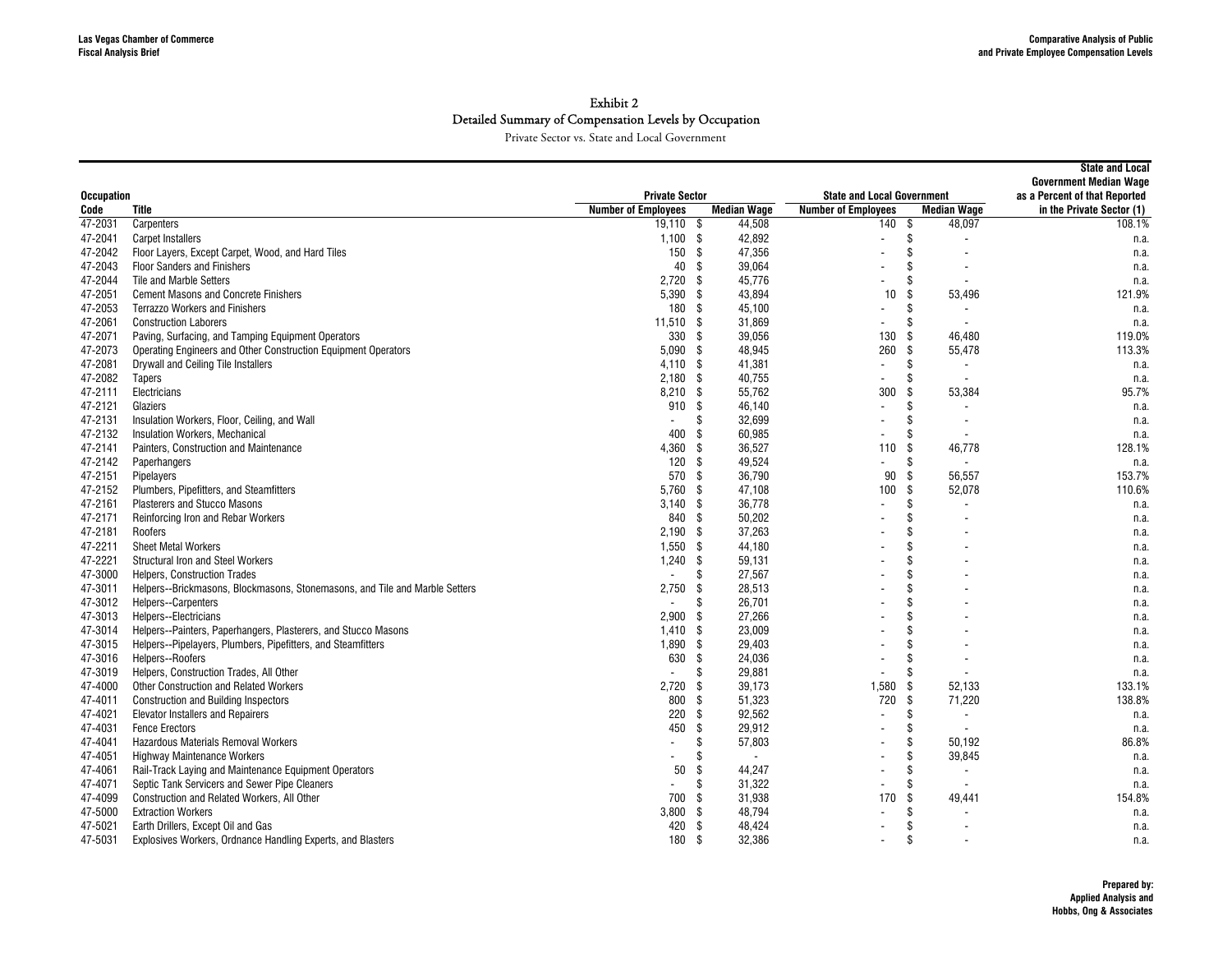| <b>Private Sector</b><br>as a Percent of that Reported<br><b>Occupation</b><br><b>State and Local Government</b><br><b>Median Wage</b><br>Title<br><b>Number of Employees</b><br><b>Number of Employees</b><br><b>Median Wage</b><br>in the Private Sector (1)<br>Code<br><b>Continuous Mining Machine Operators</b><br>47-5041<br>$1,370$ \$<br>52,306<br>\$<br>n.a.<br>- \$<br>\$<br>Mine Cutting and Channeling Machine Operators<br>860<br>49.933<br>47-5042<br>n.a.<br>\$<br>\$<br>47-5049<br>Mining Machine Operators, All Other<br>250<br>48,599<br>n.a.<br>\$<br>\$<br>25,496<br>47-5051<br>Rock Splitters, Quarry<br>n.a.<br>$\blacksquare$<br>290<br>\$<br>\$<br>47-5081<br><b>Helpers--Extraction Workers</b><br>34,754<br>n.a.<br>47-5099<br>320<br>- \$<br>48,536<br>\$<br>Extraction Workers, All Other<br>n.a.<br>\$<br>40,873<br>\$<br>49-0000<br>Installation, Maintenance, and Repair Occupations<br>47,570<br>3,150<br>48,452<br>118.5%<br>\$<br>56,829<br>410<br>- \$<br>Supervisors of Installation, Maintenance, and Repair Workers<br>4,110<br>60,117<br>105.8%<br>49-1000<br>First-Line Supervisors/Managers of Mechanics, Installers, and Repairers<br>- \$<br>56,829<br>410<br>\$<br>105.8%<br>49-1011<br>4,110<br>60,117<br>Ŝ.<br>49-2000<br>Electrical and Electronic Equipment Mechanics, Installers, and Repairers<br>5,060<br>- \$<br>38,453<br>110<br>55,638<br>144.7%<br>49-2011<br>Computer, Automated Teller, and Office Machine Repairers<br>1,340<br>- \$<br>37,085<br>\$<br>n.a.<br>\$<br>49-2021<br>Radio Mechanics<br>\$<br>45,646<br>$\blacksquare$<br>n.a.<br>49-2022<br>Telecommunications Equipment Installers and Repairers, Except Line Installers<br>2,020<br>\$<br>37,060<br>80<br>\$<br>153.8%<br>56,996<br>49-2091<br>\$<br>Avionics Technicians<br>\$<br>41,181<br>$\blacksquare$<br>n.a.<br>\$<br>49-2092<br>Electric Motor, Power Tool, and Related Repairers<br>160<br>\$<br>31,013<br>n.a.<br>\$<br>Electrical and Electronics Installers and Repairers, Transportation Equipment<br>\$<br>46,449<br>49-2093<br>n.a.<br>$\overline{\phantom{a}}$<br>\$<br>Electrical and Electronics Repairers, Commercial and Industrial Equipment<br>70<br>\$<br>50,059<br>49-2094<br>n.a.<br>\$<br>49-2095<br>Electrical and Electronics Repairers, Powerhouse, Substation, and Relay<br>210<br>-\$<br>61,201<br>n.a.<br>200<br>- \$<br>28,873<br>\$<br>49-2096<br>Electronic Equipment Installers and Repairers, Motor Vehicles<br>n.a.<br>- \$<br>\$<br>49-2097<br>Electronic Home Entertainment Equipment Installers and Repairers<br>180<br>30,442<br>n.a.<br>710<br>\$<br>44,175<br>\$<br>49-2098<br>Security and Fire Alarm Systems Installers<br>n.a.<br>- \$<br>41,872<br>49-3000<br>13.090<br>500<br>\$<br>47,273<br>112.9%<br>Vehicle and Mobile Equipment Mechanics, Installers, and Repairers<br>51,857<br>Aircraft Mechanics and Service Technicians<br>\$<br>\$<br>49-3011<br>n.a.<br>$\overline{a}$<br>$\overline{\phantom{a}}$<br>40,464<br>49-3021<br>Automotive Body and Related Repairers<br>1,330<br>\$<br>10<br>\$<br>47.648<br>117.8%<br>49-3022<br>Automotive Glass Installers and Repairers<br>40,886<br>\$<br>S<br>$\overline{a}$<br>$\blacksquare$<br>n.a.<br>49-3023<br>Automotive Service Technicians and Mechanics<br>37,632<br>300<br>122.7%<br>4,910<br>- \$<br>\$<br>46.174<br>47,029<br>49-3031<br>Bus and Truck Mechanics and Diesel Engine Specialists<br>1,830<br>- \$<br>50<br>\$<br>50,076<br>106.5%<br>20<br>- \$<br>36,793<br>\$<br>49-3041<br><b>Farm Equipment Mechanics</b><br>n.a.<br>93.7%<br>49-3042<br>Mobile Heavy Equipment Mechanics, Except Engines<br>1,940<br>- \$<br>51,442<br>100<br>\$<br>48,202<br>\$<br>45,389<br>\$<br>49-3043<br>Rail Car Repairers<br>n.a.<br>$\overline{a}$<br>$\overline{\phantom{a}}$<br>\$<br><b>Motorboat Mechanics</b><br>70<br>\$<br>48,332<br>49-3051<br>n.a.<br>37,711<br>\$<br>49-3052<br>Motorcycle Mechanics<br>\$<br>n.a.<br>$\overline{a}$<br>Outdoor Power Equipment and Other Small Engine Mechanics<br>180<br>\$<br>29.626<br>20<br>\$<br>43.870<br>148.1%<br>49-3053<br>16,375<br>49-3091<br><b>Bicycle Repairers</b><br>\$<br>\$<br>$\blacksquare$<br>n.a.<br>49-3092<br>Recreational Vehicle Service Technicians<br>150<br>- \$<br>36,310<br>\$<br>n.a.<br>1,290<br>\$<br>26,552<br>\$<br>49-3093<br>Tire Repairers and Changers<br>n.a.<br>\$<br>Other Installation, Maintenance, and Repair Occupations<br>25,320<br>38,661<br>2,130<br>\$<br>49-9000<br>46,631<br>120.6%<br>380<br>- \$<br>37,110<br>\$<br>49-9011<br><b>Mechanical Door Repairers</b><br>n.a.<br>Control and Valve Installers and Repairers, Except Mechanical Door<br>48,570<br>49-9012<br>110<br>- \$<br>40<br>\$<br>60.222<br>124.0%<br>Heating, Air Conditioning, and Refrigeration Mechanics and Installers<br>2,270<br>- \$<br>43,360<br>\$<br>50,960<br>117.5%<br>49-9021<br>210<br>49-9031<br>220<br>- \$<br>44,790<br><b>Home Appliance Repairers</b><br>\$<br>$\blacksquare$<br>n.a.<br><b>Industrial Machinery Mechanics</b><br>1,020<br>- \$<br>50,808<br>30<br>-S<br>71,138<br>140.0%<br>49-9041<br>Maintenance and Repair Workers, General<br>11,920 \$<br>120.5%<br>49-9042<br>36,848<br>1,330<br>\$<br>44,419<br>360<br>Maintenance Workers, Machinery<br>- \$<br>37,484<br>\$<br>49-9043<br>n.a.<br>$\overline{\phantom{a}}$<br>- \$<br>\$<br>50<br>$\overline{\phantom{a}}$ |         |             |  |        |  |  | <b>State and Local</b><br><b>Government Median Wage</b> |
|--------------------------------------------------------------------------------------------------------------------------------------------------------------------------------------------------------------------------------------------------------------------------------------------------------------------------------------------------------------------------------------------------------------------------------------------------------------------------------------------------------------------------------------------------------------------------------------------------------------------------------------------------------------------------------------------------------------------------------------------------------------------------------------------------------------------------------------------------------------------------------------------------------------------------------------------------------------------------------------------------------------------------------------------------------------------------------------------------------------------------------------------------------------------------------------------------------------------------------------------------------------------------------------------------------------------------------------------------------------------------------------------------------------------------------------------------------------------------------------------------------------------------------------------------------------------------------------------------------------------------------------------------------------------------------------------------------------------------------------------------------------------------------------------------------------------------------------------------------------------------------------------------------------------------------------------------------------------------------------------------------------------------------------------------------------------------------------------------------------------------------------------------------------------------------------------------------------------------------------------------------------------------------------------------------------------------------------------------------------------------------------------------------------------------------------------------------------------------------------------------------------------------------------------------------------------------------------------------------------------------------------------------------------------------------------------------------------------------------------------------------------------------------------------------------------------------------------------------------------------------------------------------------------------------------------------------------------------------------------------------------------------------------------------------------------------------------------------------------------------------------------------------------------------------------------------------------------------------------------------------------------------------------------------------------------------------------------------------------------------------------------------------------------------------------------------------------------------------------------------------------------------------------------------------------------------------------------------------------------------------------------------------------------------------------------------------------------------------------------------------------------------------------------------------------------------------------------------------------------------------------------------------------------------------------------------------------------------------------------------------------------------------------------------------------------------------------------------------------------------------------------------------------------------------------------------------------------------------------------------------------------------------------------------------------------------------------------------------------------------------------------------------------------------------------------------------------------------------------------------------------------------------------------------------------------------------------------------------------------------------------------------------------------------------------------------------------------------------------------------------------------------------------------------------------------------------------------------------------------------------------------------------------------------------------------------------------------------------------------------------------------------------------------------------------------------------------------------------------------------------------------------------------------------------------------------------------------------------------------------------------------------------------------------------------------------------------------------------------------------------------------------------------------|---------|-------------|--|--------|--|--|---------------------------------------------------------|
|                                                                                                                                                                                                                                                                                                                                                                                                                                                                                                                                                                                                                                                                                                                                                                                                                                                                                                                                                                                                                                                                                                                                                                                                                                                                                                                                                                                                                                                                                                                                                                                                                                                                                                                                                                                                                                                                                                                                                                                                                                                                                                                                                                                                                                                                                                                                                                                                                                                                                                                                                                                                                                                                                                                                                                                                                                                                                                                                                                                                                                                                                                                                                                                                                                                                                                                                                                                                                                                                                                                                                                                                                                                                                                                                                                                                                                                                                                                                                                                                                                                                                                                                                                                                                                                                                                                                                                                                                                                                                                                                                                                                                                                                                                                                                                                                                                                                                                                                                                                                                                                                                                                                                                                                                                                                                                                                                                                                              |         |             |  |        |  |  |                                                         |
|                                                                                                                                                                                                                                                                                                                                                                                                                                                                                                                                                                                                                                                                                                                                                                                                                                                                                                                                                                                                                                                                                                                                                                                                                                                                                                                                                                                                                                                                                                                                                                                                                                                                                                                                                                                                                                                                                                                                                                                                                                                                                                                                                                                                                                                                                                                                                                                                                                                                                                                                                                                                                                                                                                                                                                                                                                                                                                                                                                                                                                                                                                                                                                                                                                                                                                                                                                                                                                                                                                                                                                                                                                                                                                                                                                                                                                                                                                                                                                                                                                                                                                                                                                                                                                                                                                                                                                                                                                                                                                                                                                                                                                                                                                                                                                                                                                                                                                                                                                                                                                                                                                                                                                                                                                                                                                                                                                                                              |         |             |  |        |  |  |                                                         |
|                                                                                                                                                                                                                                                                                                                                                                                                                                                                                                                                                                                                                                                                                                                                                                                                                                                                                                                                                                                                                                                                                                                                                                                                                                                                                                                                                                                                                                                                                                                                                                                                                                                                                                                                                                                                                                                                                                                                                                                                                                                                                                                                                                                                                                                                                                                                                                                                                                                                                                                                                                                                                                                                                                                                                                                                                                                                                                                                                                                                                                                                                                                                                                                                                                                                                                                                                                                                                                                                                                                                                                                                                                                                                                                                                                                                                                                                                                                                                                                                                                                                                                                                                                                                                                                                                                                                                                                                                                                                                                                                                                                                                                                                                                                                                                                                                                                                                                                                                                                                                                                                                                                                                                                                                                                                                                                                                                                                              |         |             |  |        |  |  |                                                         |
|                                                                                                                                                                                                                                                                                                                                                                                                                                                                                                                                                                                                                                                                                                                                                                                                                                                                                                                                                                                                                                                                                                                                                                                                                                                                                                                                                                                                                                                                                                                                                                                                                                                                                                                                                                                                                                                                                                                                                                                                                                                                                                                                                                                                                                                                                                                                                                                                                                                                                                                                                                                                                                                                                                                                                                                                                                                                                                                                                                                                                                                                                                                                                                                                                                                                                                                                                                                                                                                                                                                                                                                                                                                                                                                                                                                                                                                                                                                                                                                                                                                                                                                                                                                                                                                                                                                                                                                                                                                                                                                                                                                                                                                                                                                                                                                                                                                                                                                                                                                                                                                                                                                                                                                                                                                                                                                                                                                                              |         |             |  |        |  |  |                                                         |
|                                                                                                                                                                                                                                                                                                                                                                                                                                                                                                                                                                                                                                                                                                                                                                                                                                                                                                                                                                                                                                                                                                                                                                                                                                                                                                                                                                                                                                                                                                                                                                                                                                                                                                                                                                                                                                                                                                                                                                                                                                                                                                                                                                                                                                                                                                                                                                                                                                                                                                                                                                                                                                                                                                                                                                                                                                                                                                                                                                                                                                                                                                                                                                                                                                                                                                                                                                                                                                                                                                                                                                                                                                                                                                                                                                                                                                                                                                                                                                                                                                                                                                                                                                                                                                                                                                                                                                                                                                                                                                                                                                                                                                                                                                                                                                                                                                                                                                                                                                                                                                                                                                                                                                                                                                                                                                                                                                                                              |         |             |  |        |  |  |                                                         |
|                                                                                                                                                                                                                                                                                                                                                                                                                                                                                                                                                                                                                                                                                                                                                                                                                                                                                                                                                                                                                                                                                                                                                                                                                                                                                                                                                                                                                                                                                                                                                                                                                                                                                                                                                                                                                                                                                                                                                                                                                                                                                                                                                                                                                                                                                                                                                                                                                                                                                                                                                                                                                                                                                                                                                                                                                                                                                                                                                                                                                                                                                                                                                                                                                                                                                                                                                                                                                                                                                                                                                                                                                                                                                                                                                                                                                                                                                                                                                                                                                                                                                                                                                                                                                                                                                                                                                                                                                                                                                                                                                                                                                                                                                                                                                                                                                                                                                                                                                                                                                                                                                                                                                                                                                                                                                                                                                                                                              |         |             |  |        |  |  |                                                         |
|                                                                                                                                                                                                                                                                                                                                                                                                                                                                                                                                                                                                                                                                                                                                                                                                                                                                                                                                                                                                                                                                                                                                                                                                                                                                                                                                                                                                                                                                                                                                                                                                                                                                                                                                                                                                                                                                                                                                                                                                                                                                                                                                                                                                                                                                                                                                                                                                                                                                                                                                                                                                                                                                                                                                                                                                                                                                                                                                                                                                                                                                                                                                                                                                                                                                                                                                                                                                                                                                                                                                                                                                                                                                                                                                                                                                                                                                                                                                                                                                                                                                                                                                                                                                                                                                                                                                                                                                                                                                                                                                                                                                                                                                                                                                                                                                                                                                                                                                                                                                                                                                                                                                                                                                                                                                                                                                                                                                              |         |             |  |        |  |  |                                                         |
|                                                                                                                                                                                                                                                                                                                                                                                                                                                                                                                                                                                                                                                                                                                                                                                                                                                                                                                                                                                                                                                                                                                                                                                                                                                                                                                                                                                                                                                                                                                                                                                                                                                                                                                                                                                                                                                                                                                                                                                                                                                                                                                                                                                                                                                                                                                                                                                                                                                                                                                                                                                                                                                                                                                                                                                                                                                                                                                                                                                                                                                                                                                                                                                                                                                                                                                                                                                                                                                                                                                                                                                                                                                                                                                                                                                                                                                                                                                                                                                                                                                                                                                                                                                                                                                                                                                                                                                                                                                                                                                                                                                                                                                                                                                                                                                                                                                                                                                                                                                                                                                                                                                                                                                                                                                                                                                                                                                                              |         |             |  |        |  |  |                                                         |
|                                                                                                                                                                                                                                                                                                                                                                                                                                                                                                                                                                                                                                                                                                                                                                                                                                                                                                                                                                                                                                                                                                                                                                                                                                                                                                                                                                                                                                                                                                                                                                                                                                                                                                                                                                                                                                                                                                                                                                                                                                                                                                                                                                                                                                                                                                                                                                                                                                                                                                                                                                                                                                                                                                                                                                                                                                                                                                                                                                                                                                                                                                                                                                                                                                                                                                                                                                                                                                                                                                                                                                                                                                                                                                                                                                                                                                                                                                                                                                                                                                                                                                                                                                                                                                                                                                                                                                                                                                                                                                                                                                                                                                                                                                                                                                                                                                                                                                                                                                                                                                                                                                                                                                                                                                                                                                                                                                                                              |         |             |  |        |  |  |                                                         |
|                                                                                                                                                                                                                                                                                                                                                                                                                                                                                                                                                                                                                                                                                                                                                                                                                                                                                                                                                                                                                                                                                                                                                                                                                                                                                                                                                                                                                                                                                                                                                                                                                                                                                                                                                                                                                                                                                                                                                                                                                                                                                                                                                                                                                                                                                                                                                                                                                                                                                                                                                                                                                                                                                                                                                                                                                                                                                                                                                                                                                                                                                                                                                                                                                                                                                                                                                                                                                                                                                                                                                                                                                                                                                                                                                                                                                                                                                                                                                                                                                                                                                                                                                                                                                                                                                                                                                                                                                                                                                                                                                                                                                                                                                                                                                                                                                                                                                                                                                                                                                                                                                                                                                                                                                                                                                                                                                                                                              |         |             |  |        |  |  |                                                         |
|                                                                                                                                                                                                                                                                                                                                                                                                                                                                                                                                                                                                                                                                                                                                                                                                                                                                                                                                                                                                                                                                                                                                                                                                                                                                                                                                                                                                                                                                                                                                                                                                                                                                                                                                                                                                                                                                                                                                                                                                                                                                                                                                                                                                                                                                                                                                                                                                                                                                                                                                                                                                                                                                                                                                                                                                                                                                                                                                                                                                                                                                                                                                                                                                                                                                                                                                                                                                                                                                                                                                                                                                                                                                                                                                                                                                                                                                                                                                                                                                                                                                                                                                                                                                                                                                                                                                                                                                                                                                                                                                                                                                                                                                                                                                                                                                                                                                                                                                                                                                                                                                                                                                                                                                                                                                                                                                                                                                              |         |             |  |        |  |  |                                                         |
|                                                                                                                                                                                                                                                                                                                                                                                                                                                                                                                                                                                                                                                                                                                                                                                                                                                                                                                                                                                                                                                                                                                                                                                                                                                                                                                                                                                                                                                                                                                                                                                                                                                                                                                                                                                                                                                                                                                                                                                                                                                                                                                                                                                                                                                                                                                                                                                                                                                                                                                                                                                                                                                                                                                                                                                                                                                                                                                                                                                                                                                                                                                                                                                                                                                                                                                                                                                                                                                                                                                                                                                                                                                                                                                                                                                                                                                                                                                                                                                                                                                                                                                                                                                                                                                                                                                                                                                                                                                                                                                                                                                                                                                                                                                                                                                                                                                                                                                                                                                                                                                                                                                                                                                                                                                                                                                                                                                                              |         |             |  |        |  |  |                                                         |
|                                                                                                                                                                                                                                                                                                                                                                                                                                                                                                                                                                                                                                                                                                                                                                                                                                                                                                                                                                                                                                                                                                                                                                                                                                                                                                                                                                                                                                                                                                                                                                                                                                                                                                                                                                                                                                                                                                                                                                                                                                                                                                                                                                                                                                                                                                                                                                                                                                                                                                                                                                                                                                                                                                                                                                                                                                                                                                                                                                                                                                                                                                                                                                                                                                                                                                                                                                                                                                                                                                                                                                                                                                                                                                                                                                                                                                                                                                                                                                                                                                                                                                                                                                                                                                                                                                                                                                                                                                                                                                                                                                                                                                                                                                                                                                                                                                                                                                                                                                                                                                                                                                                                                                                                                                                                                                                                                                                                              |         |             |  |        |  |  |                                                         |
|                                                                                                                                                                                                                                                                                                                                                                                                                                                                                                                                                                                                                                                                                                                                                                                                                                                                                                                                                                                                                                                                                                                                                                                                                                                                                                                                                                                                                                                                                                                                                                                                                                                                                                                                                                                                                                                                                                                                                                                                                                                                                                                                                                                                                                                                                                                                                                                                                                                                                                                                                                                                                                                                                                                                                                                                                                                                                                                                                                                                                                                                                                                                                                                                                                                                                                                                                                                                                                                                                                                                                                                                                                                                                                                                                                                                                                                                                                                                                                                                                                                                                                                                                                                                                                                                                                                                                                                                                                                                                                                                                                                                                                                                                                                                                                                                                                                                                                                                                                                                                                                                                                                                                                                                                                                                                                                                                                                                              |         |             |  |        |  |  |                                                         |
|                                                                                                                                                                                                                                                                                                                                                                                                                                                                                                                                                                                                                                                                                                                                                                                                                                                                                                                                                                                                                                                                                                                                                                                                                                                                                                                                                                                                                                                                                                                                                                                                                                                                                                                                                                                                                                                                                                                                                                                                                                                                                                                                                                                                                                                                                                                                                                                                                                                                                                                                                                                                                                                                                                                                                                                                                                                                                                                                                                                                                                                                                                                                                                                                                                                                                                                                                                                                                                                                                                                                                                                                                                                                                                                                                                                                                                                                                                                                                                                                                                                                                                                                                                                                                                                                                                                                                                                                                                                                                                                                                                                                                                                                                                                                                                                                                                                                                                                                                                                                                                                                                                                                                                                                                                                                                                                                                                                                              |         |             |  |        |  |  |                                                         |
|                                                                                                                                                                                                                                                                                                                                                                                                                                                                                                                                                                                                                                                                                                                                                                                                                                                                                                                                                                                                                                                                                                                                                                                                                                                                                                                                                                                                                                                                                                                                                                                                                                                                                                                                                                                                                                                                                                                                                                                                                                                                                                                                                                                                                                                                                                                                                                                                                                                                                                                                                                                                                                                                                                                                                                                                                                                                                                                                                                                                                                                                                                                                                                                                                                                                                                                                                                                                                                                                                                                                                                                                                                                                                                                                                                                                                                                                                                                                                                                                                                                                                                                                                                                                                                                                                                                                                                                                                                                                                                                                                                                                                                                                                                                                                                                                                                                                                                                                                                                                                                                                                                                                                                                                                                                                                                                                                                                                              |         |             |  |        |  |  |                                                         |
|                                                                                                                                                                                                                                                                                                                                                                                                                                                                                                                                                                                                                                                                                                                                                                                                                                                                                                                                                                                                                                                                                                                                                                                                                                                                                                                                                                                                                                                                                                                                                                                                                                                                                                                                                                                                                                                                                                                                                                                                                                                                                                                                                                                                                                                                                                                                                                                                                                                                                                                                                                                                                                                                                                                                                                                                                                                                                                                                                                                                                                                                                                                                                                                                                                                                                                                                                                                                                                                                                                                                                                                                                                                                                                                                                                                                                                                                                                                                                                                                                                                                                                                                                                                                                                                                                                                                                                                                                                                                                                                                                                                                                                                                                                                                                                                                                                                                                                                                                                                                                                                                                                                                                                                                                                                                                                                                                                                                              |         |             |  |        |  |  |                                                         |
|                                                                                                                                                                                                                                                                                                                                                                                                                                                                                                                                                                                                                                                                                                                                                                                                                                                                                                                                                                                                                                                                                                                                                                                                                                                                                                                                                                                                                                                                                                                                                                                                                                                                                                                                                                                                                                                                                                                                                                                                                                                                                                                                                                                                                                                                                                                                                                                                                                                                                                                                                                                                                                                                                                                                                                                                                                                                                                                                                                                                                                                                                                                                                                                                                                                                                                                                                                                                                                                                                                                                                                                                                                                                                                                                                                                                                                                                                                                                                                                                                                                                                                                                                                                                                                                                                                                                                                                                                                                                                                                                                                                                                                                                                                                                                                                                                                                                                                                                                                                                                                                                                                                                                                                                                                                                                                                                                                                                              |         |             |  |        |  |  |                                                         |
|                                                                                                                                                                                                                                                                                                                                                                                                                                                                                                                                                                                                                                                                                                                                                                                                                                                                                                                                                                                                                                                                                                                                                                                                                                                                                                                                                                                                                                                                                                                                                                                                                                                                                                                                                                                                                                                                                                                                                                                                                                                                                                                                                                                                                                                                                                                                                                                                                                                                                                                                                                                                                                                                                                                                                                                                                                                                                                                                                                                                                                                                                                                                                                                                                                                                                                                                                                                                                                                                                                                                                                                                                                                                                                                                                                                                                                                                                                                                                                                                                                                                                                                                                                                                                                                                                                                                                                                                                                                                                                                                                                                                                                                                                                                                                                                                                                                                                                                                                                                                                                                                                                                                                                                                                                                                                                                                                                                                              |         |             |  |        |  |  |                                                         |
|                                                                                                                                                                                                                                                                                                                                                                                                                                                                                                                                                                                                                                                                                                                                                                                                                                                                                                                                                                                                                                                                                                                                                                                                                                                                                                                                                                                                                                                                                                                                                                                                                                                                                                                                                                                                                                                                                                                                                                                                                                                                                                                                                                                                                                                                                                                                                                                                                                                                                                                                                                                                                                                                                                                                                                                                                                                                                                                                                                                                                                                                                                                                                                                                                                                                                                                                                                                                                                                                                                                                                                                                                                                                                                                                                                                                                                                                                                                                                                                                                                                                                                                                                                                                                                                                                                                                                                                                                                                                                                                                                                                                                                                                                                                                                                                                                                                                                                                                                                                                                                                                                                                                                                                                                                                                                                                                                                                                              |         |             |  |        |  |  |                                                         |
|                                                                                                                                                                                                                                                                                                                                                                                                                                                                                                                                                                                                                                                                                                                                                                                                                                                                                                                                                                                                                                                                                                                                                                                                                                                                                                                                                                                                                                                                                                                                                                                                                                                                                                                                                                                                                                                                                                                                                                                                                                                                                                                                                                                                                                                                                                                                                                                                                                                                                                                                                                                                                                                                                                                                                                                                                                                                                                                                                                                                                                                                                                                                                                                                                                                                                                                                                                                                                                                                                                                                                                                                                                                                                                                                                                                                                                                                                                                                                                                                                                                                                                                                                                                                                                                                                                                                                                                                                                                                                                                                                                                                                                                                                                                                                                                                                                                                                                                                                                                                                                                                                                                                                                                                                                                                                                                                                                                                              |         |             |  |        |  |  |                                                         |
|                                                                                                                                                                                                                                                                                                                                                                                                                                                                                                                                                                                                                                                                                                                                                                                                                                                                                                                                                                                                                                                                                                                                                                                                                                                                                                                                                                                                                                                                                                                                                                                                                                                                                                                                                                                                                                                                                                                                                                                                                                                                                                                                                                                                                                                                                                                                                                                                                                                                                                                                                                                                                                                                                                                                                                                                                                                                                                                                                                                                                                                                                                                                                                                                                                                                                                                                                                                                                                                                                                                                                                                                                                                                                                                                                                                                                                                                                                                                                                                                                                                                                                                                                                                                                                                                                                                                                                                                                                                                                                                                                                                                                                                                                                                                                                                                                                                                                                                                                                                                                                                                                                                                                                                                                                                                                                                                                                                                              |         |             |  |        |  |  |                                                         |
|                                                                                                                                                                                                                                                                                                                                                                                                                                                                                                                                                                                                                                                                                                                                                                                                                                                                                                                                                                                                                                                                                                                                                                                                                                                                                                                                                                                                                                                                                                                                                                                                                                                                                                                                                                                                                                                                                                                                                                                                                                                                                                                                                                                                                                                                                                                                                                                                                                                                                                                                                                                                                                                                                                                                                                                                                                                                                                                                                                                                                                                                                                                                                                                                                                                                                                                                                                                                                                                                                                                                                                                                                                                                                                                                                                                                                                                                                                                                                                                                                                                                                                                                                                                                                                                                                                                                                                                                                                                                                                                                                                                                                                                                                                                                                                                                                                                                                                                                                                                                                                                                                                                                                                                                                                                                                                                                                                                                              |         |             |  |        |  |  |                                                         |
|                                                                                                                                                                                                                                                                                                                                                                                                                                                                                                                                                                                                                                                                                                                                                                                                                                                                                                                                                                                                                                                                                                                                                                                                                                                                                                                                                                                                                                                                                                                                                                                                                                                                                                                                                                                                                                                                                                                                                                                                                                                                                                                                                                                                                                                                                                                                                                                                                                                                                                                                                                                                                                                                                                                                                                                                                                                                                                                                                                                                                                                                                                                                                                                                                                                                                                                                                                                                                                                                                                                                                                                                                                                                                                                                                                                                                                                                                                                                                                                                                                                                                                                                                                                                                                                                                                                                                                                                                                                                                                                                                                                                                                                                                                                                                                                                                                                                                                                                                                                                                                                                                                                                                                                                                                                                                                                                                                                                              |         |             |  |        |  |  |                                                         |
|                                                                                                                                                                                                                                                                                                                                                                                                                                                                                                                                                                                                                                                                                                                                                                                                                                                                                                                                                                                                                                                                                                                                                                                                                                                                                                                                                                                                                                                                                                                                                                                                                                                                                                                                                                                                                                                                                                                                                                                                                                                                                                                                                                                                                                                                                                                                                                                                                                                                                                                                                                                                                                                                                                                                                                                                                                                                                                                                                                                                                                                                                                                                                                                                                                                                                                                                                                                                                                                                                                                                                                                                                                                                                                                                                                                                                                                                                                                                                                                                                                                                                                                                                                                                                                                                                                                                                                                                                                                                                                                                                                                                                                                                                                                                                                                                                                                                                                                                                                                                                                                                                                                                                                                                                                                                                                                                                                                                              |         |             |  |        |  |  |                                                         |
|                                                                                                                                                                                                                                                                                                                                                                                                                                                                                                                                                                                                                                                                                                                                                                                                                                                                                                                                                                                                                                                                                                                                                                                                                                                                                                                                                                                                                                                                                                                                                                                                                                                                                                                                                                                                                                                                                                                                                                                                                                                                                                                                                                                                                                                                                                                                                                                                                                                                                                                                                                                                                                                                                                                                                                                                                                                                                                                                                                                                                                                                                                                                                                                                                                                                                                                                                                                                                                                                                                                                                                                                                                                                                                                                                                                                                                                                                                                                                                                                                                                                                                                                                                                                                                                                                                                                                                                                                                                                                                                                                                                                                                                                                                                                                                                                                                                                                                                                                                                                                                                                                                                                                                                                                                                                                                                                                                                                              |         |             |  |        |  |  |                                                         |
|                                                                                                                                                                                                                                                                                                                                                                                                                                                                                                                                                                                                                                                                                                                                                                                                                                                                                                                                                                                                                                                                                                                                                                                                                                                                                                                                                                                                                                                                                                                                                                                                                                                                                                                                                                                                                                                                                                                                                                                                                                                                                                                                                                                                                                                                                                                                                                                                                                                                                                                                                                                                                                                                                                                                                                                                                                                                                                                                                                                                                                                                                                                                                                                                                                                                                                                                                                                                                                                                                                                                                                                                                                                                                                                                                                                                                                                                                                                                                                                                                                                                                                                                                                                                                                                                                                                                                                                                                                                                                                                                                                                                                                                                                                                                                                                                                                                                                                                                                                                                                                                                                                                                                                                                                                                                                                                                                                                                              |         |             |  |        |  |  |                                                         |
|                                                                                                                                                                                                                                                                                                                                                                                                                                                                                                                                                                                                                                                                                                                                                                                                                                                                                                                                                                                                                                                                                                                                                                                                                                                                                                                                                                                                                                                                                                                                                                                                                                                                                                                                                                                                                                                                                                                                                                                                                                                                                                                                                                                                                                                                                                                                                                                                                                                                                                                                                                                                                                                                                                                                                                                                                                                                                                                                                                                                                                                                                                                                                                                                                                                                                                                                                                                                                                                                                                                                                                                                                                                                                                                                                                                                                                                                                                                                                                                                                                                                                                                                                                                                                                                                                                                                                                                                                                                                                                                                                                                                                                                                                                                                                                                                                                                                                                                                                                                                                                                                                                                                                                                                                                                                                                                                                                                                              |         |             |  |        |  |  |                                                         |
|                                                                                                                                                                                                                                                                                                                                                                                                                                                                                                                                                                                                                                                                                                                                                                                                                                                                                                                                                                                                                                                                                                                                                                                                                                                                                                                                                                                                                                                                                                                                                                                                                                                                                                                                                                                                                                                                                                                                                                                                                                                                                                                                                                                                                                                                                                                                                                                                                                                                                                                                                                                                                                                                                                                                                                                                                                                                                                                                                                                                                                                                                                                                                                                                                                                                                                                                                                                                                                                                                                                                                                                                                                                                                                                                                                                                                                                                                                                                                                                                                                                                                                                                                                                                                                                                                                                                                                                                                                                                                                                                                                                                                                                                                                                                                                                                                                                                                                                                                                                                                                                                                                                                                                                                                                                                                                                                                                                                              |         |             |  |        |  |  |                                                         |
|                                                                                                                                                                                                                                                                                                                                                                                                                                                                                                                                                                                                                                                                                                                                                                                                                                                                                                                                                                                                                                                                                                                                                                                                                                                                                                                                                                                                                                                                                                                                                                                                                                                                                                                                                                                                                                                                                                                                                                                                                                                                                                                                                                                                                                                                                                                                                                                                                                                                                                                                                                                                                                                                                                                                                                                                                                                                                                                                                                                                                                                                                                                                                                                                                                                                                                                                                                                                                                                                                                                                                                                                                                                                                                                                                                                                                                                                                                                                                                                                                                                                                                                                                                                                                                                                                                                                                                                                                                                                                                                                                                                                                                                                                                                                                                                                                                                                                                                                                                                                                                                                                                                                                                                                                                                                                                                                                                                                              |         |             |  |        |  |  |                                                         |
|                                                                                                                                                                                                                                                                                                                                                                                                                                                                                                                                                                                                                                                                                                                                                                                                                                                                                                                                                                                                                                                                                                                                                                                                                                                                                                                                                                                                                                                                                                                                                                                                                                                                                                                                                                                                                                                                                                                                                                                                                                                                                                                                                                                                                                                                                                                                                                                                                                                                                                                                                                                                                                                                                                                                                                                                                                                                                                                                                                                                                                                                                                                                                                                                                                                                                                                                                                                                                                                                                                                                                                                                                                                                                                                                                                                                                                                                                                                                                                                                                                                                                                                                                                                                                                                                                                                                                                                                                                                                                                                                                                                                                                                                                                                                                                                                                                                                                                                                                                                                                                                                                                                                                                                                                                                                                                                                                                                                              |         |             |  |        |  |  |                                                         |
|                                                                                                                                                                                                                                                                                                                                                                                                                                                                                                                                                                                                                                                                                                                                                                                                                                                                                                                                                                                                                                                                                                                                                                                                                                                                                                                                                                                                                                                                                                                                                                                                                                                                                                                                                                                                                                                                                                                                                                                                                                                                                                                                                                                                                                                                                                                                                                                                                                                                                                                                                                                                                                                                                                                                                                                                                                                                                                                                                                                                                                                                                                                                                                                                                                                                                                                                                                                                                                                                                                                                                                                                                                                                                                                                                                                                                                                                                                                                                                                                                                                                                                                                                                                                                                                                                                                                                                                                                                                                                                                                                                                                                                                                                                                                                                                                                                                                                                                                                                                                                                                                                                                                                                                                                                                                                                                                                                                                              |         |             |  |        |  |  |                                                         |
|                                                                                                                                                                                                                                                                                                                                                                                                                                                                                                                                                                                                                                                                                                                                                                                                                                                                                                                                                                                                                                                                                                                                                                                                                                                                                                                                                                                                                                                                                                                                                                                                                                                                                                                                                                                                                                                                                                                                                                                                                                                                                                                                                                                                                                                                                                                                                                                                                                                                                                                                                                                                                                                                                                                                                                                                                                                                                                                                                                                                                                                                                                                                                                                                                                                                                                                                                                                                                                                                                                                                                                                                                                                                                                                                                                                                                                                                                                                                                                                                                                                                                                                                                                                                                                                                                                                                                                                                                                                                                                                                                                                                                                                                                                                                                                                                                                                                                                                                                                                                                                                                                                                                                                                                                                                                                                                                                                                                              |         |             |  |        |  |  |                                                         |
|                                                                                                                                                                                                                                                                                                                                                                                                                                                                                                                                                                                                                                                                                                                                                                                                                                                                                                                                                                                                                                                                                                                                                                                                                                                                                                                                                                                                                                                                                                                                                                                                                                                                                                                                                                                                                                                                                                                                                                                                                                                                                                                                                                                                                                                                                                                                                                                                                                                                                                                                                                                                                                                                                                                                                                                                                                                                                                                                                                                                                                                                                                                                                                                                                                                                                                                                                                                                                                                                                                                                                                                                                                                                                                                                                                                                                                                                                                                                                                                                                                                                                                                                                                                                                                                                                                                                                                                                                                                                                                                                                                                                                                                                                                                                                                                                                                                                                                                                                                                                                                                                                                                                                                                                                                                                                                                                                                                                              |         |             |  |        |  |  |                                                         |
|                                                                                                                                                                                                                                                                                                                                                                                                                                                                                                                                                                                                                                                                                                                                                                                                                                                                                                                                                                                                                                                                                                                                                                                                                                                                                                                                                                                                                                                                                                                                                                                                                                                                                                                                                                                                                                                                                                                                                                                                                                                                                                                                                                                                                                                                                                                                                                                                                                                                                                                                                                                                                                                                                                                                                                                                                                                                                                                                                                                                                                                                                                                                                                                                                                                                                                                                                                                                                                                                                                                                                                                                                                                                                                                                                                                                                                                                                                                                                                                                                                                                                                                                                                                                                                                                                                                                                                                                                                                                                                                                                                                                                                                                                                                                                                                                                                                                                                                                                                                                                                                                                                                                                                                                                                                                                                                                                                                                              |         |             |  |        |  |  |                                                         |
|                                                                                                                                                                                                                                                                                                                                                                                                                                                                                                                                                                                                                                                                                                                                                                                                                                                                                                                                                                                                                                                                                                                                                                                                                                                                                                                                                                                                                                                                                                                                                                                                                                                                                                                                                                                                                                                                                                                                                                                                                                                                                                                                                                                                                                                                                                                                                                                                                                                                                                                                                                                                                                                                                                                                                                                                                                                                                                                                                                                                                                                                                                                                                                                                                                                                                                                                                                                                                                                                                                                                                                                                                                                                                                                                                                                                                                                                                                                                                                                                                                                                                                                                                                                                                                                                                                                                                                                                                                                                                                                                                                                                                                                                                                                                                                                                                                                                                                                                                                                                                                                                                                                                                                                                                                                                                                                                                                                                              |         |             |  |        |  |  |                                                         |
|                                                                                                                                                                                                                                                                                                                                                                                                                                                                                                                                                                                                                                                                                                                                                                                                                                                                                                                                                                                                                                                                                                                                                                                                                                                                                                                                                                                                                                                                                                                                                                                                                                                                                                                                                                                                                                                                                                                                                                                                                                                                                                                                                                                                                                                                                                                                                                                                                                                                                                                                                                                                                                                                                                                                                                                                                                                                                                                                                                                                                                                                                                                                                                                                                                                                                                                                                                                                                                                                                                                                                                                                                                                                                                                                                                                                                                                                                                                                                                                                                                                                                                                                                                                                                                                                                                                                                                                                                                                                                                                                                                                                                                                                                                                                                                                                                                                                                                                                                                                                                                                                                                                                                                                                                                                                                                                                                                                                              |         |             |  |        |  |  |                                                         |
|                                                                                                                                                                                                                                                                                                                                                                                                                                                                                                                                                                                                                                                                                                                                                                                                                                                                                                                                                                                                                                                                                                                                                                                                                                                                                                                                                                                                                                                                                                                                                                                                                                                                                                                                                                                                                                                                                                                                                                                                                                                                                                                                                                                                                                                                                                                                                                                                                                                                                                                                                                                                                                                                                                                                                                                                                                                                                                                                                                                                                                                                                                                                                                                                                                                                                                                                                                                                                                                                                                                                                                                                                                                                                                                                                                                                                                                                                                                                                                                                                                                                                                                                                                                                                                                                                                                                                                                                                                                                                                                                                                                                                                                                                                                                                                                                                                                                                                                                                                                                                                                                                                                                                                                                                                                                                                                                                                                                              |         |             |  |        |  |  |                                                         |
|                                                                                                                                                                                                                                                                                                                                                                                                                                                                                                                                                                                                                                                                                                                                                                                                                                                                                                                                                                                                                                                                                                                                                                                                                                                                                                                                                                                                                                                                                                                                                                                                                                                                                                                                                                                                                                                                                                                                                                                                                                                                                                                                                                                                                                                                                                                                                                                                                                                                                                                                                                                                                                                                                                                                                                                                                                                                                                                                                                                                                                                                                                                                                                                                                                                                                                                                                                                                                                                                                                                                                                                                                                                                                                                                                                                                                                                                                                                                                                                                                                                                                                                                                                                                                                                                                                                                                                                                                                                                                                                                                                                                                                                                                                                                                                                                                                                                                                                                                                                                                                                                                                                                                                                                                                                                                                                                                                                                              |         |             |  |        |  |  |                                                         |
|                                                                                                                                                                                                                                                                                                                                                                                                                                                                                                                                                                                                                                                                                                                                                                                                                                                                                                                                                                                                                                                                                                                                                                                                                                                                                                                                                                                                                                                                                                                                                                                                                                                                                                                                                                                                                                                                                                                                                                                                                                                                                                                                                                                                                                                                                                                                                                                                                                                                                                                                                                                                                                                                                                                                                                                                                                                                                                                                                                                                                                                                                                                                                                                                                                                                                                                                                                                                                                                                                                                                                                                                                                                                                                                                                                                                                                                                                                                                                                                                                                                                                                                                                                                                                                                                                                                                                                                                                                                                                                                                                                                                                                                                                                                                                                                                                                                                                                                                                                                                                                                                                                                                                                                                                                                                                                                                                                                                              |         |             |  |        |  |  |                                                         |
|                                                                                                                                                                                                                                                                                                                                                                                                                                                                                                                                                                                                                                                                                                                                                                                                                                                                                                                                                                                                                                                                                                                                                                                                                                                                                                                                                                                                                                                                                                                                                                                                                                                                                                                                                                                                                                                                                                                                                                                                                                                                                                                                                                                                                                                                                                                                                                                                                                                                                                                                                                                                                                                                                                                                                                                                                                                                                                                                                                                                                                                                                                                                                                                                                                                                                                                                                                                                                                                                                                                                                                                                                                                                                                                                                                                                                                                                                                                                                                                                                                                                                                                                                                                                                                                                                                                                                                                                                                                                                                                                                                                                                                                                                                                                                                                                                                                                                                                                                                                                                                                                                                                                                                                                                                                                                                                                                                                                              |         |             |  |        |  |  |                                                         |
|                                                                                                                                                                                                                                                                                                                                                                                                                                                                                                                                                                                                                                                                                                                                                                                                                                                                                                                                                                                                                                                                                                                                                                                                                                                                                                                                                                                                                                                                                                                                                                                                                                                                                                                                                                                                                                                                                                                                                                                                                                                                                                                                                                                                                                                                                                                                                                                                                                                                                                                                                                                                                                                                                                                                                                                                                                                                                                                                                                                                                                                                                                                                                                                                                                                                                                                                                                                                                                                                                                                                                                                                                                                                                                                                                                                                                                                                                                                                                                                                                                                                                                                                                                                                                                                                                                                                                                                                                                                                                                                                                                                                                                                                                                                                                                                                                                                                                                                                                                                                                                                                                                                                                                                                                                                                                                                                                                                                              |         |             |  |        |  |  |                                                         |
|                                                                                                                                                                                                                                                                                                                                                                                                                                                                                                                                                                                                                                                                                                                                                                                                                                                                                                                                                                                                                                                                                                                                                                                                                                                                                                                                                                                                                                                                                                                                                                                                                                                                                                                                                                                                                                                                                                                                                                                                                                                                                                                                                                                                                                                                                                                                                                                                                                                                                                                                                                                                                                                                                                                                                                                                                                                                                                                                                                                                                                                                                                                                                                                                                                                                                                                                                                                                                                                                                                                                                                                                                                                                                                                                                                                                                                                                                                                                                                                                                                                                                                                                                                                                                                                                                                                                                                                                                                                                                                                                                                                                                                                                                                                                                                                                                                                                                                                                                                                                                                                                                                                                                                                                                                                                                                                                                                                                              |         |             |  |        |  |  |                                                         |
|                                                                                                                                                                                                                                                                                                                                                                                                                                                                                                                                                                                                                                                                                                                                                                                                                                                                                                                                                                                                                                                                                                                                                                                                                                                                                                                                                                                                                                                                                                                                                                                                                                                                                                                                                                                                                                                                                                                                                                                                                                                                                                                                                                                                                                                                                                                                                                                                                                                                                                                                                                                                                                                                                                                                                                                                                                                                                                                                                                                                                                                                                                                                                                                                                                                                                                                                                                                                                                                                                                                                                                                                                                                                                                                                                                                                                                                                                                                                                                                                                                                                                                                                                                                                                                                                                                                                                                                                                                                                                                                                                                                                                                                                                                                                                                                                                                                                                                                                                                                                                                                                                                                                                                                                                                                                                                                                                                                                              |         |             |  |        |  |  |                                                         |
|                                                                                                                                                                                                                                                                                                                                                                                                                                                                                                                                                                                                                                                                                                                                                                                                                                                                                                                                                                                                                                                                                                                                                                                                                                                                                                                                                                                                                                                                                                                                                                                                                                                                                                                                                                                                                                                                                                                                                                                                                                                                                                                                                                                                                                                                                                                                                                                                                                                                                                                                                                                                                                                                                                                                                                                                                                                                                                                                                                                                                                                                                                                                                                                                                                                                                                                                                                                                                                                                                                                                                                                                                                                                                                                                                                                                                                                                                                                                                                                                                                                                                                                                                                                                                                                                                                                                                                                                                                                                                                                                                                                                                                                                                                                                                                                                                                                                                                                                                                                                                                                                                                                                                                                                                                                                                                                                                                                                              |         |             |  |        |  |  |                                                         |
|                                                                                                                                                                                                                                                                                                                                                                                                                                                                                                                                                                                                                                                                                                                                                                                                                                                                                                                                                                                                                                                                                                                                                                                                                                                                                                                                                                                                                                                                                                                                                                                                                                                                                                                                                                                                                                                                                                                                                                                                                                                                                                                                                                                                                                                                                                                                                                                                                                                                                                                                                                                                                                                                                                                                                                                                                                                                                                                                                                                                                                                                                                                                                                                                                                                                                                                                                                                                                                                                                                                                                                                                                                                                                                                                                                                                                                                                                                                                                                                                                                                                                                                                                                                                                                                                                                                                                                                                                                                                                                                                                                                                                                                                                                                                                                                                                                                                                                                                                                                                                                                                                                                                                                                                                                                                                                                                                                                                              |         |             |  |        |  |  |                                                         |
|                                                                                                                                                                                                                                                                                                                                                                                                                                                                                                                                                                                                                                                                                                                                                                                                                                                                                                                                                                                                                                                                                                                                                                                                                                                                                                                                                                                                                                                                                                                                                                                                                                                                                                                                                                                                                                                                                                                                                                                                                                                                                                                                                                                                                                                                                                                                                                                                                                                                                                                                                                                                                                                                                                                                                                                                                                                                                                                                                                                                                                                                                                                                                                                                                                                                                                                                                                                                                                                                                                                                                                                                                                                                                                                                                                                                                                                                                                                                                                                                                                                                                                                                                                                                                                                                                                                                                                                                                                                                                                                                                                                                                                                                                                                                                                                                                                                                                                                                                                                                                                                                                                                                                                                                                                                                                                                                                                                                              | 49-9044 | Millwrights |  | 66,689 |  |  | n.a.                                                    |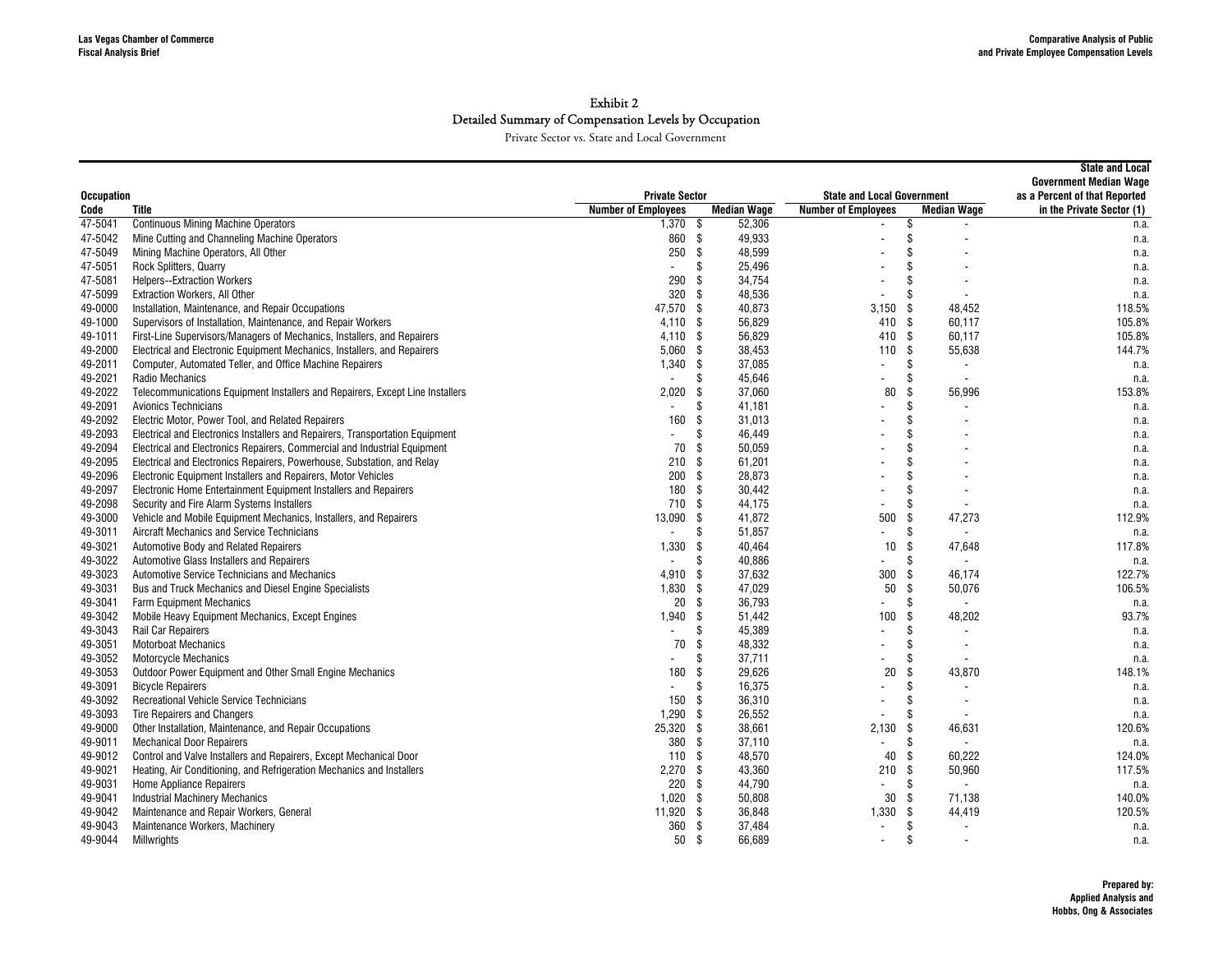| <b>Occupation</b> |                                                                                            | <b>Private Sector</b>      |      |                    | <b>State and Local Government</b> | <b>State and Local</b><br><b>Government Median Wage</b><br>as a Percent of that Reported |                    |                           |
|-------------------|--------------------------------------------------------------------------------------------|----------------------------|------|--------------------|-----------------------------------|------------------------------------------------------------------------------------------|--------------------|---------------------------|
| Code              | Title                                                                                      | <b>Number of Employees</b> |      | <b>Median Wage</b> | <b>Number of Employees</b>        |                                                                                          | <b>Median Wage</b> | in the Private Sector (1) |
| 49-9051           | <b>Electrical Power-Line Installers and Repairers</b>                                      | 450                        | - \$ | 64,819             | 30                                | \$                                                                                       | 67,643             | 104.4%                    |
| 49-9052           | Telecommunications Line Installers and Repairers                                           | $\overline{a}$             | \$   | 43.380             |                                   | \$                                                                                       |                    | n.a.                      |
| 49-9062           | <b>Medical Equipment Repairers</b>                                                         | 70                         | \$   | 43,507             |                                   | \$                                                                                       |                    | n.a.                      |
| 49-9063           | <b>Musical Instrument Repairers and Tuners</b>                                             |                            | \$   | $\overline{a}$     |                                   | \$                                                                                       |                    | n.a.                      |
| 49-9069           | Precision Instrument and Equipment Repairers, All Other                                    |                            | \$   | 55,794             |                                   | \$                                                                                       |                    | n.a.                      |
| 49-9091           | Coin, Vending, and Amusement Machine Servicers and Repairers                               | 2,830                      | \$   | 37,476             |                                   | \$                                                                                       |                    | n.a.                      |
| 49-9094           | Locksmiths and Safe Repairers                                                              | 330                        | \$   | 31,586             | 30                                | \$                                                                                       | 47,751             | 151.2%                    |
| 49-9096           | Riggers                                                                                    | 310                        | - \$ | 59,687             |                                   | \$                                                                                       |                    | n.a.                      |
| 49-9098           | Helpers--Installation, Maintenance, and Repair Workers                                     | 1.470                      | - \$ | 28,941             | 40                                | \$                                                                                       | 44.077             | 152.3%                    |
| 49-9099           | Installation, Maintenance, and Repair Workers, All Other                                   | 2.480                      | - \$ | 40,485             | 360                               | -\$                                                                                      | 47,573             | 117.5%                    |
| 51-0000           | <b>Production Occupations</b>                                                              | 45,780                     | - \$ | 27,611             | 820                               | \$                                                                                       | 54,278             | 196.6%                    |
| 51-1000           | Supervisors, Production Workers                                                            | $3,420$ \$                 |      | 46,362             | 80                                | -S                                                                                       | 65,344             | 140.9%                    |
| 51-1011           | First-Line Supervisors/Managers of Production and Operating Workers                        | $3,420$ \$                 |      | 46,362             | 80                                | \$                                                                                       | 65,344             | 140.9%                    |
| 51-2000           | Assemblers and Fabricators                                                                 | 8,920 \$                   |      | 25,181             |                                   | \$                                                                                       |                    | n.a.                      |
| 51-2021           | Coil Winders, Tapers, and Finishers                                                        | 40                         | - \$ | 24,922             |                                   | \$                                                                                       |                    | n.a.                      |
| 51-2022           | <b>Electrical and Electronic Equipment Assemblers</b>                                      | 720                        | - \$ | 26,040             |                                   | \$                                                                                       |                    | n.a.                      |
| 51-2023           | <b>Electromechanical Equipment Assemblers</b>                                              | 360                        | - \$ | 27,555             |                                   | \$                                                                                       |                    | n.a.                      |
| 51-2031           | Engine and Other Machine Assemblers                                                        | 40                         | \$   | 32,758             |                                   | \$                                                                                       |                    | n.a.                      |
| 51-2041           | Structural Metal Fabricators and Fitters                                                   | 580                        | - \$ | 32,204             |                                   | \$                                                                                       |                    | n.a.                      |
| 51-2091           | <b>Fiberglass Laminators and Fabricators</b>                                               | 130                        | - \$ | 31.044             |                                   | \$                                                                                       |                    | n.a.                      |
| 51-2092           | <b>Team Assemblers</b>                                                                     | 5,570                      | - \$ | 24,870             |                                   | \$                                                                                       |                    | n.a.                      |
| 51-2099           | Assemblers and Fabricators, All Other                                                      | 1.470                      | - \$ | 22,877             |                                   | \$                                                                                       |                    | n.a.                      |
| 51-3000           | <b>Food Processing Workers</b>                                                             | 4,420                      | - \$ | 26,269             |                                   | \$                                                                                       |                    | n.a.                      |
| 51-3011           | <b>Bakers</b>                                                                              | 2,190                      | - \$ | 27,721             |                                   | \$                                                                                       |                    | n.a.                      |
| 51-3021           | <b>Butchers and Meat Cutters</b>                                                           | 950 \$                     |      | 31,098             |                                   | \$                                                                                       |                    | n.a.                      |
| 51-3022           | Meat, Poultry, and Fish Cutters and Trimmers                                               | 300                        | - \$ | 24,903             |                                   | \$                                                                                       |                    | n.a.                      |
| 51-3091           | Food and Tobacco Roasting, Baking, and Drying Machine Operators and Tenders                | 80                         | - \$ | 29,323             |                                   | \$                                                                                       |                    | n.a.                      |
| 51-3092           | <b>Food Batchmakers</b>                                                                    | 710                        | - \$ | 18,017             |                                   | \$                                                                                       |                    | n.a.                      |
| 51-3093           | Food Cooking Machine Operators and Tenders                                                 | 150                        | - \$ | 22,893             |                                   | \$                                                                                       |                    | n.a.                      |
| 51-4000           | <b>Metal Workers and Plastic Workers</b>                                                   | 6,400 \$                   |      | 34,050             | 50                                | \$                                                                                       | 50.822             | 149.3%                    |
| 51-4011           | Computer-Controlled Machine Tool Operators, Metal and Plastic                              | 510 \$                     |      | 29,834             |                                   | \$                                                                                       |                    | n.a.                      |
| 51-4012           | Numerical Tool and Process Control Programmers                                             | 50                         | - \$ | 46,867             |                                   | \$                                                                                       |                    | n.a.                      |
| 51-4021           | Extruding and Drawing Machine Setters, Operators, and Tenders, Metal and Plastic           | 480                        | \$   | 30,132             |                                   | \$                                                                                       |                    | n.a.                      |
| 51-4022           | Forging Machine Setters, Operators, and Tenders, Metal and Plastic                         | 100                        | - \$ | 29,721             |                                   | \$                                                                                       |                    | n.a.                      |
| 51-4023           | Rolling Machine Setters, Operators, and Tenders, Metal and Plastic                         | 60                         | - \$ | 29,325             |                                   | \$                                                                                       |                    | n.a.                      |
| 51-4031           | Cutting, Punching, and Press Machine Setters, Operators, and Tenders, Metal and Plastic    | 570                        | - \$ | 27,667             |                                   | \$                                                                                       |                    | n.a.                      |
| 51-4032           | Drilling and Boring Machine Tool Setters, Operators, and Tenders, Metal and Plastic        | 30                         | - \$ | 22.413             |                                   | \$                                                                                       |                    | n.a.                      |
| 51-4033           | Grinding, Lapping, Polishing, and Buffing Machine Tool Setters, Operators, and Tenders     | 180                        | - \$ | 28,113             |                                   | \$                                                                                       |                    | n.a.                      |
| 51-4034           | Lathe and Turning Machine Tool Setters, Operators, and Tenders, Metal and Plastic          | 220                        | - \$ | 34,320             |                                   | \$                                                                                       |                    | n.a.                      |
| 51-4035           | Milling and Planning Machine Setters, Operators, and Tenders, Metal and Plastic            | 80                         | \$   | 39,868             |                                   | \$                                                                                       |                    | n.a.                      |
| 51-4041           | Machinists                                                                                 |                            | \$   | 39,796             |                                   | \$                                                                                       |                    | n.a.                      |
| 51-4051           | Metal-Refining Furnace Operators and Tenders                                               | 100                        | - \$ | 51,657             |                                   | \$                                                                                       |                    | n.a.                      |
| 51-4062           | Patternmakers, Metal and Plastic                                                           | 50                         | \$   | 28,005             |                                   | \$                                                                                       |                    | n.a.                      |
| 51-4072           | Molding, Coremaking, and Casting Machine Setters, Operators, and Tenders, Metal and Plasti | 300                        | - \$ | 26,299             |                                   | \$                                                                                       |                    | n.a.                      |
| 51-4081           | Multiple Machine Tool Setters, Operators, and Tenders, Metal and Plastic                   | 180                        | - \$ | 33,920             |                                   | \$                                                                                       |                    | n.a.                      |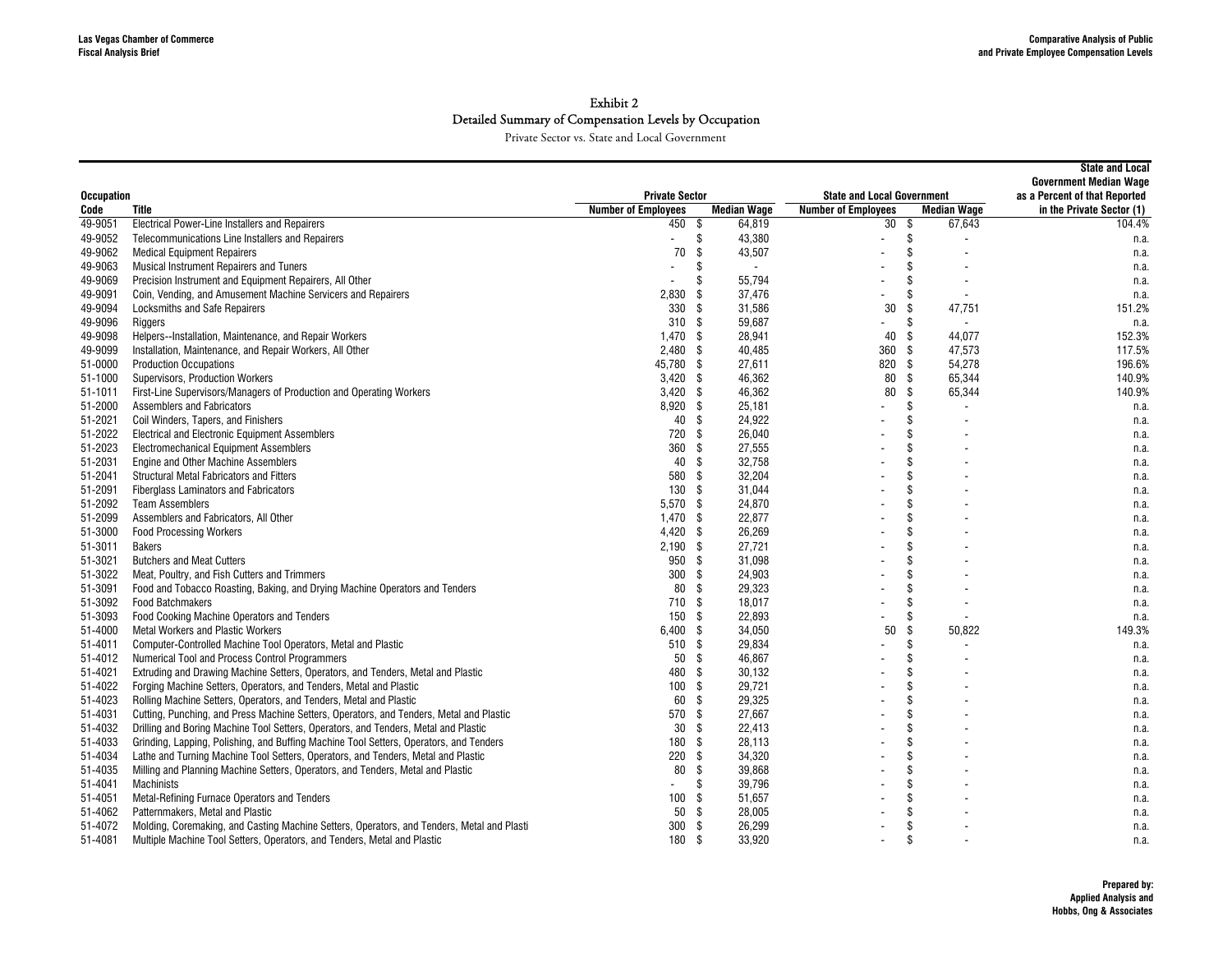| <b>Occupation</b> |                                                                                            | <b>Private Sector</b>      |                    |        | <b>State and Local Government</b> | <b>State and Local</b><br><b>Government Median Wage</b><br>as a Percent of that Reported |                           |
|-------------------|--------------------------------------------------------------------------------------------|----------------------------|--------------------|--------|-----------------------------------|------------------------------------------------------------------------------------------|---------------------------|
| Code              | Title                                                                                      | <b>Number of Employees</b> | <b>Median Wage</b> |        | <b>Number of Employees</b>        | <b>Median Wage</b>                                                                       | in the Private Sector (1) |
| $51 - 4111$       | <b>Tool and Die Makers</b>                                                                 | 210S                       |                    | 46,808 |                                   | \$<br>$\blacksquare$                                                                     | n.a.                      |
| 51-4121           | Welders, Cutters, Solderers, and Brazers                                                   | $1,810$ \$                 |                    | 36,878 | 40                                | \$<br>49.093                                                                             | 133.1%                    |
| 51-4122           | Welding, Soldering, and Brazing Machine Setters, Operators, and Tenders                    | 90                         | - \$               | 31.753 |                                   | \$                                                                                       | n.a.                      |
| 51-4191           | Heat Treating Equipment Setters, Operators, and Tenders, Metal and Plastic                 | 60                         | \$                 | 29,315 |                                   | \$                                                                                       | n.a.                      |
| 51-4192           | Lay-Out Workers, Metal and Plastic                                                         |                            | \$                 | 34,605 |                                   | \$                                                                                       | n.a.                      |
| 51-4193           | Plating and Coating Machine Setters, Operators, and Tenders, Metal and Plastic             | 40                         | \$                 | 23,121 |                                   | \$                                                                                       | n.a.                      |
| 51-4194           | Tool Grinders, Filers, and Sharpeners                                                      | 50                         | \$                 | 27,242 |                                   | \$                                                                                       | n.a.                      |
| 51-4199           | Metal Workers and Plastic Workers, All Other                                               |                            | \$                 | 32,390 |                                   | \$                                                                                       | n.a.                      |
| 51-5000           | <b>Printing Workers</b>                                                                    | 2,100                      | \$                 | 32,969 | 150                               | \$<br>34,247                                                                             | 103.9%                    |
| 51-5011           | <b>Bindery Workers</b>                                                                     |                            | \$                 | 24,769 | $\blacksquare$                    | \$<br>38,353                                                                             | 154.8%                    |
| 51-5021           | Job Printers                                                                               |                            | \$                 | 35,691 |                                   | \$                                                                                       | n.a.                      |
| 51-5022           | Prepress Technicians and Workers                                                           |                            | \$                 | 29,640 |                                   | \$                                                                                       | n.a.                      |
| 51-5023           | <b>Printing Machine Operators</b>                                                          | 990                        | \$                 | 35,935 | 120                               | \$<br>33,725                                                                             | 93.9%                     |
| 51-6000           | Textile, Apparel, and Furnishings Workers                                                  | 5,380                      | -\$                | 22,426 | 20                                | \$<br>32,538                                                                             | 145.1%                    |
| 51-6011           | Laundry and Dry-Cleaning Workers                                                           | 3,170                      | - \$               | 22,543 | 20                                | \$<br>30,725                                                                             | 136.3%                    |
| 51-6021           | Pressers, Textile, Garment, and Related Materials                                          | 880                        | - \$               | 21,547 |                                   | \$                                                                                       | n.a.                      |
| 51-6031           | <b>Sewing Machine Operators</b>                                                            |                            | \$                 | 20,608 |                                   | \$                                                                                       | n.a.                      |
| 51-6041           | Shoe and Leather Workers and Repairers                                                     | 20                         | \$                 | 28,711 |                                   | \$                                                                                       | n.a.                      |
| 51-6051           | Sewers, Hand                                                                               | 60                         | \$                 | 24,070 |                                   | \$                                                                                       | n.a.                      |
| 51-6052           | Tailors, Dressmakers, and Custom Sewers                                                    | 600                        | \$                 | 24,493 |                                   | \$                                                                                       | n.a.                      |
| 51-6091           | Extruding and Forming Machine Setters, Operators, and Tenders, Synthetic and Glass Fibers  | 30                         | -S                 | 24,836 |                                   | \$                                                                                       | n.a.                      |
| 51-6093           | <b>Upholsterers</b>                                                                        |                            | \$                 | 30,143 |                                   | \$                                                                                       | n.a.                      |
| 51-6099           | Textile, Apparel, and Furnishings Workers, All Other                                       | 220                        | - \$               | 19,596 |                                   | \$                                                                                       | n.a.                      |
| 51-7000           | Woodworkers                                                                                | 1,600                      | - \$               | 28,474 |                                   | \$                                                                                       | n.a.                      |
| 51-7011           | <b>Cabinetmakers and Bench Carpenters</b>                                                  | $1,080$ \$                 |                    | 30,868 |                                   | $\mathbf{\hat{s}}$                                                                       | n.a.                      |
| 51-7021           | <b>Furniture Finishers</b>                                                                 | 60                         | - \$               | 28,231 |                                   | \$                                                                                       | n.a.                      |
| 51-7041           | Sawing Machine Setters, Operators, and Tenders, Wood                                       | 120                        | \$                 | 27,085 |                                   | \$                                                                                       | n.a.                      |
| 51-7042           | Woodworking Machine Setters, Operators, and Tenders, Except Sawing                         | 250                        | \$                 | 21,323 |                                   | \$                                                                                       | n.a.                      |
| 51-7099           | Woodworkers, All Other                                                                     | $\overline{a}$             | \$                 | 20,150 |                                   | \$                                                                                       | n.a.                      |
| 51-8000           | Plant and System Operators                                                                 | 840                        | -\$                | 56,667 | 450                               | \$<br>59,077                                                                             | 104.3%                    |
| 51-8013           | <b>Power Plant Operators</b>                                                               | 380                        | - \$               | 66,184 |                                   | \$                                                                                       | n.a.                      |
| 51-8021           | <b>Stationary Engineers and Boiler Operators</b>                                           |                            | \$                 | 51,426 |                                   | \$                                                                                       | n.a.                      |
| 51-8031           | Water and Liquid Waste Treatment Plant and System Operators                                | 140                        | \$                 | 42,738 | 420                               | \$<br>59,773                                                                             | 139.9%                    |
| 51-8091           | <b>Chemical Plant and System Operators</b>                                                 | 80                         | \$                 | 53,547 | $\overline{\phantom{a}}$          | \$                                                                                       | n.a.                      |
| 51-8099           | Plant and System Operators, All Other                                                      | $\overline{a}$             | \$                 | 43,724 |                                   | \$                                                                                       | n.a.                      |
| 51-9000           | <b>Other Production Occupations</b>                                                        | 12.690                     | - \$               | 26,193 | 40                                | \$<br>45,946                                                                             | 175.4%                    |
| 51-9011           | <b>Chemical Equipment Operators and Tenders</b>                                            | 50                         | -\$                | 43,479 |                                   | \$                                                                                       | n.a.                      |
| 51-9012           | Separating, Filtering, Clarifying, Precipitating, and Still Machine Setters, Operators, an | 230                        | \$                 | 39,548 |                                   | \$                                                                                       | n.a.                      |
| 51-9021           | Crushing, Grinding, and Polishing Machine Setters, Operators, and Tenders                  | 570                        | - \$               | 26,716 |                                   | \$                                                                                       | n.a.                      |
| 51-9022           | Grinding and Polishing Workers, Hand                                                       | 100                        | -\$                | 25,005 |                                   | \$                                                                                       | n.a.                      |
| 51-9023           | Mixing and Blending Machine Setters, Operators, and Tenders                                | 590                        | -\$                | 34,006 |                                   | \$                                                                                       | n.a.                      |
| 51-9031           | Cutters and Trimmers, Hand                                                                 | 50                         | - \$               | 22,849 |                                   | \$                                                                                       | n.a.                      |
| 51-9032           | Cutting and Slicing Machine Setters, Operators, and Tenders                                | 360                        | \$                 | 28,059 |                                   | \$                                                                                       | n.a.                      |
| 51-9041           | Extruding, Forming, Pressing, and Compacting Machine Setters, Operators, and Tenders       | 330                        | - \$               | 29,522 |                                   | \$                                                                                       | n.a.                      |
| 51-9051           | Furnace, Kiln, Oven, Drier, and Kettle Operators and Tenders                               | 100                        | - \$               | 40,380 |                                   | \$                                                                                       | n.a.                      |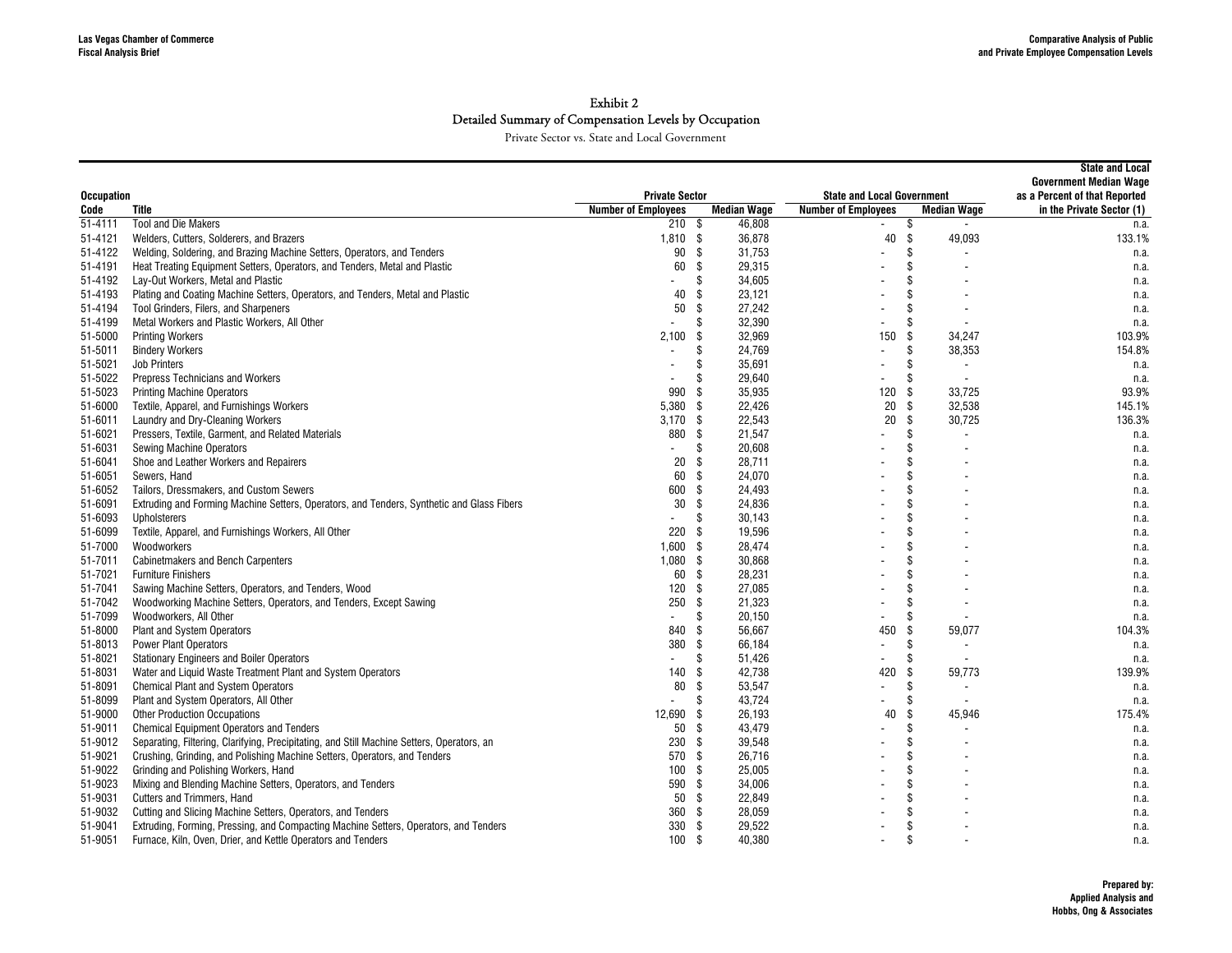| <b>Occupation</b>  |                                                                                                          | <b>Private Sector</b>                                  |          |                    | <b>State and Local Government</b> | <b>State and Local</b><br><b>Government Median Wage</b><br>as a Percent of that Reported |                           |
|--------------------|----------------------------------------------------------------------------------------------------------|--------------------------------------------------------|----------|--------------------|-----------------------------------|------------------------------------------------------------------------------------------|---------------------------|
|                    | Code<br>Title                                                                                            |                                                        |          | <b>Median Wage</b> | <b>Number of Employees</b>        | <b>Median Wage</b>                                                                       | in the Private Sector (1) |
| 51-9061            | Inspectors, Testers, Sorters, Samplers, and Weighers                                                     | <b>Number of Employees</b><br>$\overline{\phantom{a}}$ | \$       | 27,825             |                                   | \$                                                                                       | n.a.                      |
| 51-9071            | Jewelers and Precious Stone and Metal Workers                                                            | 260                                                    | - \$     | 34,951             |                                   | \$                                                                                       | n.a.                      |
| 51-9081            | <b>Dental Laboratory Technicians</b>                                                                     | 270                                                    | -\$      | 36,527             |                                   | \$                                                                                       | n.a.                      |
| 51-9082            | <b>Medical Appliance Technicians</b>                                                                     | 50                                                     | \$       | 40,391             |                                   | \$                                                                                       | n.a.                      |
| 51-9083            | <b>Ophthalmic Laboratory Technicians</b>                                                                 |                                                        | \$       | 28,052             |                                   | \$                                                                                       | n.a.                      |
| 51-9111            | Packaging and Filling Machine Operators and Tenders                                                      | 930                                                    | \$       | 27,288             |                                   | \$                                                                                       | n.a.                      |
| 51-9121            | Coating, Painting, and Spraying Machine Setters, Operators, and Tenders                                  | 320                                                    | \$       | 27,232             |                                   | \$                                                                                       | n.a.                      |
| 51-9122            | Painters, Transportation Equipment                                                                       | $\blacksquare$                                         | \$       | 40,271             |                                   | \$                                                                                       | n.a.                      |
| 51-9123            | Painting, Coating, and Decorating Workers                                                                | 280                                                    | -\$      | 27,085             |                                   | \$                                                                                       | n.a.                      |
| 51-9131            | <b>Photographic Process Workers</b>                                                                      | $\overline{a}$                                         | \$       | 28,824             |                                   | \$                                                                                       | n.a.                      |
| 51-9132            | Photographic Processing Machine Operators                                                                | 520                                                    | \$       | 22,075             |                                   | \$                                                                                       | n.a.                      |
| 51-9191            | Cementing and Gluing Machine Operators and Tenders                                                       | 40                                                     | -\$      | 23,759             |                                   | \$                                                                                       | n.a.                      |
| 51-9192            | Cleaning, Washing, and Metal Pickling Equipment Operators and Tenders                                    | 40                                                     | \$       | 23,437             |                                   | \$                                                                                       | n.a.                      |
| 51-9193            | Cooling and Freezing Equipment Operators and Tenders                                                     |                                                        | \$       | 19,677             |                                   | \$                                                                                       | n.a.                      |
| 51-9194            | <b>Etchers and Engravers</b>                                                                             | 20                                                     | -S       | 32,436             |                                   | \$                                                                                       | n.a.                      |
| 51-9195            | Molders, Shapers, and Casters, Except Metal and Plastic                                                  | 310                                                    | - \$     | 30,040             |                                   | \$                                                                                       | n.a.                      |
| 51-9198            | <b>Helpers--Production Workers</b>                                                                       | $3,530$ \$                                             |          | 21,111             |                                   | Ŝ.                                                                                       | n.a.                      |
| 51-9199            | Production Workers, All Other                                                                            | $1,150$ \$                                             |          | 26,485             |                                   | \$                                                                                       |                           |
| 53-0000            | <b>Transportation and Material Moving Occupations</b>                                                    | 98,520 \$                                              |          | 26,491             | 3,340                             | 33,870<br>-S                                                                             | n.a.<br>127.9%            |
| 53-1000            | Supervisors, Transportation and Material Moving Workers                                                  | 4.180                                                  | - \$     | 42,736             | 170                               | -S<br>57,074                                                                             | 133.6%                    |
| 53-1011            | <b>Aircraft Cargo Handling Supervisors</b>                                                               | $\blacksquare$                                         | \$       | 30,862             | $\blacksquare$                    | \$                                                                                       | n.a.                      |
| 53-1021            | First-Line Supervisors/Managers of Helpers, Laborers, and Material Movers, Hand                          |                                                        | Ŝ        | 39.665             | $\overline{\phantom{a}}$          | Ŝ.<br>$\overline{\phantom{a}}$                                                           |                           |
| 53-1031            | First-Line Supervisors/Managers of Transportation and Material-Moving Machine and Vehicle                | 2,060                                                  | \$       | 47,719             | 160                               | 57,011<br>\$                                                                             | n.a.<br>119.5%            |
| 53-2000            | <b>Air Transportation Workers</b>                                                                        |                                                        | \$       | 51,515             |                                   | \$                                                                                       |                           |
| 53-2011            | Airline Pilots, Copilots, and Flight Engineers                                                           | 130                                                    | -\$      | 86,039             |                                   | \$                                                                                       | n.a.                      |
| 53-2012            | <b>Commercial Pilots</b>                                                                                 | 450                                                    | -\$      | 50,785             |                                   | \$                                                                                       | n.a.                      |
|                    | <b>Air Traffic Controllers</b>                                                                           | 120                                                    | - \$     | 49,119             | $\overline{\phantom{a}}$          | \$                                                                                       | n.a.                      |
|                    | <b>Airfield Operations Specialists</b>                                                                   |                                                        | \$       | 45,345             |                                   | \$                                                                                       | n.a.                      |
| 53-2022            |                                                                                                          | 38,390                                                 |          |                    |                                   | -S                                                                                       | n.a.                      |
| 53-3000            | <b>Motor Vehicle Operators</b><br>Ambulance Drivers and Attendants, Except Emergency Medical Technicians |                                                        | \$       | 32,989             | 2.450                             | 33.476<br>\$<br>27,559                                                                   | 101.5%                    |
| 53-3011<br>53-3021 |                                                                                                          |                                                        | \$<br>\$ | $\sim$             | 60<br>$\blacksquare$              | \$                                                                                       | n.a.<br>80.9%             |
| 53-3022            | Bus Drivers, Transit and Intercity                                                                       |                                                        | \$       | 31,448<br>17,606   | $1,970$ \$                        | 25,434                                                                                   | 187.0%                    |
|                    | <b>Bus Drivers, School</b>                                                                               | 3,380                                                  | -\$      |                    | $\overline{\phantom{a}}$          | 32,921<br>\$                                                                             |                           |
| 53-3031            | <b>Driver/Sales Workers</b><br>Truck Drivers, Heavy and Tractor-Trailer                                  | 13,630 \$                                              |          | 24,542<br>41,040   |                                   | \$                                                                                       | n.a.                      |
| 53-3032            |                                                                                                          |                                                        |          |                    | 80                                | 45,401                                                                                   | 110.6%                    |
| 53-3033            | Truck Drivers, Light or Delivery Services                                                                | 8,200                                                  | - \$     | 27,740             | 110                               | \$<br>35,838<br>\$                                                                       | 129.2%                    |
| 53-3041            | <b>Taxi Drivers and Chauffeurs</b>                                                                       | 10,010                                                 | - \$     | 25,362             | 70                                | 29,431                                                                                   | 116.0%                    |
| 53-3099            | Motor Vehicle Operators, All Other                                                                       |                                                        | \$       | 37,289             |                                   | \$                                                                                       | n.a.                      |
| 53-4000            | <b>Rail Transportation Workers</b>                                                                       | 490                                                    | -\$      | 76,378             |                                   | \$<br>\$                                                                                 | n.a.                      |
| 53-4011            | <b>Locomotive Engineers</b>                                                                              | $\overline{a}$                                         | \$       | 102,603            |                                   |                                                                                          | n.a.                      |
| 53-4021            | Railroad Brake, Signal, and Switch Operators                                                             | 80                                                     | \$       | 65,824             |                                   | \$                                                                                       | n.a.                      |
| 53-4031            | Railroad Conductors and Yardmasters                                                                      | 200S                                                   |          | 74,727             |                                   | \$                                                                                       | n.a.                      |
| 53-5000            | <b>Water Transportation Workers</b>                                                                      | 20                                                     | - \$     | 30.835             |                                   | \$                                                                                       | n.a.                      |
| 53-5021            | Captains, Mates, and Pilots of Water Vessels                                                             | 10                                                     | -\$      | 43,262             | $\blacksquare$                    | \$                                                                                       | n.a.                      |
| 53-6000            | <b>Other Transportation Workers</b>                                                                      | 5.030                                                  | - \$     | 18,946             | 230                               | Ŝ.<br>34,429                                                                             | 181.7%                    |
| 53-6021            | <b>Parking Lot Attendants</b>                                                                            | 3,370 \$                                               |          | 18,124             | 80                                | \$                                                                                       | n.a.                      |